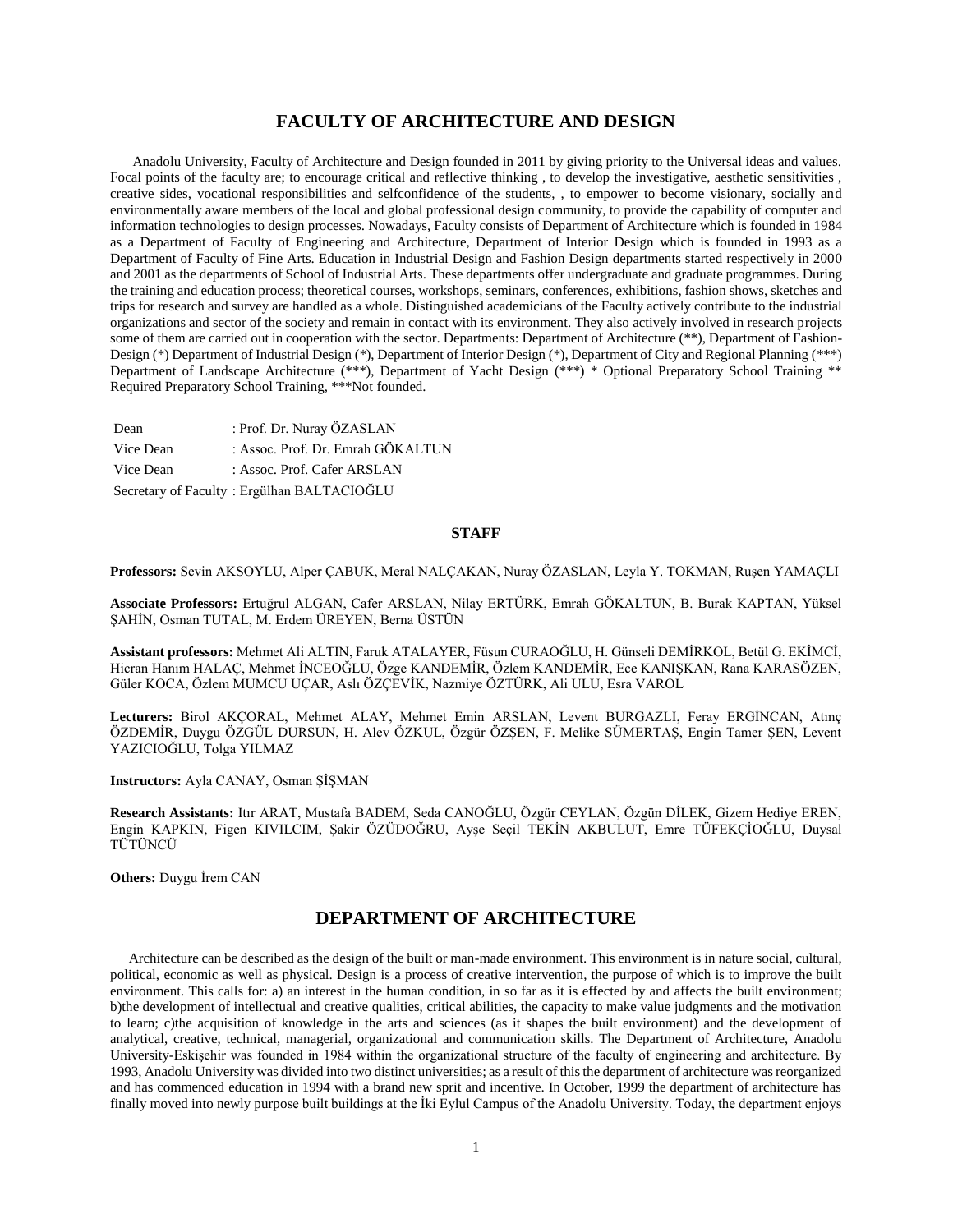of some 6,000 m2 indoor space incluging 4 Lecture Rooms, 9 Design studios, 2 computer labs (CAD and GIS lab), print room, construction lab, model-making studio, darkroom, departmental library, exhibition halls, terrestrial photogrammetry studio, project studio for teachers and students working together, photography studio and staffrooms/administrative block. The department has 23 full-time and 10 part-time members of teaching staff including 2 proffessors,3 Associate proffessors,7 Assistant Professors,6 senior lectures,6 Research Assistants and 10 part-time nation wide renown practising architects working as studio masters. Each member of staff has his/her own wel

 Each member of staff has his/her own well equipped and furnished office. Numerous projects have been completed through the design office so far, and several member of staff took part in designing and construction phases Today, the department has a potential for offerring services to both public and the industry due to the expertise staff and the facilities available.

 The decision making body dealing with the departmental matters is composed of all faculty members of the department. The department is governed by one chairman and two deputy chairmen. One of the deputy chairmen takes care of the technical matters while the other deputy chairmen assists the chairman in academic activities in the department.

Head : Prof. Dr. Nuray ÖZASLAN

Deputy Head : Assoc. Prof. Dr. Emrah GÖKALTUN

Deputy Head : Assoc. Prof. Dr. Osman TUTAL

## **PROGRAM**

#### **I. SEMESTER**  $MAT 105$  Calculus  $3+0.30$

| $N A \cup 2$   | Сансиних                               | J+V -     | J,U  |
|----------------|----------------------------------------|-----------|------|
| MIM 115        | Introduction to Architectural Design I | $2+4$ 5,0 |      |
| MİM 117        | Basic Design I                         | $2+4$ 5,0 |      |
| MİM 119        | <b>Architectural Presentation</b>      | $2+4$ 5,0 |      |
| MIM 131        | Design Information                     | $2+2$ 3,0 |      |
| <b>TAR 165</b> | Atatürk's Principles and History of    |           |      |
|                | Turkish Revolution I                   | $2+0$     | 2,0  |
| TÜR 125        | Turkish Language I                     | $2+0$     | 2,0  |
|                | Elective Courses (1)                   |           | 2,0  |
|                | Foreign Language Courses (1)           |           | 3,0  |
|                |                                        |           | 30,0 |
|                | <b>III. SEMESTER</b>                   |           |      |
| MİM 211        | History of Architecture I              | $2+0$     | 3,0  |
| MIM 239        | Architectural Design Project I         | $4 + 8$   | 9,0  |
| MİM 241        | Physical Environment Control I         | $2+0$     | 2,0  |
| MIM 243        | Building and Construction Methods I    | $2+2$     | 5,0  |
|                | Departmental Elective Courses (2)      |           | 9,0  |
|                | Elective Courses (1)                   |           | 2,0  |
|                |                                        |           | 30.0 |

#### **V. SEMESTER**

| MİM 315 History of Architecture III      | $2+0$ 3,0 |     |
|------------------------------------------|-----------|-----|
| MİM 321 Structural Analysis II           | $3+0$ 3.0 |     |
| MIM 323 Architectural Design Project III | $4+8$ 9.0 |     |
| MIM 329 Architectural Conservation I     | $2+0$ 2,0 |     |
| MIM 343 Building Application Project     | $2+2$ 5,0 |     |
| SPL 313 Urban Design Criteria            | $2+2$ 5,0 |     |
| Departmental Elective Courses (1)        |           | 3,0 |
|                                          |           |     |

# **II. SEMESTER**

| MİM 104 Construction Elements                             | $2+2$ 4,0 |     |
|-----------------------------------------------------------|-----------|-----|
| MIM 110 Introduction to Architecture                      | $2+0$ 3,0 |     |
| MIM 116 Introduction to Architectural Design II $2+4$ 5,0 |           |     |
| MIM 118 Basic Design II                                   | $2+4$ 5,0 |     |
| MİM 120 Computer Applications in Architecture $2+2$ 3,0   |           |     |
| TAR 166 Atatürk's Principles and History of               |           |     |
| <b>Turkish Revolution II</b>                              | $2+0$ 2,0 |     |
| TÜR 126 Turkish Language II                               | $2+0$     | 2,0 |
| Elective Courses (1)                                      |           | 3,0 |
| Foreign Language Courses (1)                              |           | 3,0 |
|                                                           |           |     |

30,0

#### **IV. SEMESTER**

| MIM 212 History of Architecture II                     | $2+0$ 3,0 |     |
|--------------------------------------------------------|-----------|-----|
| MIM 214 Structural Analysis I                          | $3+0$ 3.0 |     |
| MIM 240 Architectural Design Project II                | $4+8$ 9.0 |     |
| MİM 242 Physical Environment Control II                | $2+0$ 2.0 |     |
| MİM 244 Building and Construction Methods In $2+2$ 5,0 |           |     |
| Departmental Elective Courses (2)                      |           | 6.0 |
| Elective Courses (1)                                   |           | 2.0 |

l 30,0

#### **VI. SEMESTER**

| MIM 316 History of Architecture IV      | $2+0$ 3.0      |     |
|-----------------------------------------|----------------|-----|
| MIM 324 Architectural Design Project IV | $4+8$ 9.0      |     |
| MİM 330 Architectural Conservation II   | $2+2$ 4,0      |     |
| MIM 335 Building Services System        | $3+0$ 3,0      |     |
| SPL 314 Urban Design Studio             | $2+2$ 5.0      |     |
| Departmental Elective Courses (2)       | $\sim 10^{-1}$ | 6.0 |
|                                         |                |     |

30,0

30,0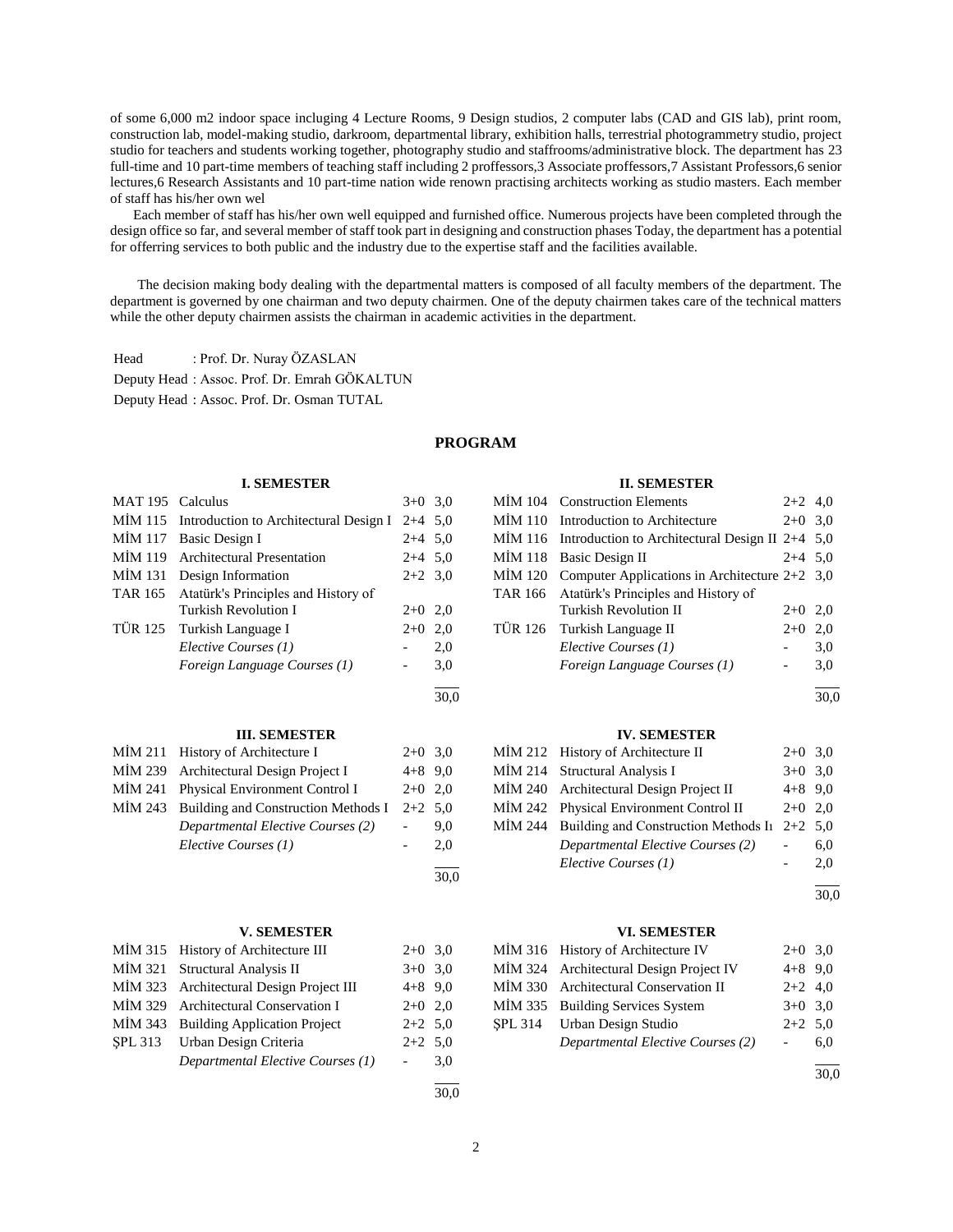## **VII. SEMESTER**

|         | MIM 419 History of Architecture V      | $2+0$ 3.0 |      | М  |
|---------|----------------------------------------|-----------|------|----|
|         | MIM 425 Architectural Design Project V | $4+8$ 9.0 |      |    |
| SPL 301 | Legal Aspects of Reconstruction        | $2+0$ 3.0 |      | M  |
|         | Departmental Elective Courses (3)      |           | 12.0 | SF |
|         | Elective Courses (1)                   |           | 3.0  |    |
|         |                                        |           | 30,0 |    |

## **DEPARTMENTAL ELECTIVE COURSES**

| <b>BIL 263</b> | Computer Aided Design I                | $2 + 0$          | 3,0 |
|----------------|----------------------------------------|------------------|-----|
| <b>BIL 264</b> | Computer Aided Design II               | $2 + 0$          | 3,0 |
| <b>BİL 367</b> | Computer Aided Design III              | $3+0$            | 4,5 |
| <b>FOT 202</b> | Photography                            | $2 + 0$          | 3,0 |
| <b>GRA 203</b> | <b>Graphic Presentation</b>            | $2 + 1$          | 3,0 |
| MIM 215        | <b>Model Making</b>                    | $2 + 2$          | 3,0 |
| MİM 224        | Architecture and Philosophy            | $3 + 0$          | 3,0 |
| MİM 245        | <b>Building Materials</b>              | $3+0$            | 3,0 |
| MİM 247        | New Perspectives in The Picture 2+0    |                  | 3,0 |
| MİM 256        | Art and Architecture Terms and         |                  |     |
|                | Definitions                            | $3+0$            | 3,0 |
| MİM 312        | <b>Traditional Turkish House</b>       | $3+0$            | 3,0 |
| MIM 318        | <b>Architectural Design Theories</b>   | $3+0$            | 3,0 |
| MİM 325        | <b>Building Acoustics</b>              | $3+0$            | 3,0 |
| MİM 326        | <b>Room Acoustics</b>                  | $3+0$            | 3,0 |
| MİM 328        | Housing During Republic Period 3+0     |                  | 3,0 |
| MİM 334        | Approach to Dwelling Design            | $3+0$            | 3,0 |
| MİM 336        | Urban History in Anatolia              | $3+0$            | 3,0 |
| MİM 337        | <b>Timber Structures</b>               | $3+0$            | 3,0 |
| MİM 341        | History of Housing in Anatolia         | $3+0$            | 3,0 |
| MİM 345        | Architecture and the Media             | $3+0$            | 3,0 |
| MİM 350        | Prefabrication                         | $2 + 2$          | 3,0 |
| <b>MİM 354</b> | Landscape Design in                    |                  |     |
|                | Architecture                           | $3+0$            | 4,5 |
| <b>MIM 360</b> | Distance Education in                  |                  |     |
|                | Architectural Design                   | $3+0$            | 4,5 |
| MIM 366        | <b>Conservation Theories</b>           | $3+0$            | 3,0 |
| <b>MİM 401</b> | Interior Design I                      | $2 + 2$          | 4,5 |
| MİM 402        | <b>Interior Design II</b>              | $2+2$            | 4,5 |
| MİM 421        | Accessibility for All                  | $2 + 2$          | 4,5 |
| MİM 422        | Architecture and Ecology               | $2 + 2$          | 3,0 |
| MİM 423        | Ecological Planning and Design         | $2 + 2$          | 3,0 |
| MİM 427        | Architectural Design Analysis          | $3+0$            | 3,0 |
| MİM 430        | Landscape Design                       | $2 + 2$          | 4,5 |
| MİM 432        | <b>Contemporary Structure</b>          |                  |     |
|                | Systems                                | $2+2$            | 4,5 |
| MİM 434        | Design Criteria of Cultural            |                  |     |
|                | <b>Buildings</b>                       | $3+0$            | 3,0 |
| <b>MİM 454</b> | Building Design in the                 |                  |     |
|                | <b>Historical Environment</b>          | $3+0$            | 3,0 |
| MİM 470        | <b>Material and Structure Problems</b> |                  |     |
| MIM 471        | in Old Buildings                       | $2 + 2$<br>$3+0$ | 4,5 |
|                | Urban Landscape                        |                  | 3,0 |
| MİM 483        | History of Modern City                 | $3+0$            | 3,0 |
| MÜH 302        | <b>Interdisciplinary Applications</b>  | $1+2$            | 4,5 |

## **VIII. SEMESTER**

|                |                | VIII. SEMESTER                           |           |            |
|----------------|----------------|------------------------------------------|-----------|------------|
|                |                | MIM 406 Construction Management and Cost |           |            |
|                |                | Analysis                                 | $3+0$ 3,0 |            |
|                |                | MIM 426 Architectural Design Project VI  |           | $4+4$ 10,0 |
|                | <b>SPL 403</b> | Legal Aspects of Construction            | $2+0$ 3.0 |            |
|                |                | Departmental Elective Courses (3)        |           | 12.0       |
|                |                | Elective Courses (1)                     |           | 2,0        |
| $\overline{0}$ |                |                                          |           |            |

30,0

|                          | MÜH 302 (Eng) Interdisciplinary Applications | $1+2$     | 4,5 |
|--------------------------|----------------------------------------------|-----------|-----|
| <b>PPT 104</b>           | Perspective                                  | $2+1$     | 3,0 |
| <b>RSM 205</b>           | Free Hand Drawing                            | $2 + 0$   | 3,0 |
| <b>SNT 203</b>           | History of Art                               | $3+0$ 3,0 |     |
| SOS 226                  | Man and Sociology                            | $3 + 0$   | 3,0 |
| <b>SPL 304</b>           | <b>Environmental Aestethics</b>              | $3 + 0$   | 3,0 |
| <b>SPL 306</b>           | City Planning and Modernity                  | $3+0$     | 3,0 |
| <b>SPL 308</b>           | Geographical Information                     |           |     |
|                          | Systems                                      | $2+2$     | 3,0 |
| <b>SPL 310</b>           | <b>Remote Sensing</b>                        | $2 + 2$   | 3,0 |
| <b>SPL 312</b>           | Environment and Urban Design                 | $2 + 2$   | 3,0 |
| <b>SPL 401</b>           | City Planning I                              | $2 + 2$   | 4,5 |
| <b>SPL 402</b>           | City Planning II                             | $2 + 2$   | 5,5 |
| <b>SPL 404</b>           | Disabled and Urban Space                     | $4 + 0$   | 4,5 |
| <b>SPL 406</b>           | Administrative Aspects of                    |           |     |
|                          | Planning                                     | $3+0$     | 3,0 |
| <b>SPL 407</b>           | City Administration and                      |           |     |
|                          | Environment                                  | $3+0$     | 3,0 |
| <b>ŞPL 408</b>           | New Town Policy                              | $3+0$     | 3,0 |
| <b>SPL 409</b>           | Contemporary Approaches to                   |           |     |
|                          | <b>Urban Design</b>                          | $3+0$     | 3,0 |
| ŞPL 411                  | Urban Conservation and                       |           |     |
|                          | Renewal                                      | $3+0$     | 3,0 |
| <b>SPL 413</b>           | Urban Space and Life                         | $3 + 0$   | 3,0 |
| <b>ELECTIVE COURSES</b>  |                                              |           |     |
| ALM 255 (Ger) German I   |                                              | $3+0$     | 4,0 |
| ALM 256 (Ger) German II  |                                              | $3+0$     | 4,0 |
| ALM 357 (Ger) German III |                                              | $3+0$ 4,0 |     |
| <b>ARK 108</b>           | Archaeology                                  | $2+0$ 2,0 |     |
| <b>BEÖ 155</b>           | Physical Education                           | $2+0$ 2,0 |     |
| FRA 255 (Fra) French I   |                                              | $3+0$ 4,0 |     |
| FRA 256 (Fra) French II  |                                              | $3+0$ 4,0 |     |
|                          | İNG 225 (Eng) Academic English I             | $3+0$ 3,0 |     |
|                          | İNG 226 (Eng) Academic English II            | $3+0$ 3,0 |     |
|                          | İNG 325 (Eng) Academic English III           | $3+0$ 3,0 |     |
|                          | İNG 326 (Eng) Academic English IV            | $3+0$ 3,0 |     |
| İSP 151 (Spa) Spanish I  |                                              | $4+0$ 4,0 |     |
| İSP 152 (Spa) Spanish II |                                              | $4+0$ 4,0 |     |
| ISL 423                  | Entrepreneurship and Venture                 |           |     |
|                          | Creation                                     | $3+0$     | 3,0 |
| İTA 255 (İta)            | Italian I                                    | $3+0$     | 4,0 |
| $ITA 256$ (Ita)          | Italian II                                   | $3+0$     | 4,0 |
| KÜL 199                  | <b>Cultural Activities</b>                   | $0 + 2$   | 2,0 |
| <b>MÜH 404</b>           | <b>Innovation Management</b>                 | $3+0$     | 3,0 |
| MÜZ 151                  | Short History of Music                       | $2+0$     | 3,0 |
|                          |                                              |           |     |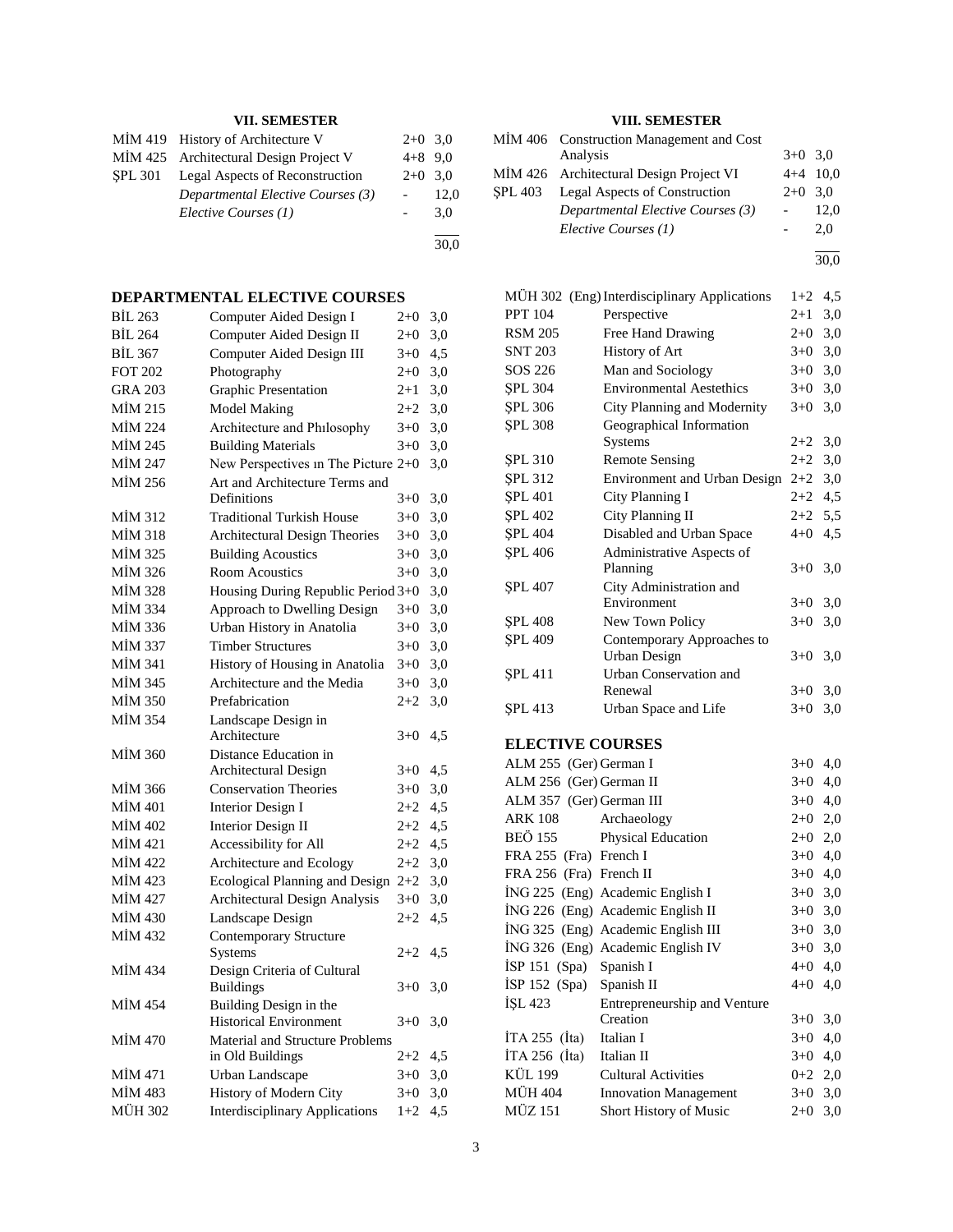| <b>MÜZ 157</b>           | <b>Traditional Turkish Art Music</b> | $2+0$ 2.0 | <b>TÜR 120</b>             | Turkish Sign Language             | $3+0$ 3.0 |  |
|--------------------------|--------------------------------------|-----------|----------------------------|-----------------------------------|-----------|--|
| PSİ 102                  | Psychology                           | $3+0$ 3.5 |                            |                                   |           |  |
| RUS 255 (Rus) Russian I  |                                      | $3+0$ 4,0 |                            | <b>FOREIGN LANGUAGE COURSES</b>   |           |  |
| RUS 256 (Rus) Russian II |                                      | $3+0$ 4,0 | $ING 177$ (Eng) English I  |                                   | $3+0$ 3.0 |  |
| <b>SAN 155</b>           | <b>Hall Dances</b>                   | $0+2$ 2.0 | $ING 178$ (Eng) English II |                                   | $3+0$ 3,0 |  |
| SOS 155                  | Folkdance                            | $2+0$ 2.0 |                            | ING 179 (Eng) Advanced English I  | $3+0$ 3.0 |  |
| <b>THU 203</b>           | <b>Community Services</b>            | $0+2$ 3.0 |                            | ING 180 (Eng) Advanced English II | $3+0$ 3.0 |  |
| <b>TİY 121</b>           | Introduction to Theatre              | $2+0$ 3.0 |                            |                                   |           |  |

## **DEPARTMENT OF FASHION DESIGN**

 Fashion design department which was established in 2001. Normal education duration is 4.00 years; in addition, students can go to the English Preparotary School during one year. Education program can be classified as basic, supporting, professional and elective. After second year, students can produce their designs in application courses and they can develop themselves by the help of applications towards the market needs. After third year, students do their studies in computer in developed computer laboratories. Students can be easily focused on the different aspects of the fashion design profession by the elective courses, which are updated according to Fashion Design working area. Students who graduated from this department get the title of Fashion Designer. The Fashion Design Department which is department of School of Industrial Arts is located in main Campus of Anadolu University. The department is governed by one department head. The department is in collaboration with private sector and other universities.

Head : Assoc. Prof. Dr. Nilay ERTÜRK Deputy Head : Asst. Prof. Dr. Esra VAROL

## **PROGRAM**

30,0

#### **I. SEMESTER**

| MOD 103 Introduction to Design    | $2+2$ 5,0 |     |
|-----------------------------------|-----------|-----|
| MOD 119 Basic Art Principles I    | $4+3$ 8,0 |     |
| TÜR 125 Turkish Language I        | $2+0$ 2,0 |     |
| Departmental Elective Courses (2) |           | 8,0 |
| Elective Courses (2)              |           | 4.0 |
| Foreign Language Courses (1)      |           | 3.0 |
|                                   |           |     |

#### **III. SEMESTER**

| MOD 201 Fashion Design I                    | $4+4$ 8.0 |      |
|---------------------------------------------|-----------|------|
| MOD 203 Pattern Application I               | $2+2$ 4,0 |      |
| MOD 219 Fashion Illustration I              | $2+2$ 4,0 |      |
| MOD 225 Textile Materials I                 | $3+0$ 3.0 |      |
| MOD 227 Introduction to Computer Aided      |           |      |
| Design I                                    | $3+2$ 5.0 |      |
| TAR 165 Atatürk's Principles and History of |           |      |
| <b>Turkish Revolution I</b>                 | $2+0$     | 2,0  |
| Departmental Elective Courses (1)           |           | 4.0  |
|                                             |           | 30.0 |

#### **V. SEMESTER**

| MOD 303 Fashion Design III      | $4+4$ 8.0 |  |
|---------------------------------|-----------|--|
| MOD 305 Pattern Application III | $2+2$ 4.0 |  |
| MOD 307 Fashion History I       | $2+0$ 3.0 |  |
| MOD 321 Textile Finishing       | $2+2$ 4.0 |  |

#### **II. SEMESTER**

|                                 | BIL 150 Fundamentals of Information |           |     |
|---------------------------------|-------------------------------------|-----------|-----|
|                                 | Technology                          | $4+0$ 5.0 |     |
|                                 | MOD 112 Presentation Techniques     | $2+2$ 4.0 |     |
| MOD 120 Basic Art Principles II |                                     | $4+3$ 8,0 |     |
|                                 | TÜR 126 Turkish Language II         | $2+0$     | 2.0 |
|                                 | Departmental Elective Courses (2)   |           | 8,0 |
|                                 | Foreign Language Courses (1)        |           | 3,0 |
|                                 |                                     |           |     |

30,0

#### **IV. SEMESTER**

| MOD 202 Fashion Design II                   | $4+4$ 8.0 |     |
|---------------------------------------------|-----------|-----|
| MOD 204 Pattern Application II              | $2+2$ 4,0 |     |
| <b>MOD 220</b> Fashion Illustration II      | $2+2$ 5,0 |     |
| MOD 226 Textile Materials II                | $3+0$ 3,0 |     |
| MOD 228 Introduction to Computer Aided      |           |     |
| Design II                                   | $3+2$ 5,0 |     |
| TAR 166 Atatürk's Principles and History of |           |     |
| <b>Turkish Revolution II</b>                | $2+0$     | 2,0 |
| Departmental Elective Courses (1)           |           | 3,0 |
|                                             |           |     |

30,0

#### **VI. SEMESTER**

| MOD 304 Fashion Design IV      | $4+4$ 8.0 |  |
|--------------------------------|-----------|--|
| MOD 306 Pattern Application IV | $2+2$ 4.0 |  |
| MOD 308 Fashion History II     | $2+0$ 3.0 |  |
| MOD 324 Fabric Design          | $2+2$ 5.0 |  |
| MOD 326 Printing Design        | $2+2$ 4.0 |  |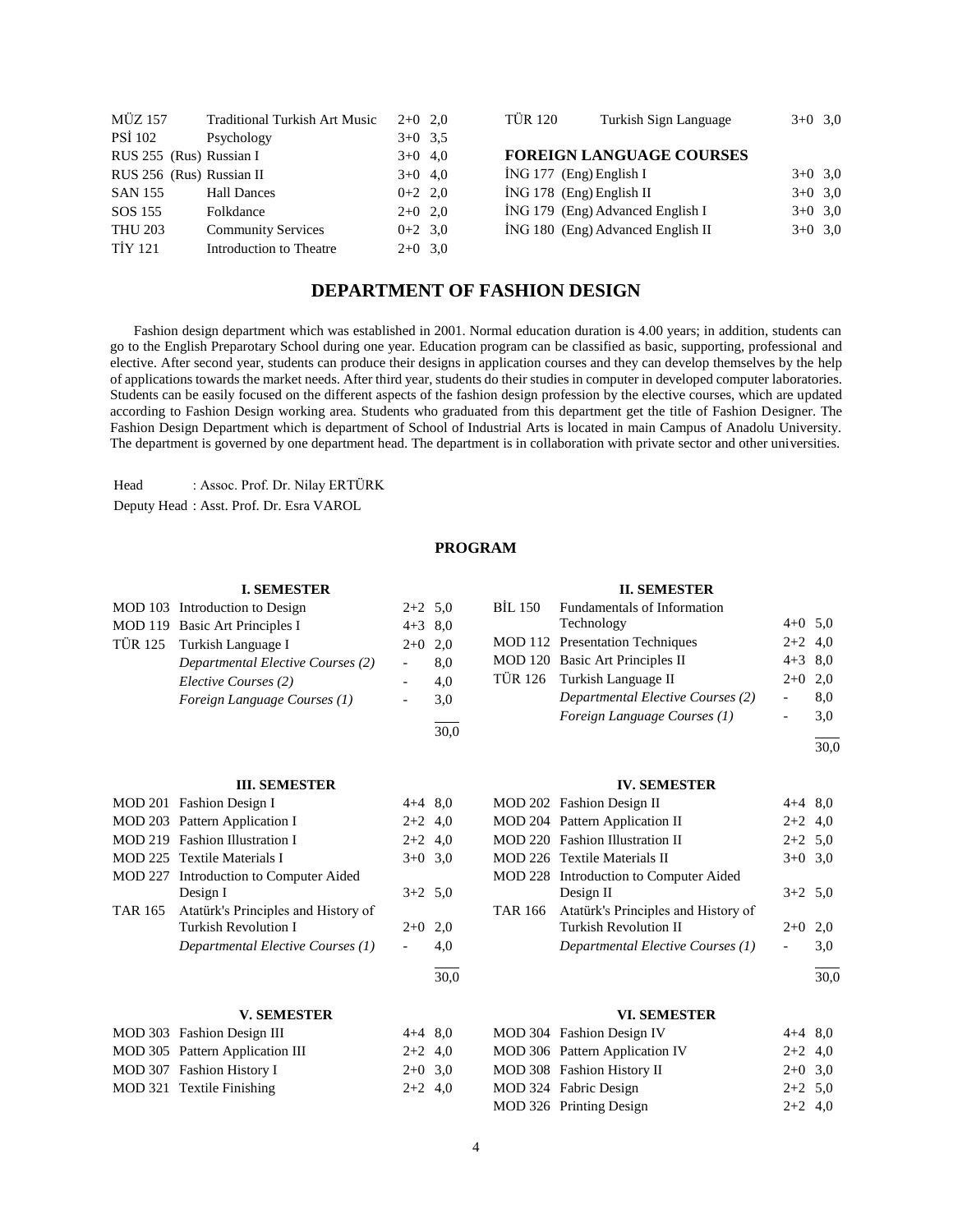| MOD 323 CAD/CAM Applications in Fashion |                          |      |
|-----------------------------------------|--------------------------|------|
| and Textile Design                      | $3+2$ 5.0                |      |
| Departmental Elective Courses (1)       | $\overline{\phantom{a}}$ | 3.0  |
| Elective Courses (1)                    |                          | 3.0  |
|                                         |                          | 30.0 |

## **VII. SEMESTER**

| MOD 405 Fashion Design V             | $4+4$ 9.0 |      |
|--------------------------------------|-----------|------|
| MOD 409 Advanced Pattern and Draping | $2+2$ 4.5 |      |
| MOD 411 Experimental Design          | $3+2$ 6.0 |      |
| Departmental Elective Courses (1)    |           | 4.5  |
| Elective Courses (2)                 |           | 6,0  |
|                                      |           |      |
|                                      |           | 30,0 |

**DEPARTMENTAL ELECTIVE COURSES**

| <b>EST 102</b> | Aesthetics                               | $2 + 0$  | 3,0 |
|----------------|------------------------------------------|----------|-----|
| <b>FOT 201</b> | <b>Basic Photography</b>                 | $2 + 2$  | 5,0 |
| <b>GRA 314</b> | Graphic Design                           | $2 + 2$  | 4,5 |
| <b>HUK 376</b> | Design Law                               | $2 + 0$  | 3,0 |
| <b>MOD 107</b> | Drawing and Painting                     | $2 + 2$  | 5,0 |
| <b>MOD 113</b> | Figure Drawing I                         | $2 + 1$  | 4,0 |
| <b>MOD 114</b> | Figure Drawing II                        | 2+1      | 4,0 |
| <b>MOD</b> 115 | <b>Basic Sewing Techniques I</b>         | $2 + 2$  | 5,0 |
| <b>MOD</b> 116 | <b>Basic Sewing Techniques II</b>        | $2 + 2$  | 5,0 |
| <b>MOD 118</b> | Technical Drawing in Clothing            |          |     |
|                | Design                                   | $2 + 2$  | 4,0 |
| MOD 122        | <b>Basic Pattern Making</b>              | 1+1      | 2,0 |
| <b>MOD 124</b> | <b>Clothing Culture</b>                  | $2+0$    | 2,0 |
| <b>MOD 211</b> | Professional Application Techniques      | 2+2      | 4,0 |
| MOD 215        | Color Theory                             | $1+1$    | 2,0 |
| MOD 216        | Ornamental Arts and Application          | $^{2+1}$ | 3,0 |
| <b>MOD 218</b> | <b>Fashion Production Application</b>    | $^{2+1}$ | 3,0 |
| <b>MOD 224</b> | Ready-made Clothing Business             |          |     |
|                | Management                               | $2+0$    | 3,0 |
| <b>MOD 309</b> | Computer Aided Pattern Design            | $3+2$    | 5,0 |
| <b>MOD 310</b> | <b>Fashion Photography</b>               | $2 + 2$  | 4,0 |
| <b>MOD 312</b> | Ready to Wear Production Methods         | $2 + 2$  | 4,0 |
| <b>MOD 313</b> | Original Practise in Composition         |          | 4,0 |
| <b>MOD 314</b> | Made to Order Clothing Production        |          |     |
|                | Methods                                  | $2 + 2$  | 4,0 |
| <b>MOD 317</b> | Surface Design                           | $3+0$    | 4,0 |
| <b>MOD 318</b> | <b>Screen Printing</b>                   | $2 + 2$  | 4,0 |
| <b>MOD 325</b> | Patterning Techniques on Fabrics         | $2+2$    | 3,0 |
| <b>MOD 327</b> | Interaction Between Light and Color      | $2 + 2$  | 3,0 |
| <b>MOD 329</b> | Home Textile Design                      | $2 + 2$  | 3,0 |
| MOD 335        | <b>Clothing Ornamentation Techniques</b> | $3+0$    | 4,0 |
| <b>MOD 403</b> | <b>Accessory Design</b>                  | $2 + 2$  | 5,0 |
| <b>MOD 404</b> | Shop Window Design                       | $2 + 2$  | 4,5 |
| <b>MOD 407</b> | <b>Batik</b>                             | $2+2$    | 4,5 |
| <b>MOD 410</b> | Costume Design for Performing Arts       | $2 + 2$  | 4,5 |
| <b>MOD 412</b> | Jewellery Design                         | $2 + 2$  | 4,0 |
| <b>MOD 415</b> | Chemical and Physical Testing of         |          |     |
|                | Textiles                                 | $2 + 2$  | 4,5 |

| Departmental Elective Courses (1) | $\overline{a}$ | 4.0 |
|-----------------------------------|----------------|-----|
| Elective Courses (1)              |                | 2.0 |
|                                   |                |     |

30,0

## **VIII. SEMESTER**

| MOD 402 Portfolio Design          | $2+2$ 4.5                |      |
|-----------------------------------|--------------------------|------|
| MOD 406 Fashion Show Project      | $4+4$ 9.0                |      |
| Departmental Elective Courses (3) | $\overline{\phantom{a}}$ | 13.5 |
| Elective Courses (1)              |                          | 3.0  |
|                                   |                          |      |

30,0

| MOD 417 Environmental Fiber Art                         | $2+2$ 4.0 |  |
|---------------------------------------------------------|-----------|--|
| MOD 421 Footwear Design I                               | $2+2$ 4.0 |  |
| MOD 422 Footwear Design II                              | $2+2$ 4.0 |  |
| MOD 424 Effects of Dye and Pattern on Fabrics $2+1$ 3,0 |           |  |
|                                                         |           |  |

## **ELECTIVE COURSES**

| <b>BEÖ 155</b>  | Physical Education                      | $2+0$   | 2,0   |
|-----------------|-----------------------------------------|---------|-------|
| <b>HUK 252</b>  | Labor Law                               | $2+0$   | 2,5   |
| <b>ILT 212</b>  | Non-Verbal Communication                | $3+0$   | 3,0   |
| İNG 225 (Eng)   | Academic English I                      | $3+0$   | 3,0   |
| $ING 226$ (Eng) | Academic English II                     | $3+0$   | $3,0$ |
| İNG 325 (Eng)   | Academic English III                    | $3+0$   | 3,0   |
| İNG 326 (Eng)   | Academic English IV                     | $3+0$   | 3,0   |
| İSP 151 (Spa)   | Spanish I                               | $4 + 0$ | 4,0   |
| $ISP 152$ (Spa) | Spanish II                              | $4 + 0$ | 4,0   |
| $ITA 255$ (Ita) | Italian I                               | $3+0$   | 4,0   |
| ITA 256 $(Ita)$ | Italian II                              | $3+0$   | 4,0   |
| <b>KOZ 401</b>  | <b>Cosmetic Preparations</b>            | $2 + 0$ | 3,0   |
| <b>KOZ 403</b>  | <b>Cosmetic Preparations</b>            | $2+0$   | 3,0   |
| KÜL 199         | <b>Cultural Activities</b>              | $0 + 2$ | 2,0   |
|                 | MOD 311 (Eng) Occupational English      | $2 + 0$ | 3,0   |
| <b>MOD 316</b>  | <b>Effective Speech and Criticizing</b> |         |       |
|                 | Thinking                                | $1 + 1$ | 2,0   |
| <b>MOD 319</b>  | Pattern Design                          | $2+2$   | 3,0   |
| <b>MOD 320</b>  | <b>Interactive Pattern Design</b>       | $2 + 2$ | 3,0   |
| <b>MOD 339</b>  | History of Clothing in Anatolia         | $2+0$   | 3,0   |
| <b>MOD 416</b>  | <b>Basic Textile Technics</b>           | $2+0$   | 3,0   |
| <b>MOD 426</b>  | Fabric and Colour                       | $1+1$   | 2,0   |
| <b>MOD 453</b>  | <b>Style Consultancy</b>                | $2+0$   | 3,0   |
| <b>PSI 303</b>  | Art Psychology                          | $2+0$   | 3,0   |
| <b>PZL 401</b>  | Marketing                               | $2+0$   | 3,0   |
| <b>RSM 152</b>  | Painting                                | $2 + 0$ | 4,0   |
| <b>SAN 304</b>  | Contemporary Art and It's               |         |       |
|                 | Interpretation                          | $2+0$   | 3,0   |
| <b>SNT 155</b>  | History of Art                          | $2+0$   | 2,0   |
| SOS 155         | Folkdance                               | $2+0$   | 2,0   |
| SOS 352         | Sociology of Art                        | $2 + 0$ | 3,0   |
| <b>THU 201</b>  | <b>Community Services</b>               | $0 + 2$ | 2,0   |
| <b>THU 203</b>  | <b>Community Services</b>               | $0 + 2$ | 3,0   |
|                 |                                         |         |       |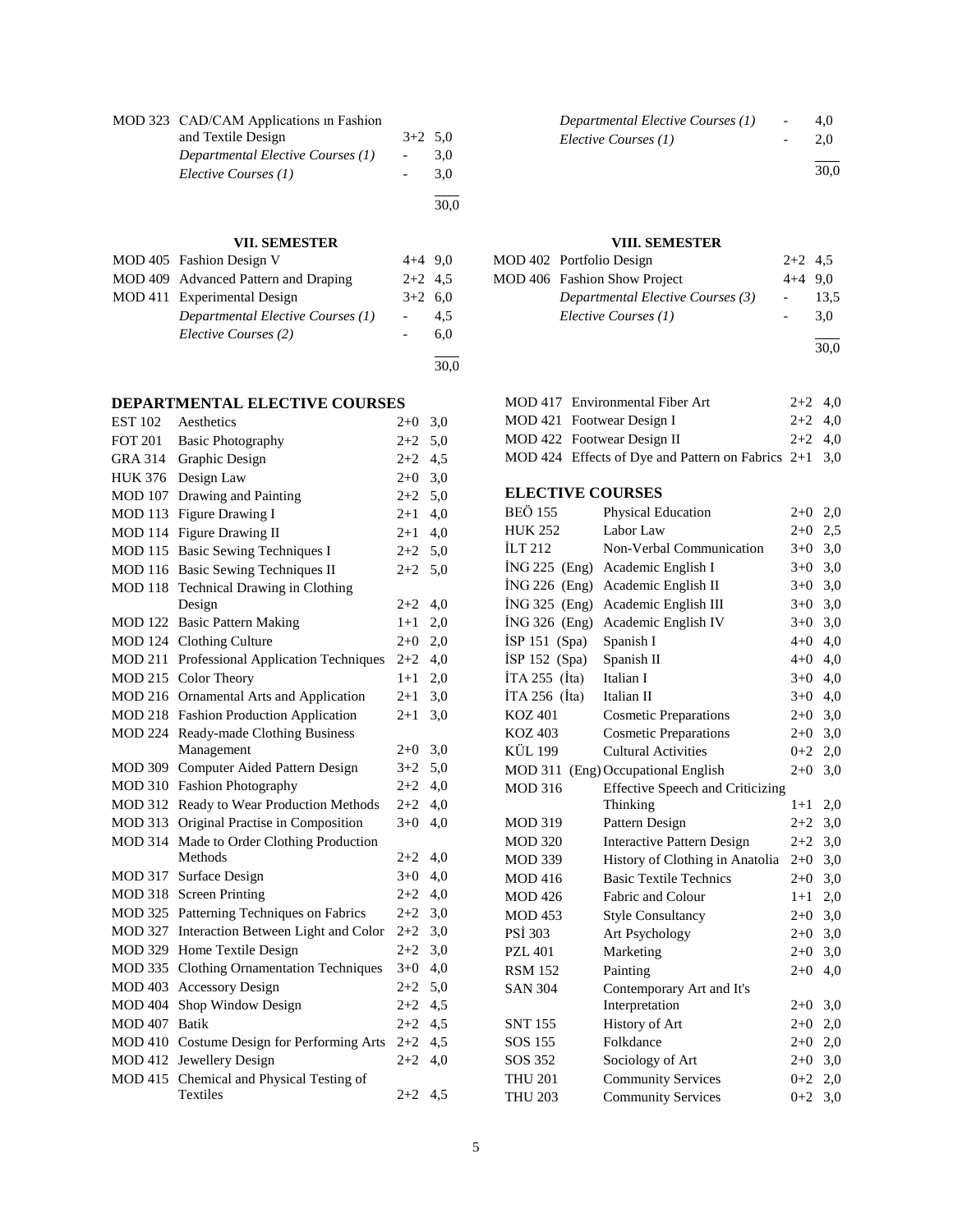| <b>TİY 153</b>          | Drama                           | $2+0$ 3.0 | FRA 175 (Fra) French I     |                                    | $3+0$ 3.0 |  |
|-------------------------|---------------------------------|-----------|----------------------------|------------------------------------|-----------|--|
| TÜR 120                 | Turkish Sign Language           | $3+0$ 3.0 | FRA 176 (Fra) French II    |                                    | $3+0$ 3.0 |  |
| TÜR 215                 | Sign Language                   | $1+1$ 3,0 | $ING 175$ (Eng) English I  |                                    | $3+0$ 3.0 |  |
|                         |                                 |           | $ING 176 (Eng)$ English II |                                    | $3+0$ 3.0 |  |
|                         | <b>FOREIGN LANGUAGE COURSES</b> |           |                            | $ING 179$ (Eng) Advanced English I | $3+0$ 3.0 |  |
| ALM 175 (Ger) German I  |                                 | $3+0$ 3,0 |                            | ING 180 (Eng) Advanced English II  | $3+0$ 3,0 |  |
| ALM 176 (Ger) German II |                                 | $3+0$ 3,0 |                            |                                    |           |  |

## **DEPARTMENT OF INDUSTRIAL DESIGN**

 In globalized world, concept of Industrial design gets an important place in production, while products get importance both in function and in aesthetic by increasing competition in markets. Definition of industrial design, which is designing and making visual and functional definition of every mass produced products, emphasizes the place of this science in industrial field. In Industrial Design Department; which established in 2000; computer aided design education which is a requirement of contemporary design education, is supported by softwares which are products of latest technology. Design studios, computer laboratories and workshops supply transition from theory to application. Students graduated from Industrial Design Department get the title of INDUSTRIAL DESİGNER. They can work as freelance designers and as designers in firms and government establishments' research and development departments and also in design studios.

Head : Asst. Prof. Nazmiye ÖZTÜRK

Deputy Head : Lecturer Doctor Levent YAZICIOĞLU

## **PROGRAM**

 $\frac{1}{30.0}$ 

 $\frac{1}{30.0}$ 

#### **I. SEMESTER**

| <b>ENT 110</b>   | Introduction to Industrial Design | $2+0$ 3.0 |            |
|------------------|-----------------------------------|-----------|------------|
| <b>ENT 127</b>   | Basic Design Studio I             |           | $6+6$ 11,0 |
| <b>ENT 129</b>   | Design Drawing I                  | $2+1$ 3.0 |            |
| <b>ENT 131</b>   | Technical Drawing of Industrial   |           |            |
|                  | Product I                         | $2+1$ 3.0 |            |
| MAT 195 Calculus |                                   | $3+0$ 3.0 |            |
|                  | TÜR 125 Turkish Language I        | $2+0$     | 2,0        |
|                  | Elective Courses (1)              |           | 2,0        |
|                  | Foreign Language Courses (1)      | $\sim$    | 3,0        |
|                  |                                   |           |            |

## **II. SEMESTER**

| <b>BIL 150</b> | Fundamentals of Information            |           |            |
|----------------|----------------------------------------|-----------|------------|
|                | Technology                             | $4+0$ 5,0 |            |
| <b>ENT 118</b> | History of Industrial Design I         | $2+0$ 2,0 |            |
| <b>ENT 128</b> | Basic Design Studio II                 |           | $6+6$ 10,0 |
| <b>ENT 130</b> | Design Drawing II                      | $2+1$ 2,0 |            |
| <b>ENT 132</b> | <b>Technical Drawing of Industrial</b> |           |            |
|                | Product II                             | $2+1$ 3,0 |            |
| FIZ 103        | Physics                                | $2+0$ 3,0 |            |
| <b>TÜR 126</b> | Turkish Language II                    | $2+0$     | 2.0        |
|                | Foreign Language Courses (1)           |           | 3,0        |
|                |                                        |           |            |

30,0

#### **III. SEMESTER**

| <b>ENT 221</b> | History of Industrial Design II             | $2+0$ 3.0  |     |
|----------------|---------------------------------------------|------------|-----|
|                | ENT 223 Methods of Maquette Making          | $2+2$ 3.5  |     |
|                | ENT 235 Product Design I                    | $6+6$ 12,0 |     |
|                | MEK 104 Statics Strength of Materials       | $3+0$ 4.5  |     |
| MLZ 219        | <b>Material Science</b>                     | $2+0$ 3.0  |     |
|                | TAR 165 Atatürk's Principles and History of |            |     |
|                | Turkish Revolution I                        | $2+0$      | 2.0 |
|                | Elective Courses (1)                        |            | 2.0 |
|                |                                             |            |     |

#### **V. SEMESTER**

| ENT 313 Visual Perception  | $2+0$ 3.0  |  |
|----------------------------|------------|--|
| ENT 331 Detail Analyses    | $2+0$ 3.0  |  |
| ENT 333 Design Management  | $3+0$ 4.0  |  |
| ENT 337 Product Design III | $6+6$ 12,0 |  |

#### **IV. SEMESTER**

|                | ENT 206 Manufacturing Methods                    | $3+0$ 4.0 |            |
|----------------|--------------------------------------------------|-----------|------------|
| <b>ENT 222</b> | Design and Communication                         | $2+0$ 3,0 |            |
| <b>ENT 224</b> | Ergonomics and Accessibility                     | $2+0$ 3.0 |            |
| ENT 228        | Visualization in Digital Environment I $2+1$ 4,0 |           |            |
| <b>ENT 236</b> | Product Design II                                |           | $6+6$ 12,0 |
| TAR 166        | Atatürk's Principles and History of              |           |            |
|                | <b>Turkish Revolution II</b>                     | $2+0$     | 2.0        |
|                | Elective Courses (1)                             |           | 2,0        |
|                |                                                  |           |            |

30,0

#### **VI. SEMESTER**

| ENT 338 Product Design IV                    | $6+6$ 12,0      |     |
|----------------------------------------------|-----------------|-----|
| ENT 340 Design Research                      | $3+0$ 4.0       |     |
| <b>ENT 416</b> Verbal Communication Technics | $2+0$ 3.0       |     |
| Departmental Elective Courses (2)            | $\sim$ 10 $\pm$ | 8.0 |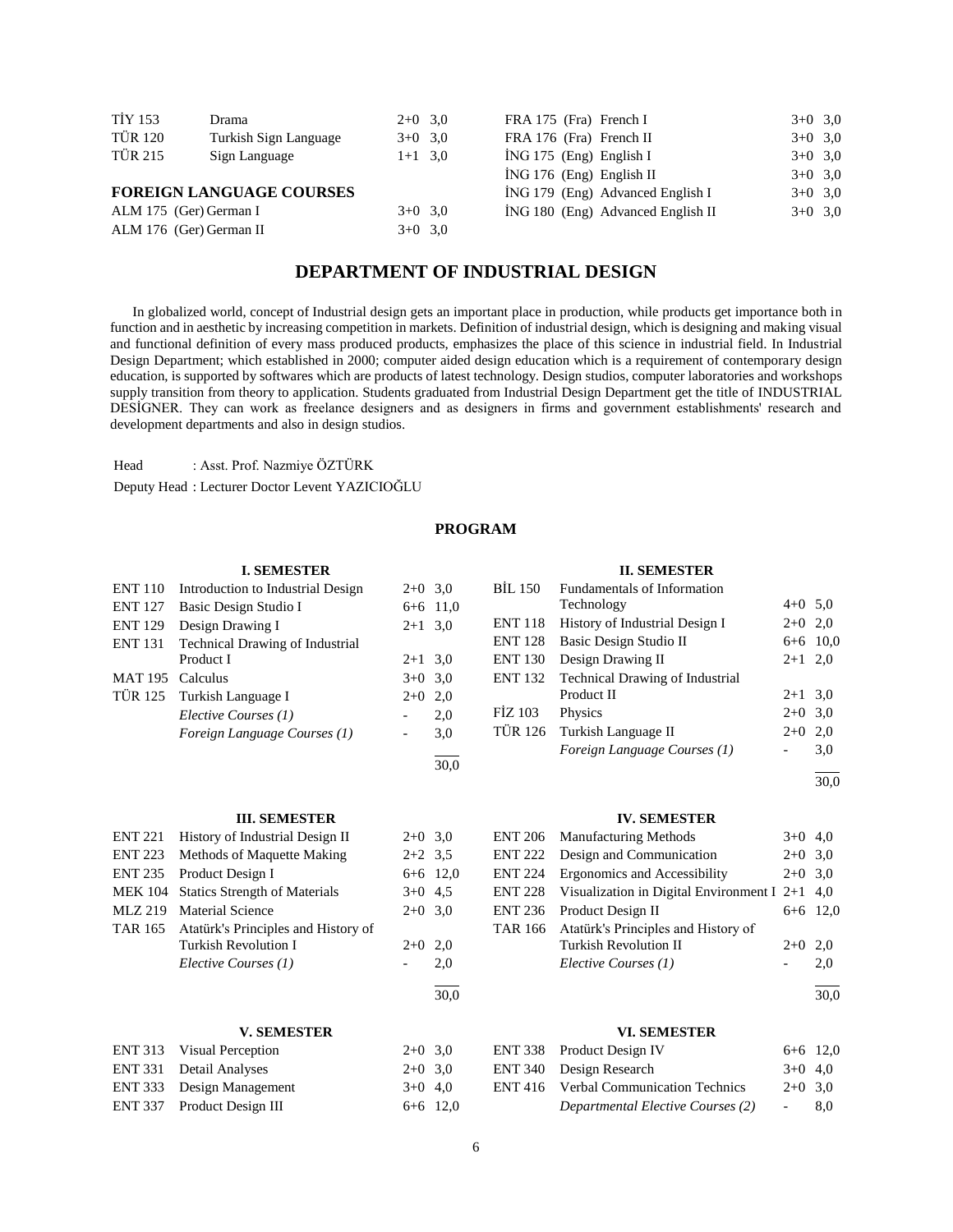| ENT 343 Visualization in Digital Environment II 2+1 $4,0$ |     |
|-----------------------------------------------------------|-----|
| Departmental Elective Courses (1)<br>$\overline{a}$       | 4,0 |

l 30,0

## **VII. SEMESTER**

|                | ENT 435 Design Law                                | $3+0$ 4,0 |            |
|----------------|---------------------------------------------------|-----------|------------|
|                | <b>ENT 437</b> Professional Relations and Project |           |            |
|                | Management                                        | $3+0$ 3.0 |            |
|                | ENT 439 Product Design V                          |           | $6+6$ 12,0 |
| <b>ENT 441</b> | Portfolio Design I                                | $2+2$ 4.0 |            |
|                | Departmental Elective Courses (1)                 |           | 4,0        |
|                | Elective Courses (1)                              |           | 3,0        |
|                |                                                   |           |            |
|                |                                                   |           | 30.0       |

## **DEPARTMENTAL ELECTIVE COURSES**

| <b>CAM 443</b> | <b>Glass Techniques</b>                 | $2 + 2$ | 4,5 |
|----------------|-----------------------------------------|---------|-----|
| <b>ENT 314</b> | <b>Brand in Product Design</b>          | $2 + 0$ | 3,0 |
| <b>ENT 318</b> | Metals in Industrial Manufacturing      | $2+0$   | 4,0 |
| <b>ENT 319</b> | Color                                   | $2+1$   | 4,5 |
| <b>ENT 320</b> | <b>Furniture Design</b>                 | $2 + 1$ | 4,0 |
| <b>ENT 322</b> | Packaging Design                        | $2 + 1$ | 4,0 |
| <b>ENT 324</b> | Space Design                            | $2 + 1$ | 4,0 |
| <b>ENT 325</b> | Mechanisms and Machine Dynamics         | $2 + 1$ | 4,5 |
| <b>ENT 327</b> | Plastics in Production                  | $2 + 1$ | 4,5 |
| <b>ENT 328</b> | <b>Industrial Ceramic Design</b>        | $2 + 1$ | 4,0 |
| <b>ENT 329</b> | Development of Product Quality          | $2+1$   | 4,5 |
| <b>ENT 330</b> | Game and Toy Design                     | $2 + 1$ | 4,0 |
| <b>ENT 332</b> | <b>Experimental Design Approaches</b>   | $2+1$   | 4,0 |
| <b>ENT 334</b> | Visualization in Virtual Medium         | $2 + 1$ | 4,0 |
| <b>ENT 336</b> | Product Design for Disabled             | $2+0$   | 4,0 |
| <b>ENT 341</b> | Desingn and Solid Geometry              | $2 + 1$ | 3,0 |
| <b>ENT 342</b> | Wood Materials at Industrial Product    | $2 + 0$ | 4,0 |
| <b>ENT 344</b> | Product Design and Natural              |         |     |
|                | Environment                             | $3+0$   | 4,5 |
| <b>ENT 346</b> | Cinema and Design                       | $2+0$   | 2,0 |
| <b>ENT 348</b> | Visualization in Digital Environment    |         |     |
|                | Ш                                       | $2 + 1$ | 4,0 |
| <b>ENT 415</b> | <b>Advanced Model Making Techniques</b> | $2 + 2$ | 4,5 |
| <b>ENT 417</b> | City Furniture Design                   | $2 + 2$ | 4,5 |
| <b>ENT418</b>  | <b>Cost Conception Product Design</b>   | $3+0$   | 4,5 |
| <b>ENT 420</b> | Quality Control in Production           | $3+0$   | 4,5 |
| <b>ENT 421</b> | Development of New Product              | $2 + 1$ | 4,0 |
| <b>ENT 424</b> | <b>System Design</b>                    | $3+0$   | 4,5 |
| <b>ENT 425</b> | Design and Quality                      | $2+0$   | 4,0 |
| <b>ENT 427</b> | Virtual Medium Design                   | 2+1     | 4,5 |
| <b>ENT 429</b> | Design and Application Criteria in      |         |     |
|                | Kitchens                                | $2 + 1$ | 4,5 |
| <b>ENT 430</b> | Design and Motion Picture               | $3 + 0$ | 4,5 |
| <b>ENT 431</b> | Illustration                            | $2 + 2$ | 4,5 |
| <b>ENT 432</b> | Quality Improvement Techniques in       |         |     |
|                | Production                              | $2 + 0$ | 4,5 |
| <b>ENT 433</b> | Design Theory                           | $2 + 1$ | 4,5 |
| <b>ENT 434</b> | Media and Design                        | $2+2$   | 4,0 |

*Elective Courses (1)* - 3,0

l

30,0

## **VIII. SEMESTER**

| ENT 440 Product Design VI         |                          | $6+6$ 14.0 |
|-----------------------------------|--------------------------|------------|
| ENT 442 Portfolio Design II       | $2+2$ 4.0                |            |
| Departmental Elective Courses (3) | <b>Contract Contract</b> | 12.0       |
|                                   |                          |            |

30,0

| <b>ENT 436</b> | Design and Science              | $2+1$     | 3,0 |
|----------------|---------------------------------|-----------|-----|
| <b>ENT 443</b> | <b>Visual Communication</b>     | $2 + 1$   | 4.0 |
| <b>ENT 445</b> | Culture and Design              | $2 + 1$   | 4,5 |
| <b>ENT 447</b> | Form, Material and Function     | $2 + 2$   | 4,0 |
| <b>ENT 451</b> | <b>Advanced Product Design</b>  | $3+0$     | 4,0 |
| <b>ENT455</b>  | Data Analysis in Design Process | $2 + 1$   | 3,0 |
| <b>EST 303</b> | Aesthetics                      | $3+0$     | 4.5 |
| <b>FOT 201</b> | <b>Basic Photography</b>        | $2+2$ 5.0 |     |
| <b>FOT 304</b> | <b>Industrial Photography</b>   | $3+0$     | 4.0 |
| KÜL 105        | <b>History of Culture</b>       | $2 + 0$   | 3,0 |
| <b>MOD 403</b> | <b>Accessory Design</b>         | $2+2$ 5,0 |     |
| <b>MOD 404</b> | Shop Window Design              | $2+2$     | 4.5 |
|                | MOD 412 Jewellery Design        | $2+2$     | 4.0 |
| <b>TIP 301</b> | Typography                      | $2 + 1$   | 4.5 |
|                |                                 |           |     |

## **ELECTIVE COURSES**

| ELECTIVE COURSES    |                                    |           |     |
|---------------------|------------------------------------|-----------|-----|
| <b>ARK 105</b>      | <b>Anatolian Civilizations</b>     | $2+0$     | 4,0 |
| <b>ARK 108</b>      | Archaeology                        | $2+0$     | 2,0 |
| <b>BAS 445</b>      | Techniques of Printmaking I        | $2 + 1$   | 3,0 |
| <b>BAS 446</b>      | Techniques of Printmaking II       | $2 + 1$   | 3,0 |
| <b>ENT 220</b>      | Iconographical Analysis            | $2+0$     | 3,5 |
| <b>ENT 226</b>      | Visual Thinking and Sketching      | $4 + 0$   | 4,0 |
| <b>FEL 203</b>      | Philosophy of Art I                | $2+0$     | 3,0 |
| <b>FEL 204</b>      | Philosophy of Art II               | $2+0$     | 3,0 |
| <b>HUK 252</b>      | Labor Law                          | $2+0$ 2,5 |     |
|                     | ING 225 (Eng) Academic English I   | $3+0$     | 3,0 |
|                     | ING 226 (Eng) Academic English II  | $3+0$     | 3,0 |
|                     | İNG 325 (Eng) Academic English III | $3+0$     | 3,0 |
|                     | ING 326 (Eng) Academic English IV  | $3+0$     | 3,0 |
| ISL 423             | Entrepreneurship and Venture       |           |     |
|                     | Creation                           | $3+0$     | 3,0 |
| ITA 203 $(Ita)$     | Occupational Italian I             | $2+0$     | 2,0 |
| ITA 204 $(Ita)$     | Occupational Italian II            | $2+0$     | 2,0 |
| ITA 255 $($ Ita $)$ | Italian I                          | $3+0$     | 4,0 |
| <b>KÜL 199</b>      | <b>Cultural Activities</b>         | $0 + 2$   | 2,0 |
| <b>MİT 301</b>      | Mythology                          | $2+0$     | 2,5 |
| <b>MÜZ 151</b>      | <b>Short History of Music</b>      | $2+0$     | 3,0 |
| PSİ 303             | Art Psychology                     | $2+0$     | 3,0 |
| <b>RSM 152</b>      | Painting                           | $2+0$     | 4,0 |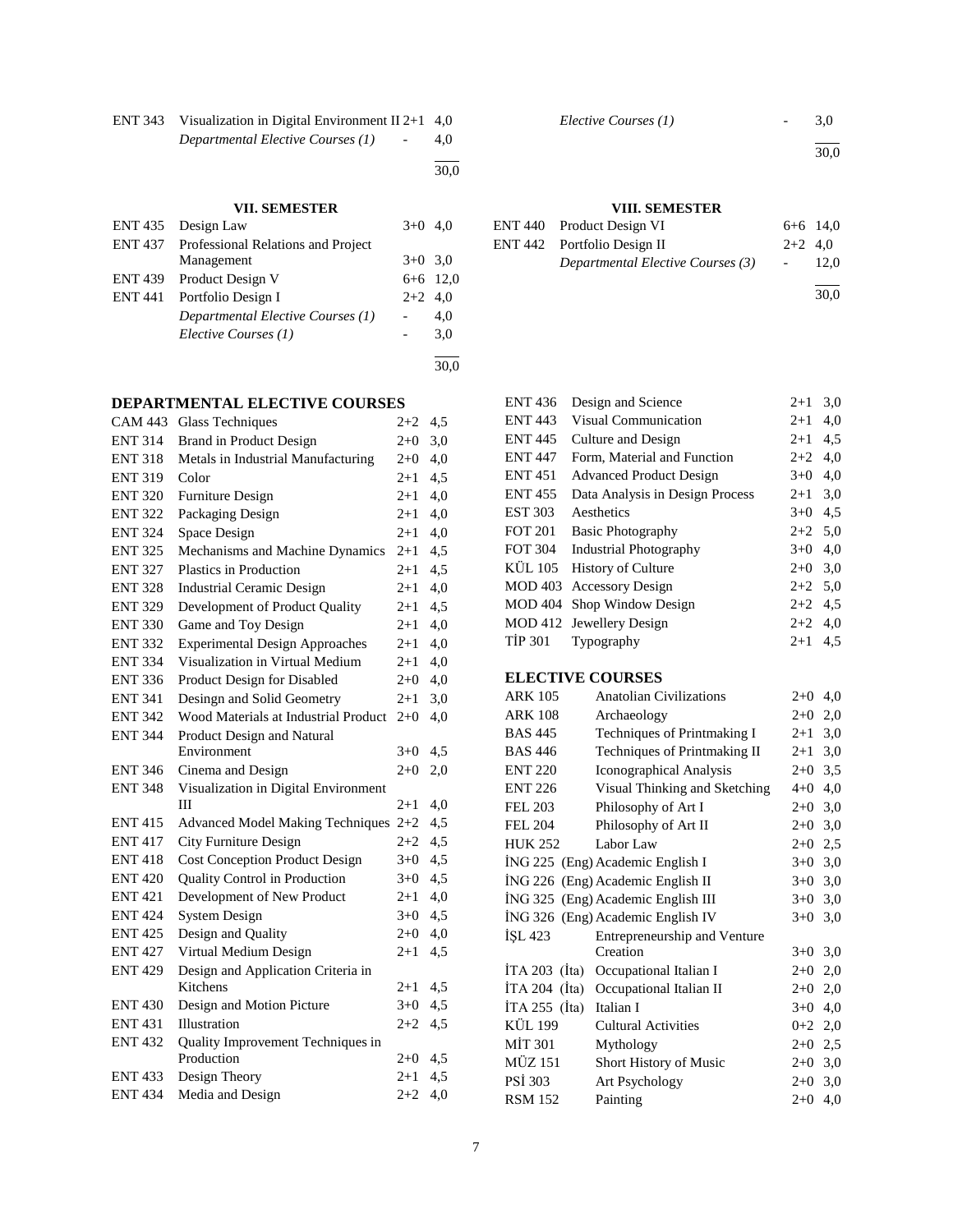| <b>SAN 304</b> | Contemporary Art and It's<br>Interpretation | $2+0$ 3.0 |     |
|----------------|---------------------------------------------|-----------|-----|
| <b>SNT 155</b> | History of Art                              | $2+0$ 2,0 |     |
| <b>SNT 340</b> | History of European Art                     | $2+0$ 2,0 |     |
| SOS 155        | Folkdance                                   | $2+0$ 2,0 |     |
| SOS 309        | Anthropology                                | $2+0$ 3.0 |     |
| SOS 352        | Sociology of Art                            | $2+0$ 3.0 |     |
| <b>TAR 307</b> | <b>History of Civilization</b>              | $2+0$ 3,0 |     |
| <b>THU 201</b> | <b>Community Services</b>                   | $0+2$ 2,0 |     |
| <b>TİY 153</b> | Drama                                       | $2+0$     | 3,0 |
| <b>TÜR 120</b> | Turkish Sign Language                       | $3+0$     | 3,0 |

## **FOREIGN LANGUAGE COURSES**

| ALM 175 (Ger) German I            | $3+0$ 3.0 |
|-----------------------------------|-----------|
| ALM 176 (Ger) German II           | $3+0$ 3.0 |
| FRA 175 (Fra) French I            | $3+0$ 3.0 |
| FRA 176 (Fra) French II           | $3+0$ 3.0 |
| $ING 175$ (Eng) English I         | $3+0$ 3.0 |
| $ING 176$ (Eng) English II        | $3+0$ 3.0 |
| ING 179 (Eng) Advanced English I  | $3+0$ 3.0 |
| İNG 180 (Eng) Advanced English II | $3+0$ 3.0 |

## **DEPARTMENT OF INTERIOR DESIGN**

 One of the aims of civilization and contemporary culture is to create the environment where Physical and psychological needs of a human being can be answered. It is obvious that requirements and expectations of contemporary human being will be provided by the developing technology. As a result, Department of Interior Design was founded in the year of 1991 in order to give a contemporary and creative interior design education. Programs have been organized for this aim practical, theoretical, conceptual courses related to each other are thought as a whole. In Interior Design Project and Furniture Design courses include analyses and solutions of different design problems and conceptual projects. These courses provide a creative discussion atmosphere and motivate students to participate.

Head : Prof. Dr. Meral NALÇAKAN

## **PROGRAM**

30,0

## **I. SEMESTER** BİL 150 Fundamentals of Information Technology  $4+0$  5,0 İÇT 103 Sketching in Design 2+0 3,0 İÇT 109 Introduction to Interior Design 2+0 3,0 SAN 101 Basic Design I  $3+6$  8,0 TRS 107 Technical Drawing  $3+3$  6,0 TÜR 125 Turkish Language I  $2+0$  2,0 *Foreign Language Courses (1)* - 3,0 l

#### **III. SEMESTER**

| <b>ICT 201</b>     | Interior Design Project I           |           | $4+4$ 10,0 |
|--------------------|-------------------------------------|-----------|------------|
| <b>İCT 209</b>     | Space and Imagination               | $2+0$ 3.0 |            |
| ICT <sub>215</sub> | <b>Structural Materials</b>         | $2+0$     | 3,0        |
| İÇT 217            | Construction I                      | $2+0$ 3.0 |            |
| <b>ICT 301</b>     | Histories of Interior Design and    |           |            |
|                    | Furniture I                         | $2+0$ 3.0 |            |
| <b>SNT 251</b>     | History of Art I                    | $2+0$     | 3.0        |
| <b>TAR 165</b>     | Atatürk's Principles and History of |           |            |
|                    | <b>Turkish Revolution I</b>         | $2+0$     | 2.0        |
|                    | Departmental Elective Courses (1)   |           | 3,0        |
|                    |                                     |           | 30.0       |

#### **V. SEMESTER**

BİL 385 Computer Aided Design (CAD) I 2+2 4,5

## **II. SEMESTER**

|                | İÇT 110 Introduction to Design of Space | $2+3$ 5.0 |     |
|----------------|-----------------------------------------|-----------|-----|
| <b>İCT 205</b> | Ergonomics                              | $2+0$ 3.0 |     |
|                | SAN 102 Basic Design II                 | $3+6$ 8.0 |     |
|                | TÜR 126 Turkish Language II             | $2+0$ 2.0 |     |
|                | Departmental Elective Courses (2)       |           | 7.0 |
|                | Elective Courses (1)                    |           | 2,0 |
|                | Foreign Language Courses (1)            |           | 3,0 |
|                |                                         |           |     |

 $\frac{1}{30.0}$ 

#### **IV. SEMESTER**

| <b>ICT 202</b> | Interior Design Project II          | $4+4$ 10.0 |      |
|----------------|-------------------------------------|------------|------|
| <b>İCT 214</b> | Introduction to Furniture Design    | $2+0$ 3.0  |      |
| <b>İCT 218</b> | Construction II                     | $2+0$ 3,0  |      |
| <b>İCT 302</b> | Histories of Interior Design and    |            |      |
|                | Furniture II                        | $2+0$ 3.0  |      |
| <b>SNT 252</b> | History of Art II                   | $2+0$ 3.0  |      |
| <b>TAR 166</b> | Atatürk's Principles and History of |            |      |
|                | <b>Turkish Revolution II</b>        | $2+0$      | 2,0  |
|                | Departmental Elective Courses (2)   |            | 6,0  |
|                |                                     |            | 30.0 |

#### **VI. SEMESTER**

| İÇT 304 | Interior Design Project IV | $4+4$ 10,0 |  |
|---------|----------------------------|------------|--|
|         |                            |            |  |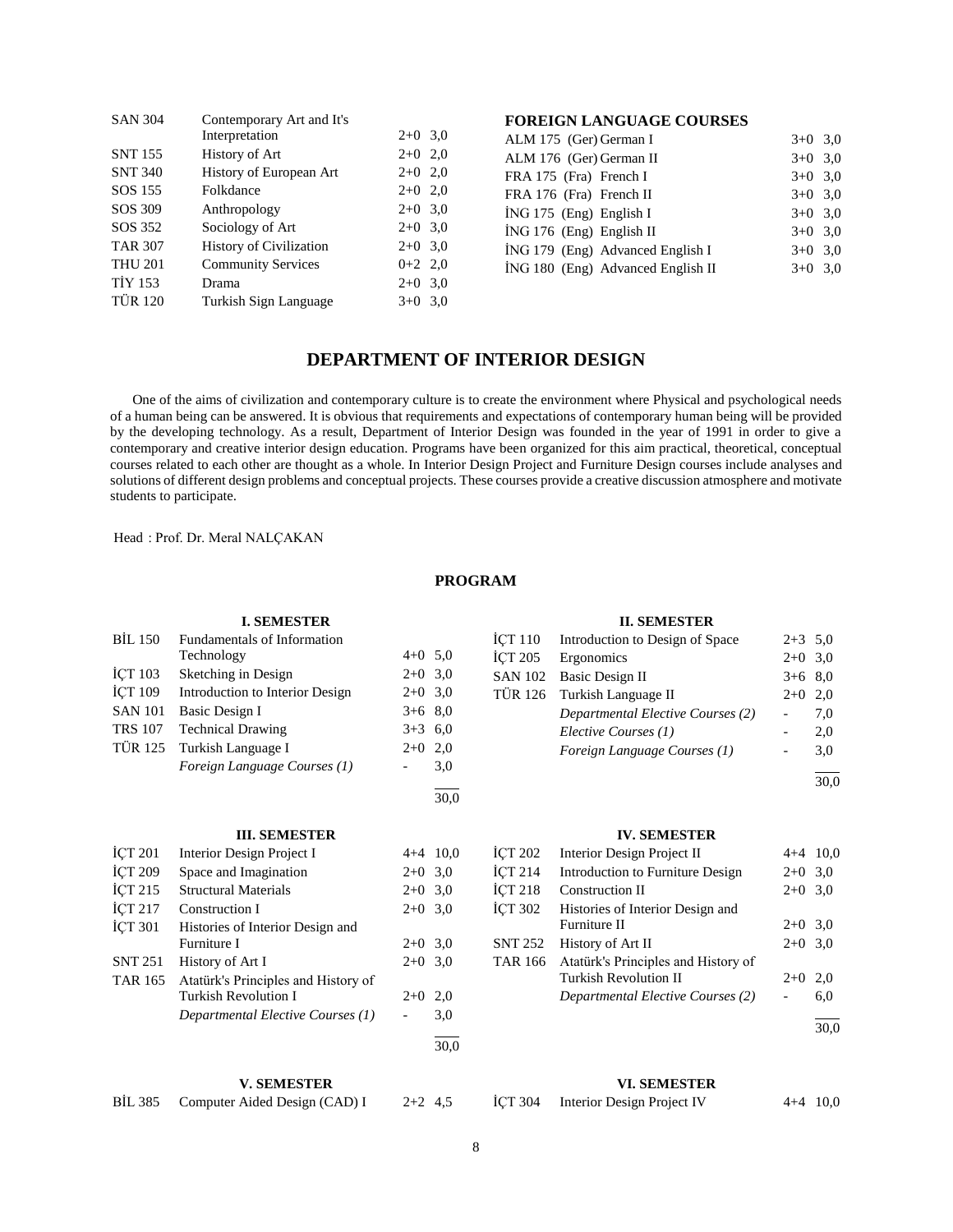| <b>ICT 303</b> | Interior Design Project III       | $4+4$ 9.0 |     |
|----------------|-----------------------------------|-----------|-----|
| <b>İCT 317</b> | Furniture 1                       | $2+1$ 4.5 |     |
| İCT 326        | Physical Environment Control I    | $2+0$ 3.0 |     |
|                | Departmental Elective Courses (3) |           | 9.0 |
|                |                                   |           |     |

## **VII. SEMESTER**

30,0

|                | ENT 423 Design Law                    | $2+0$ 2.5 |      |
|----------------|---------------------------------------|-----------|------|
| <b>ICT 403</b> | Interior Design Project V             | $4+4$ 9.5 |      |
| <b>İCT 425</b> | <b>Survey Drawing and Restoration</b> | $2+2$ 4.5 |      |
| İCT 431        | <b>Professional Practice</b>          | $2+1$ 4.5 |      |
|                | Departmental Elective Courses (2)     |           | 6,0  |
|                | Elective Courses (1)                  |           | 3,0  |
|                |                                       |           |      |
|                |                                       |           | 30.0 |

## **DEPARTMENTAL ELECTIVE COURSES**

| <b>BİL 391</b> | Computer Aided Design (CAD) II            | $2 + 1$ | 3,0 |
|----------------|-------------------------------------------|---------|-----|
| İÇT 106        | <b>Visual Communication Techniques</b>    | $2 + 1$ | 3,0 |
| İÇT 112        | Sketching and Design Drawing              | $2+1$   | 4,0 |
| İÇT 307        | <b>Furniture Construction</b>             | $2+1$   | 3,0 |
| İÇT 315        | Colors and Textile in Interiors           | $2 + 0$ | 3,0 |
| İÇT 316        | Landscape                                 | $2 + 0$ | 3,0 |
| İÇT 319        | Model Building Techniques                 | $2+1$   | 3,0 |
| İÇT 320        | Mythology And Space                       | $2 + 0$ | 3,0 |
| İÇT 321        | <b>Structural Systems of Buildings</b>    | $2 + 0$ | 3,0 |
| İÇT 323        | Design and Culture                        | $2 + 0$ | 3,0 |
| İÇT 324        | Elements and Materials in Interior        |         |     |
|                | Design                                    | $2 + 0$ | 3,0 |
| İÇT 325        | <b>Advanced Presentation Techniques</b>   | $2 + 0$ | 3,0 |
| İÇT 327        | Design Principles of the Kitchen          | $2+0$   | 3,0 |
| İÇT 328        | Formation of Interiors at Anatolia's      |         |     |
|                | Settlement in Antguity                    | $2 + 0$ | 3,0 |
| <b>İÇT 329</b> | Design and Application Criteria in        |         |     |
|                | <b>Baths</b>                              | $2+0$   | 3,0 |
| İÇT 330        | Play and the Plaything                    | $2 + 0$ | 3,0 |
| İÇT 331        | Computer Animation for Interior           |         |     |
|                | Design                                    | $2 + 0$ | 3,0 |
| <b>İÇT 332</b> | Exhibition and Exhibition Space<br>Design | $2+0$   | 3,0 |
| <b>İÇT 334</b> | <b>Computer Aided Manufacturing</b>       | $2 + 0$ | 3,0 |
| İÇT 406        | Space Analyzing in Interior Design        | $2 + 0$ | 3,0 |
| İÇT 409        | <b>Illustration of Interiors</b>          | $2 + 0$ | 3,0 |
| <b>İCT 413</b> | Principles of Lighting Design in          |         |     |
|                | <b>Different Spaces</b>                   | $2 + 0$ | 3,0 |
| <b>İCT 414</b> | Socio-cultural Effects on Furniture       |         |     |
|                | Design                                    | $2 + 0$ | 3,0 |
| İCT 417        | User-Furniture Interrelation in           |         |     |
|                | Interiors                                 | $2 + 0$ | 3,0 |
| İÇT 419        | Space in Traditional Turkish House        | $2 + 0$ | 3,0 |
| İÇT 421        | Corporate Identity and Commercial         |         |     |
|                | Spaces                                    | $2 + 0$ | 3,0 |
| <b>İÇT 422</b> | Creative Thought and Design               | $2 + 0$ | 3,0 |
| İÇT 423        | <b>Creativeness Methods</b>               | $2 + 0$ | 3,0 |
| İÇT 424        | Methods of Portfolio Presentation         | $2 + 0$ | 3,0 |

| $\text{ICT } 318$ Furniture II          | $2+1$ 5,0 |      |
|-----------------------------------------|-----------|------|
| İÇT 427 Physical Environment Control II | $2+0$ 3.0 |      |
| SNT 351 History of Turkish Art          | $2+0$ 3.0 |      |
| Departmental Elective Courses (3)       |           | 9.0  |
|                                         |           | 30,0 |

## **VIII. SEMESTER**

| ICT 404 | Interior Design Project VI        | $4+4$ 12,0               |      |
|---------|-----------------------------------|--------------------------|------|
|         | Departmental Elective Courses (4) | <b>Contract Contract</b> | 12.0 |
|         | Elective Courses (2)              |                          | 6.0  |
|         |                                   |                          |      |

30,0

| <b>İÇT 428</b>       | <b>Space-Boundary Relations</b>  | $2+0$ | 3,0 |
|----------------------|----------------------------------|-------|-----|
| <b>ICT 429</b>       | New Expansion at the Design      | $2+0$ | 3,0 |
| <b>ICT 432</b>       | Spatial Configuration of Ottoman |       |     |
|                      | Kulliye's & Mosques              | $2+0$ | 3,0 |
| <b>ICT 436</b>       | <b>Verbal Communication</b>      | $2+0$ | 3,0 |
| <b>İCT 439</b>       | Child As a User in Space and     |       |     |
|                      | <b>Furniture Design</b>          | $2+0$ | 3,0 |
| <b>ICT 441</b>       | Contemporary Approaches on       |       |     |
|                      | Museum Design                    | $2+0$ | 3,0 |
| $\overline{ICT}$ 443 | <b>Experimental Space Design</b> | $2+0$ | 3,0 |
| $\overline{ICT}$ 445 | Computer Animation for Interior  |       |     |
|                      | Design                           | $1+1$ | 3,0 |
| <b>ICT 454</b>       | Design Criteria for the Disabled | $2+0$ | 3,0 |
| <b>PPT 112</b>       | Perspective                      | $1+2$ | 4,0 |
| <b>SAN 113</b>       | <b>Art Concepts</b>              | $2+0$ | 3,0 |
|                      |                                  |       |     |

## **ELECTIVE COURSES**

| <b>BAS 445</b> | Techniques of Printmaking I            | $2+1$   | 3,0 |
|----------------|----------------------------------------|---------|-----|
| <b>BAS 446</b> | Techniques of Printmaking II           | $2 + 1$ | 3,0 |
| <b>BEÖ 155</b> | <b>Physical Education</b>              | $2+0$   | 2,0 |
| <b>EST 405</b> | Aesthetics                             | $2+0$   | 3,0 |
| İCT 438        | Cyberspace Design                      | $2+0$   | 3,0 |
|                | ING 225 (Eng) Academic English I       | $3+0$   | 3,0 |
|                | ING 226 (Eng) Academic English II      | $3+0$   | 3,0 |
|                | ING 325 (Eng) Academic English III     | $3+0$   | 3,0 |
|                | ING 326 (Eng) Academic English IV      | $3+0$   | 3,0 |
|                | ING 455 (Eng) Text Analysis in English | $2+0$   | 3,0 |
| KÜL 105        | <b>History of Culture</b>              | $2+0$   | 3,0 |
| KÜL 199        | <b>Cultural Activities</b>             | $0 + 2$ | 2,0 |
| MIT 301        | Mythology                              | $2+0$   | 2,5 |
| <b>MİT 304</b> | Mythology and Iconography              | $2+0$   | 3,0 |
| MÜZ 151        | Short History of Music                 | $2+0$   | 3,0 |
| PSI 303        | Art Psychology                         | $2+0$   | 3,0 |
| <b>SAN 155</b> | <b>Hall Dances</b>                     | $0 + 2$ | 2,0 |
| SOS 155        | Folkdance                              | $2+0$   | 2,0 |
| SOS 352        | Sociology of Art                       | $2+0$   | 3,0 |
| <b>THU 203</b> | <b>Community Services</b>              | $0 + 2$ | 3,0 |
| TİY 121        | Introduction to Theatre                | $2+0$   | 3,0 |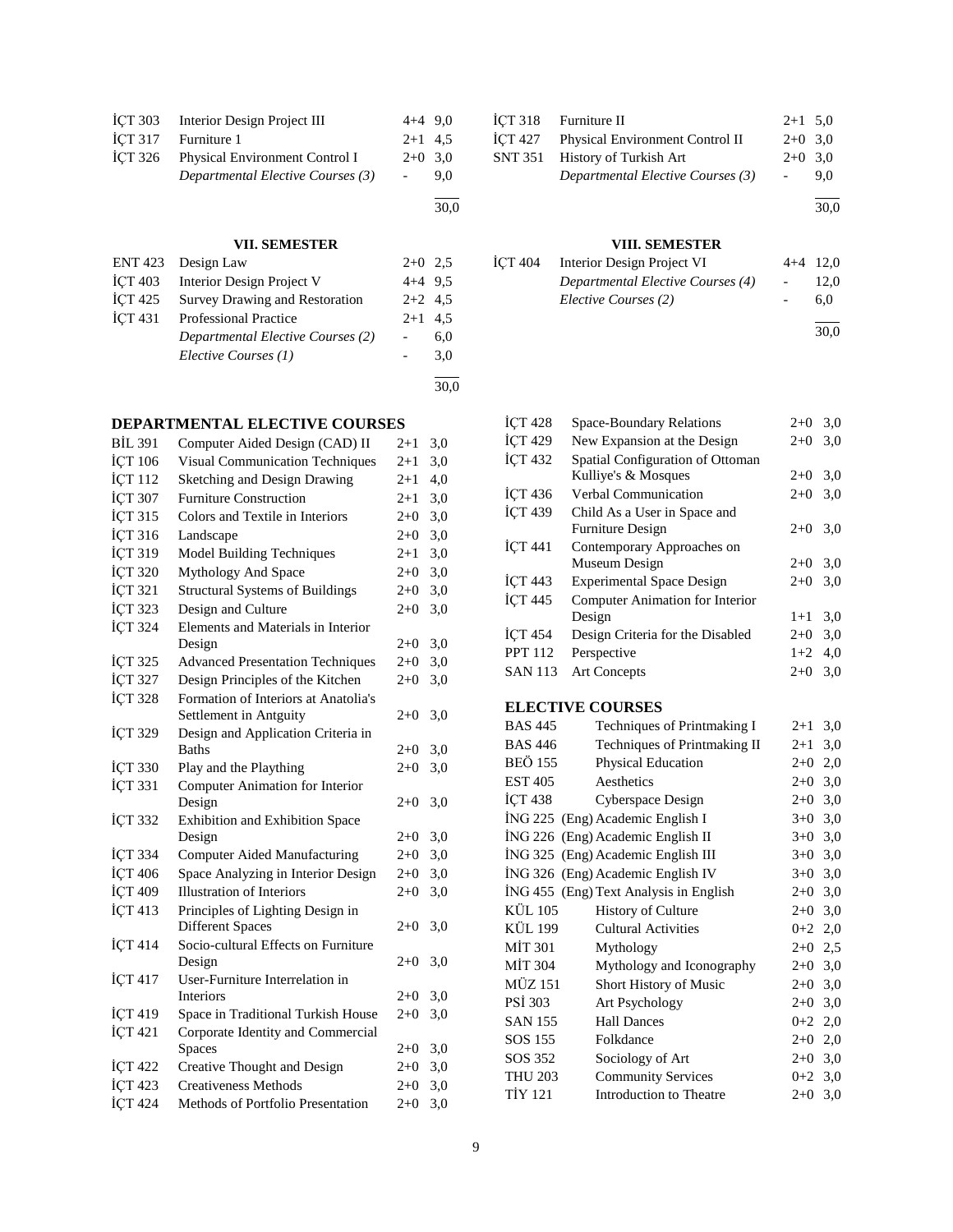| <b>TİY 308</b> | Republic Era Turkish Theatre | $2+0$ 3.0 |  |
|----------------|------------------------------|-----------|--|
| <b>TÜR 120</b> | Turkish Sign Language        | $3+0$ 3.0 |  |

#### **FOREIGN LANGUAGE COURSES**

|  | İNG 177 (Eng) English I |  | $3+0$ 3,0 |  |
|--|-------------------------|--|-----------|--|
|--|-------------------------|--|-----------|--|

**ALM 175 German I 3+0 3,0**

Greeting and Saying Goodbye; Introducing Yourself and Others; Giving Personal Information About Yourself; Spelling a Word; Counting up to 100; Communicating in Private Life; Telling Profession; Talking About Occupation and Business; Expressing a Problem; Introducing Family; Telling the Time; Planning Events; Making an Appointment; Saying the Names of Foods; Reading the Menu; Ordering in the restaurant; Shopping at the Market; Making A Complaint; Saying the Names of Vehicles; Asking for Address; Understanding Directions; Talking about the Illness; Reading and Writing Dates; Replying to an Invitation; Making Holiday Plans; Understanding and Talking About the Weather Forecast.

#### **ALM 176 German II 3+0 3,0**

Giving Feedback; Making A Suggestion; Asking Questions; Expressing Ideas; Expressing Requests and Fears; Understanding Signs; Giving Directions; Talking about Sports; Reading and Understanding Newspapers; Ordering by Telephone; Preferring a Profession; Talking about Professions; Making a Complaint; Intercultural Professions; Making a Complaint; Intercultural Communication; Comprehending Instructions for Use; Making Weather Forecast; Reading Literary Texts; Celebrating; Comprehending and Giving Recipe; Identify Things; Comprehending Adventure Stories and Movies.

#### **ALM 255 German I 3+0 4,0**

Greeting Friends; Asking for Someone's Health; Asking for Directions; Asking Where People are From; Making Requests; Asking for Prices; asking for Prices; Asking for Different Kinds of Food and Drink; Formal Sentences Used in Restaurants and Formal Places; Asking For and Telling People about Preferences; Likes and Dislikes; Asking for the Amount of Something and Telling the Amount of Something: Structures Used in Telephone Conversations; Using Appropriate Grammar Forms for the Given Situations.

#### **ALM 256 German II 3+0 4,0**

Modal verbs: Können, Müssen, Wollen, Dürfen, Sollen, Mögen; Tenses: Simple Present Tense, Future Tense; Nouns and Types of Nouns; Articles; Singular and Plural Forms: Words that are used as Singular or Plural only, Plural Form of the Indefinite Article; Cases of a Noun: Uninflected Case, Accusative, Dative, Possessive Cases; Exercises about these Grammar Points.

#### **ALM 357 German III 3+0 4,0**

Expressing a Request; Expressing Regret; Accusing Someone and Apologizing, Describing People, Asking about Someone's Health; Serious Illnesses and Learning about

| ING 178 (Eng) English II          | $3+0$ 3.0 |
|-----------------------------------|-----------|
| ING 179 (Eng) Advanced English I  | $3+0$ 3.0 |
| ING 180 (Eng) Advanced English II | $3+0$ 3.0 |

### **COURSE CONTENTS**

Human Body; Getting Surprised; Responding in Misunderstandings; Explaining Someone Something; Requesting Something from Somebody; Giving Opinions about Furniture; Expressing Opinions about Pictures, Clothes and People; Using Appropriate Grammar Forms for the Given Situations.

#### **ARK 105 Anatolian Civilizations 2+0 4,0**

Review of Anatolian Civilizations; Paleolithic Age: Caves and hunters; Mesolithic Age; Neolithic Age: Villages; Chalcolithic Age: Organized villages; Early Bronze Age: Fortresses and chiefs; Middle Bronze Age: Princes and merchants; Late Bronze Age: The Hittite Empire; Iron Age: Neo ? Hittite States, Urartian Kingdom, Phrygian Kingdom, Lydian Kingdom; Persian Hegemony over Anatolia; The Hellenistic Age: Alexander the Great and his successors; Roman Age: Asian Province.

#### **ARK 108 Archaeology 2+0 2,0**

Definition; Social, cultural and historical role of archaeology; Domain of Archaeology; Age of the World; Production of the Earliest Stone Tools; Scientific Disciplines Revenant to Archaeological Studies; Brief History of Archaeological Excavations; Historical Classification and History of Anatolia: Prehistoric Ages, Historical Ages, Anatolia, Archaeological excavations in Anatolia; Archaeological Activities of University.

**BAS 445 Techniques of Printmaking I 2+1 3,0** Printmaking: Definition of Printmaking; History of Printmaking; Examination of Famous Turkish And Foreign Printmaking Artists and their Work; Techniques of Printmaking: Monotype, Material print; Template print, Negative of template printing; Monochrome And Polychrome Printing With Natural And Industrial Materials; Using Template Techniques of Printmaking With One And Two Mould; Monochrome And Multi Colors Printing; Preparing The Black-White (With Black Ink And Pencil) Composition; Study of Either Nature, Interior Or Objects And Applications; Transferring These Compositions On Mould And Printing: Registration, Signature And evaluation, Framing the work.

**BAS 446 Techniques of Printmaking II 2+1 3,0** Intaglio Techniques: Wood and linoleum printing, Preparing the black-white (with black ink and pencil) composition on study either nature, interior or object and applications for Linoleum printing, Multi color printing with one mould linoleum printing; Defining the technical characteristics of Wood mould and tools; Methods of Relief Print; Preparing the Paper for Printing; Serial Prints; Post-printing;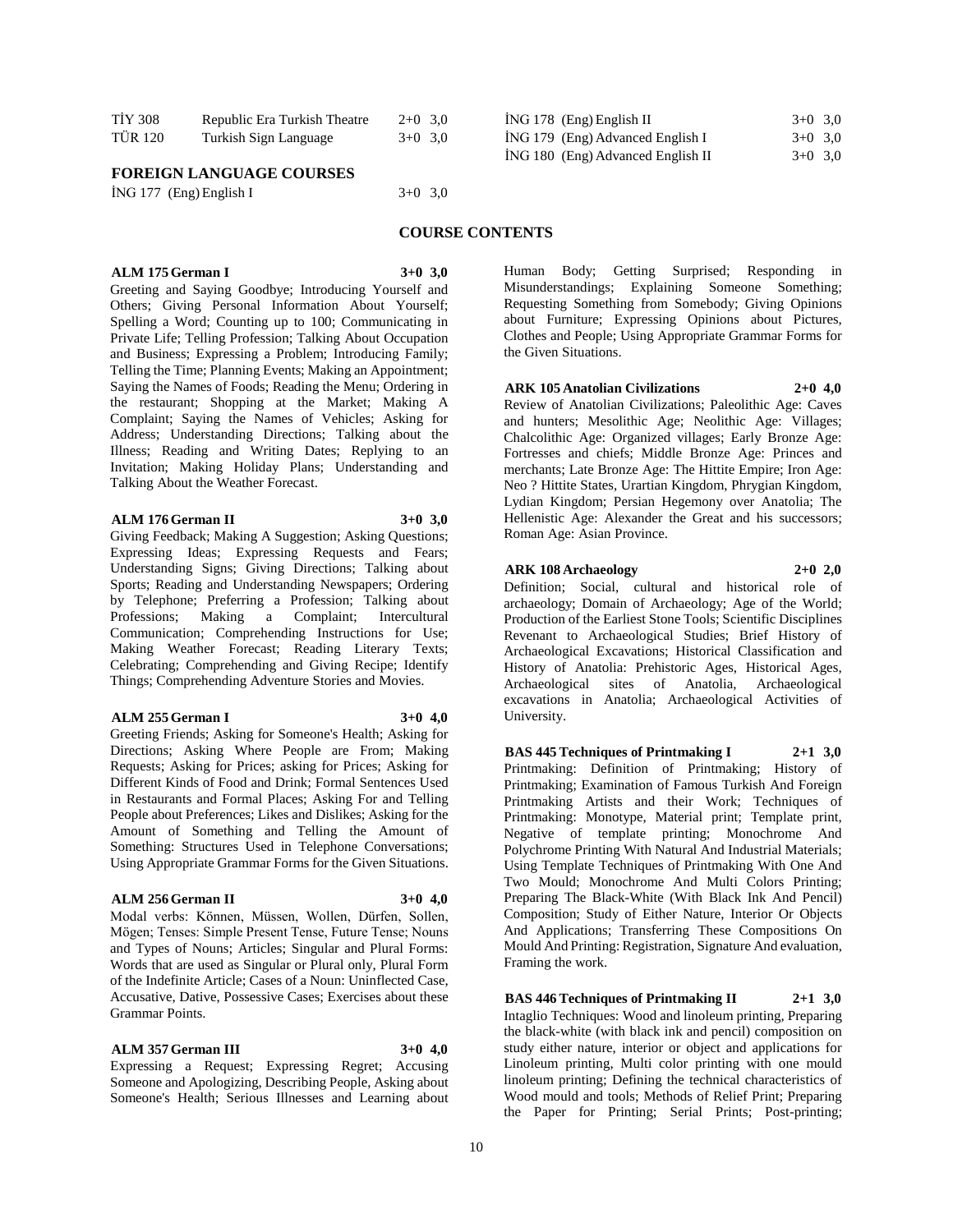Registration; Signature and Evaluation; Multi Color Printing Techniques With Single Wood Mould: Preparing the colored composition and the colored mould; Printing Process.

## **BEÖ 155 Physical Education 2+0 2,0**

Definition of Physical Education and Sports; Aims, Disadvantages of Inactive Life; Various Activities for Physical Education; Recreation; Human Physiology; First Aid; Sports Branches: Definition, Rules and Application; Keep Fit Programs.

#### **BİL 150 Fundamentals of Information Technology 4+0 5,0**

Introduction to Computer: History of Computer; Operating Systems: Introduction to operating systems; Office Software-Word Processors and Document Systems: General Characteristics of the Office Software; Office-Software-Spreadsheets Programs: Spreadsheets Programs; Office Software-Presentation Programs: Presentation Programs; E Mail-Personal Communication Management: General Characteristics of the E Mailing System; Effective use of the Internet and Internet Security; Network Technologies. Computer Hardware and Error Detection: Types of Computers; Social Networks and Social Media: Social Media and Introduction to Social Media; Special Application Software: Multimedia; Law and Ethics of Informatics: Intellectual Property and Informatics Law; E-Learning: Developments in E-Learning; E-Government Applications; Computer and Network Security; Latest Strategic Technologies of Informatics: Factors Affecting Technological Developments.

#### **BİL 263 Computer Aided Design I 2+0 3,0**

Two Dimensional Drawing; Description of the System; Hardware And Software; Windows Operating Systems For Personal Computers: File and cluster, Organization, Two dimensional drawing commands, Layers, Object snap, Drawing limits, Block and wblock, Insert, Hatch and styles, Text and styles, Modify, View and format commands.

## **BİL 264 Computer Aided Design II 2+0 3,0**

Three Dimensional Drawing and Modeling: Description of the system; Computer Aided Modeling Techniques: Wire frame, Surface modeling, Solid modeling, Elevation and thickness; Coordinate Systems: World and user coordinate system; View Commands for 3D Computer Aided Models: Perspective, Render shade and hide, Plot.

#### **BİL 367 Computer Aided Design III 3+0 4,5**

Professional-Level Modeling; CAD-Based Architectural Programs; Rendering and Animation Tools; 2 d Shaper; 3 d Lofter; 3 d Editor; Materials; Keyframer; Path Animation; Special Icons.

**BİL 385 Computer Aided Design (CAD) I 2+2 4,5** Introduction to CAD in Interior Design; Using the Drawing Editor in Designs; Setting Up an Electronic Drawing and its Coordinate System; Setting Up Graphics Display: Layer, Line type, Color; Editing Objects: Hatching, Text, Dimensioning; Creating Own Object Library; Setting Viewpoints; Getting Started with 3D; Working with 3d

Faces; Working with 3d Solids; Rendering; Print Out: Set up print out commands, Print preview

**BİL 391 Computer Aided Design (CAD) II 2+1 3,0** Using the Developed Modeling Techniques in Computer Aided Design: Standard primitives, Extended primitives, Compound objects; Using Modifiers in Developed Modeling Techniques; The Principles of Light and Color in Computer Aided Design; The Principles of Material Mapping; Setting Light and Camera; Rendering Techniques in Computer Aided Design.

**CAM 443 Glass Techniques 2+2 4,5** General Information About Glass Techniques: Pate De Verre, Fusing, Slumping, Cold-Hot Glass Blowing, Cold Glass Processing: Free Hand Cutting; Plate Design and Measurement; Fusing and Slumping Mold Practices With Two and Multi-layered Plates; Construction of Bead; Getting into Open Flame; Separations; Rod Wrapping; Artistic and Mold Shaping on the Rod; Coloration; Importance of

Cooling; Design and Construction of Eye Bead.

**ENT 110 Introduction to Industrial Design 2+0 3,0** What is Design; Definitions of Product, Mass Production and Industrial Products; What Is Industrial Design?; A Brief History of Industrial Design; Relationship between Design and Product: Relationship between product and user; Relationship between product and society; Relationship between product and Culture; Design Process.

**ENT 118 History of Industrial Design I 2+0 2,0** Crafts and Gothic Production; Division of Labour and Its Effects; Industrial Revolution and Its Effects on Labour; Effects of Industrial Revolution on Production, Consumption and Daily Life; Mass Production and Aesthetic Degeneration; 1851 Great Exhibition; Responses to Industrial Production: Arts&Crafts in Great Britain; Art and Design in the Beginning of the 20th Century in France: Art Nouveau; Vienna Secession; Deutcher Werkbund; Adolf Loos and Ornament; Avantgardes and Machine Aesthetics; Bauhaus and the Idea of Modernist Design.

## **ENT 127 Basic Design Studio I 6+6 11,0**

Introduction to Basic Design: Description of design elements and design principles; Concept; Harmony; Contrast; Balance; Figure and Ground Relationship; Composition; Texture; Movement; Human Figure and Scale; Visual Perception and Illusion: Gestalt, Visual design; Abstraction; Metamorphosis; Deduction and Conceptualization; Two-Dimensional Visual Works: Compositions with black and white visual elements, Compositions with basic geometrical elements, Shallow relief; Introduction to Three Dimensional Compositions.

## **ENT 128 Basic Design Studio II 6+6 10,0**

Creative Thinking Techniques: Brainstorming, Visual storming, Brain mapping, Visual archive; Structure: Space and Form, Structure-composition relationship, Design with linear elements; Three Dimensional Form; Geometrical Analysis; System: Basic system design; Space and Form Relationship: Cubic works: Generative thinking on a notion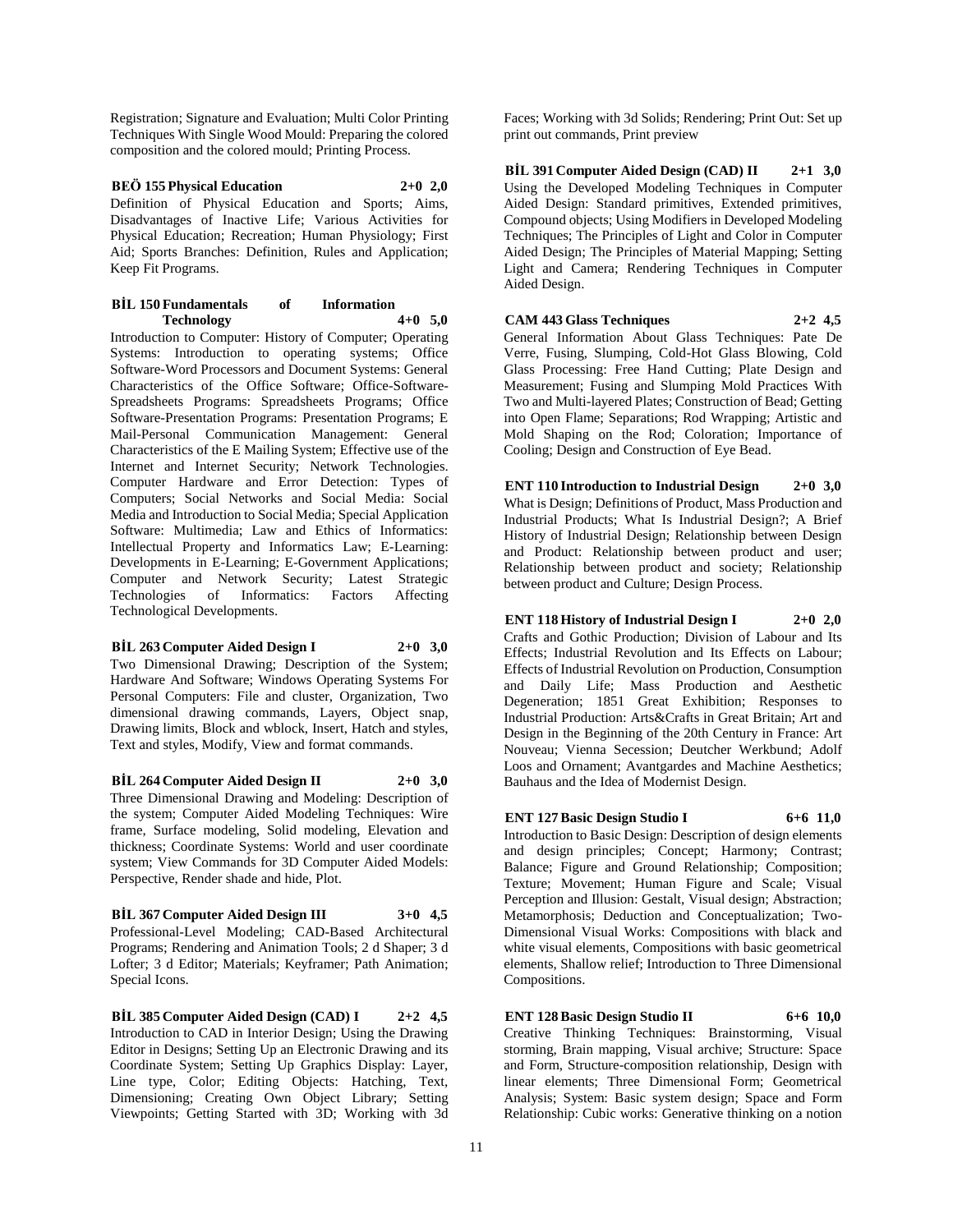or a concept; Installation Projects: Generative thinking on a chosen concept; Material and Form Relationship; Human Dimensions and Form Relationship; Object Design.

#### **ENT 129 Design Drawing I 2+1 3,0**

Linear Definition of Basic Forms: Various object drawings; Composition: Composition elements, Measurements and scale; Placements; Perspective: One vanishing point perspective, Two vanishing point perspective; Light and Shadow: Black and white works, Monochromatic works; Color: Color pencils, Markers, Pastels; Materials and Material Renderings: Basic materials: Wood, Plastics, Glass, Metals.

#### **ENT 130 Design Drawing II 2+1 2,0**

Generative Drawing: Object and volume relationship; Design Drawing: Form and design relationship; Geometric Expression; Abstraction and Deformation; Live Model Drawing: Short time drawings; Linear Abstraction; Detailed Drawings; Contrast and Balance; Detail Studies: Details in industrial design, Exploded drawings, Sectioning, Ghosted drawings; Personal Style Works; Experimenting with New Materials.

#### **ENT 131 Technical Drawing of Industrial Product I 2+1 3,0** Technical Drawing of Industrial Products with the Cooperation of Designer and Producer; Making Three Dimensional Drawings of Industrial Products by Using

Technical Drawing Rules and Standards; Line Types and Use of Lines in Technical Drawing; Simple Industrial Product Drawings; Types of Perspective; Visualization of Technical Drawing Drafts.

#### **ENT 132 Technical Drawing of Industrial Product II 2+1 3,0**

Technical Drawing of Industrial Products with the Cooperation of Designer and Producer; Using Various Techniques for Drawing Three- or Two-Dimensional Industrial Products; Drawing the Details of an Industrial Product; Section: Section types, Sectioning, Defining section lines; Drawing Techniques for Materials; Basic Drawing Techniques Convenient for Basic Production Methods; Sectioning from Perspective; Technical Analysis of A Product, Mock-up Practices with Detail Drawings.

#### **ENT 206 Manufacturing Methods 3+0 4,0**

Concept of Manufacturing Techniques; Rise and Development of Manufacturing Processes: Casting, Soldering, Welding, Forging, Rolling, Pulling, Powder metallurgy, Panel materials; Shaping Techniques and Testing; Choice Criterions of Shaping Techniques; Effects of Manufacturing Techniques on Design and Cost; Selection of Manufacturing Techniques Based on the Product; Manufacturing Techniques and Design.

**ENT 220 Iconographical Analysis 2+0 3,5** Meaning of the Subjects in Paintings; Description and Explanation of E. Panofsky? s Iconographic Analysis; Evaluation of Basic Sources in Different Periods of Byzantine Art and European Paintings and Sculptures;

Iconographic Analysis of Paintings and Sculptures Based on their Original Sources; Analysis of Old Testament Expressed in Paintings and Sculpture; Genesis in Old Testament, Prophets of Old Testament: Adam, Abraham, Moses and their Life Stories; The Bible; Virgin Mary, John the Baptist; Life of Christ; Analysis of these Subjects as Expressed in Paintings and Sculptures; Analysis of the Differences of Expression in Works of Art Based on Religious Themes in Different Periods of Time.

**ENT 221 History of Industrial Design II 2+0 3,0** Introduction; Summary and Overview of History of Industrial Design I; Rationalism and Universalism: Le Corbusier; Degenerated Moderns: Art Deco; Speed and Development: Streamlining; Body and Design: Rise of Ergonomics; Consumerism and Affluence Society; Late Capitalism, Pop-art and Pop-design; Postmodernism and Design; Ergonomics of Emotions: Design and emotions; A Summary of History of Industrial Design: Tendencies, Ruptures.

**ENT 222 Design and Communication 2+0 3,0** Communication: Definition of Communication, Elements of Communication; Design Context Before and After the Industrial Revolution and 'Need? in Industrial Design; Human-Product Communication Analysis; Human-Product Interface and Ergonomics; Ergonomic Elements in Human-Product Interface; Communicational Criteria in Industrial Design; Perceptional and Expressive Criteria in Industrial Design; Socio-Cultural Criteria in Industrial Design; Product Design and Semiotics by Means of Meaning and Expression.

**ENT 223 Methods of Maquette Making 2+2 3,5** Basic 3D Maquette Production Methods: Materials used in maquette making, Maquette production methods and techniques, Maquette construction processes, Geometric/amorphous form applications with simple materials, Wooden mould preparation and moulding, Polyester/silicone mould preparation and moulding, Model surface/texture operations.

**ENT 224 Ergonomics and Accessibility 2+0 3,0** Basic Concepts: Ergonomics, Anatomy, Physiology, Anthropometry; Using Dimensions and Data Concerning Human; The Relationship Between Human and Environment; Analyzing Physical Human Activities; Human Needs According to the Environment; Analyzing the Physical Activities Driven by Need; Needs of Children, the Elderly and the Disabled: Dimensional and measurement requirements of environment and environmental supplies; Accessibility: Accessible transportation, City implementations, Campus, Classes.

**ENT 226 Visual Thinking and Sketching 4+0 4,0** Visual Thinking: Methods of visual thinking, Sources of inspiration, Story boards, Mood boards, Visual storming, Thumbnail sketches; Basic Drawing Theory: Form, Volume, Shade and Shadow, Colour; What is Sketching: Types of sketches, Idea sketches, Explanatory sketches, Explorative sketches, Persuasive sketches, Coded sketches, Layouts, Prescriptive sketches, Mechanism sketches, Assembly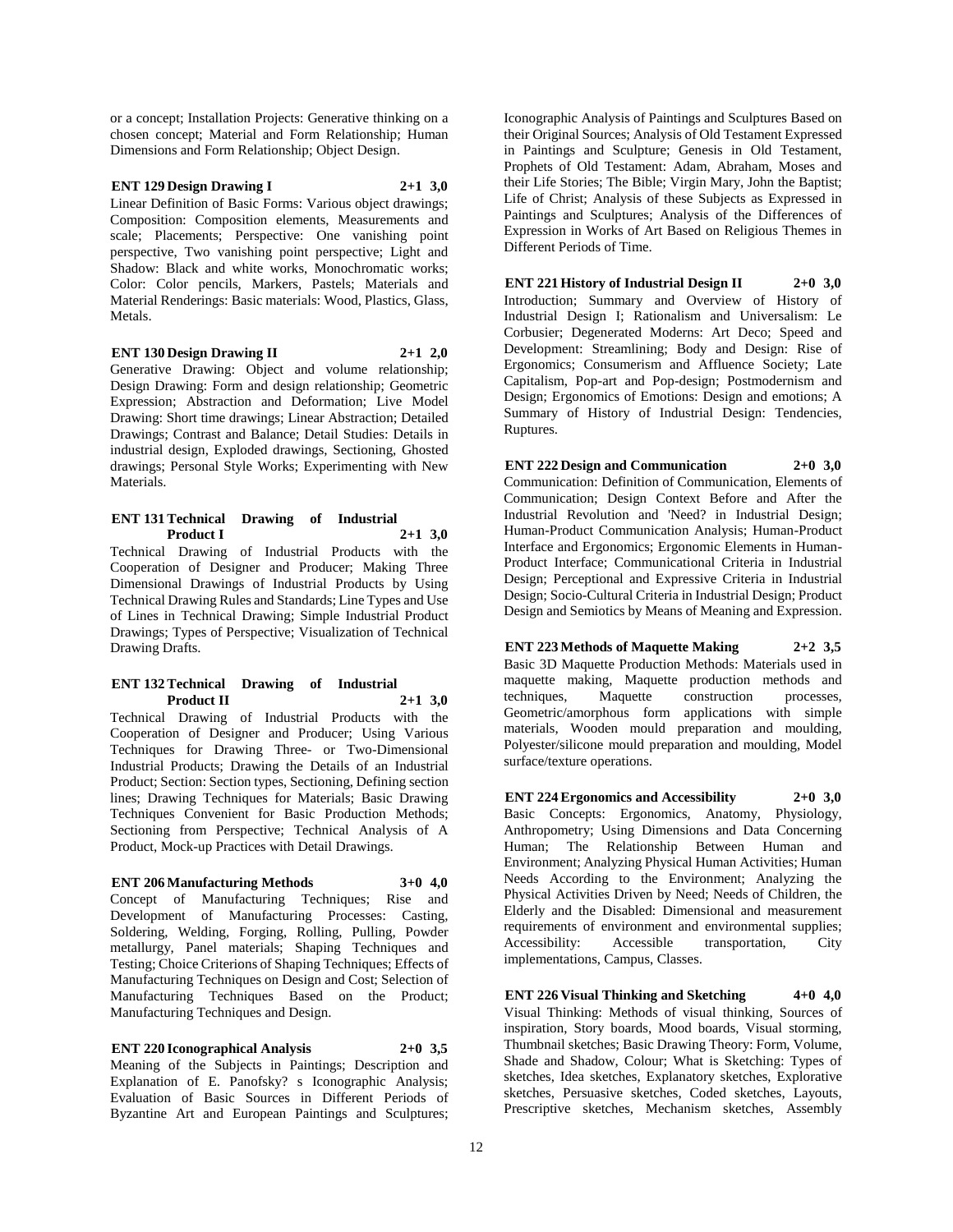sketches, Mock-ups; Computer Aided Sketching: Tools, Software, 3-D sketches; Sketching and Design Process; Sketching and Visual Research: Sketchbook, Designers Journal; Sketching as an Exploration Tool; Sketching as a Communication Tool.

#### **ENT 228 Visualization in Digital Environment I 2+1 4,0**

Basic Concepts: Interface; Basic Tools: Curve, 2D drawings; Line: Creating lines, Lines on surfaces; Surfaces: Creating surfaces, Painting surfaces, Gradient fill; Transactions in 2 Dimensional Models: Two dimensional model for consolidation and deformation of 2D models; Surface Modeling; Dimensioning; Using Layer; Visualization and Light; Material Formation and Surface Mapping; Visualization and Presentation Techniques; 3D Solid Modeling; Mesh Modeling

#### **ENT 235 Product Design I 6+6 12,0**

Practicing Basic Design Principles and Concepts by Project Extension: Balance, Color, Volume, Full Empty, Surface; Studying Usability Concepts; Easily Used Objects; Examining Products: Forming a Concept; Sketch, Presentation, Teaching Manufacturing Techniques by the Project Extension; Introduction to Small Scale Product Design; Practicing Project: Determining design criteria, Evaluation and Critique in the studio environment , Evaluation in the seminars and by juries.

#### **ENT 236 Product Design II 6+6 12,0**

User Product Relation in Product Design; User Criteria: Ergonomic data, Cost; Client?s Taste; Customer Profile; Target Market; Material Use; Material Product Harmony; Material User Relation; Practicing Projects: Determining design criteria, Evaluation and Critique in the studio environment , Evaluation in the seminars and by juries.

#### **ENT 313 Visual Perception 2+0 3,0**

Perception and Visualization: Brief history, Senses and Perception; Sight: Human eye, Seeing and comparison with other creatures; Light: Effect of light on seeing, Role of light on seeing and perception, Seeing and Culture; Color and Perception of Colors: Perceiving the third Dimension, Perceiving the third dimension on two dimensional plane; Perception and Perspective; Perception: Cultural and environmental factors influencing perception, Optical illusions; Differences in Perception: Individual differences in perception; Categorization in Perception: Selective Perception; Perceiving Forms; Illusion: Illusion and reality.

#### **ENT 314 Brand in Product Design 2+0 3,0**

Corporate Identity; Product Identity; Concept of Brand; Brand in Local and Globan Concept; Market Research; Local and Global Marketing Conditions; Recollection of Brand; Perception of Brand; Product and Marketing Strategies; Product and Advertising; Perception of Product.

**ENT 318 Metals in Industrial Manufacturing 2+0 4,0** Types of Metals in Industrial Manufacturing; Ferrous Metals, Alloys, Aluminum and its alloys; Surface Hardening; Metal Processing Methods: Forging, Casting, Pressing, Plastering; Assembling Methods: Welding, Riveting,

Curling; Types of Welding: Electrode welding, Argon welding, Tack welding; Types of Riveting; Finishing Process; Recycling of Metals.

#### **ENT 319 Color 2+1 4,5**

Definition of Color And Its Features; Kinds of Color And Strength of Color; Light and Material Relations of Color; Color Combinations; Basic Colors; Theoretical and Practical Expressions of Secondary Colors; Harmony of Color and its Psychological Affects; Characteristics of Color; Light-

Shadow, Color-Light Relations; Practising Effects of Color in Design; Color Analyses and Importance of Product-Color Relation in Industrial Design; Color from Designer's and User's Point of View.

**ENT 320 Furniture Design 2+1 4,0**

Concepts of Furniture Design: Design process, Determining design requirements, Psychological factors, Cultural factors; Approaches; Product Design: Existing Models, Criticism; Introduction to Design, Feedback, Modeling, Model criticism, Prototype, Relation to vision, color and shape, Developing a Model; Production methods; Probabilities; System analysis; Technical problems; Problem solving; Marketing.

## **ENT 322 Packaging Design 2+1 4,0**

Simple Packaging Practices: Label, Form, Material selection and relations; Material Introductions; Ergonomics in Package Design; Industrial Packaging Techniques; Functional Packaging Techniques; Alternative Material Selection: Glass, Plastic, Wooden boxes; Sector Factors; Package and Color; Psychology and Color Relation; Color and Target Market Relation.

## **ENT 324 Space Design 2+1 4,0**

Introduction to Space Design; Space Concept; Discussion of Elements that Create Space; Creating Space: Analyzing; Programming; Making Decisions About Design; Evaluation of Concepts; Preliminary Steps in Planning; 2D and 3D Sketches; Designing Space; Research of Materials and Elements in Space; Color; Lighting; Textile; Furniture and Accessories in Designed Space; Technical Matters in Designed Space and Specifications.

**ENT 325 Mechanisms and Machine Dynamics 2+1 4,5** The Concept of Mechanism and Machine; Transmission of Motion, Degree of Freedom; Four-Bar Linkages; Position Analysis; Slider-Crank Mechanism; Balance of Rotors and Mechanical Vibrations; Cams, Internal Combustion Engines; Gear Mechanisms; Constant-Velocity Universal Joints and Application.

## **ENT 327 Plastics in Production 2+1 4,5**

General Properties; Macromolecular Structure of Polymers; Thermoplastics; Thermo sets; Mechanical Behavior of Polymers; Extrusion; Mixing; Injection Molding; Secondary Shaping, Blow Molding, Film and Fiber Production.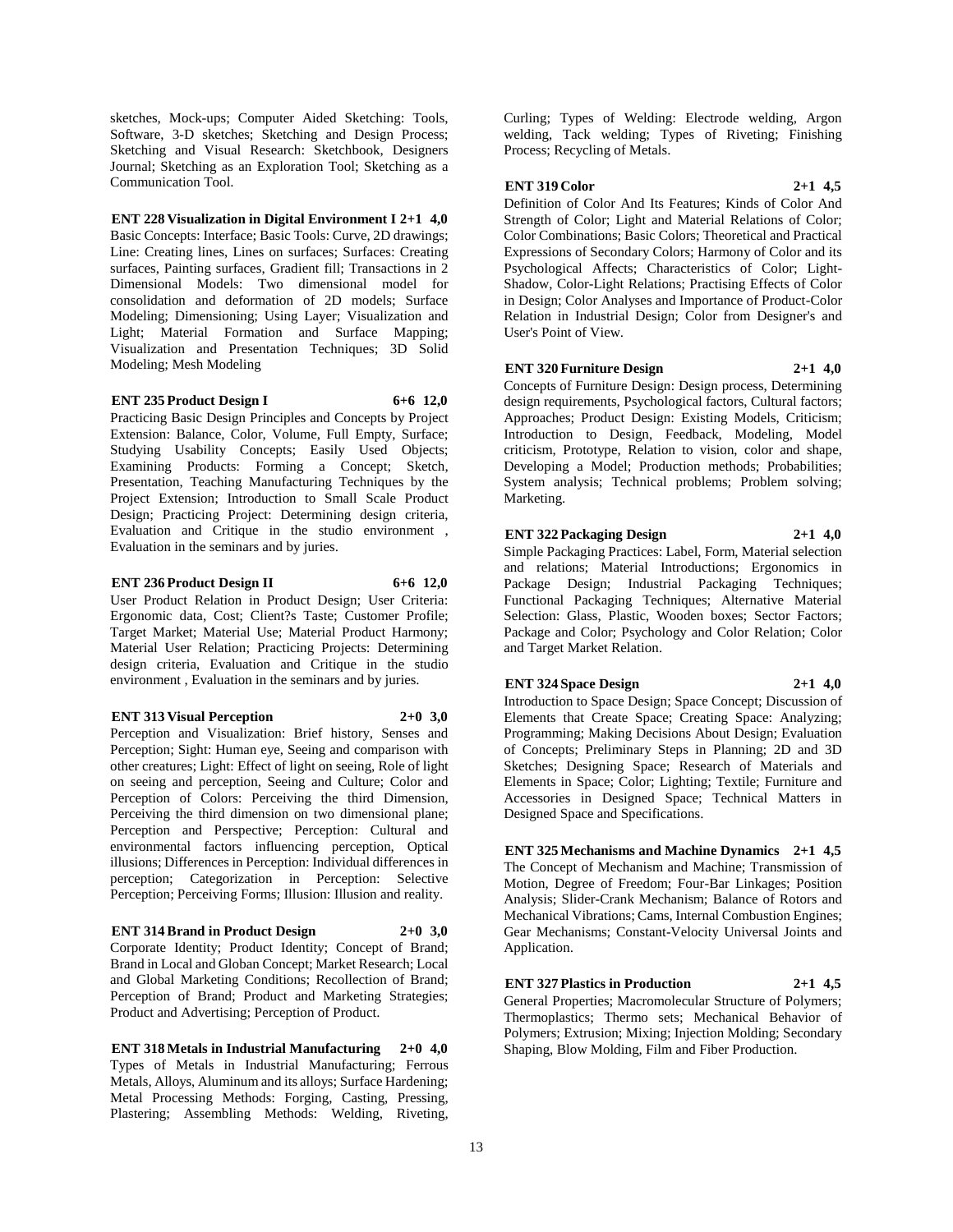## Strategy; Product Development Process; ISO 9000 Quality

Systems; Total Design Activity; Market And Customer Requirements And Demand; Design Requirements; Conceptual Design; Detailed Designs; Process Designs; Concurrent Engineering And Design.

**ENT 329 Development of Product Quality 2+1 4,5** Quality And Product Concepts; Product In Business

and Polishing.

**ENT 328 Industrial Ceramic Design 2+1 4,0** Industrial Designs: Purpose of design and the fundamentals; Form; Function; Ergonomics; Reducibility; Preparing Plaster Model; Mold shaping ; Plaster and Molding Materials; Preparing a Model; Patterning in Lathe; Hand-made Molds; One-piece Molds; Multiple Piece Molds and Double Sided Molds; Industrial Ceramic Design; Sketching; Technical Drawing of a Model in Proportion; Plaster Model and Mold Preparation; Clay Casting: Detailing, Biscuit, Glaze and Decorative Firing; Photography; Portfolio and Presentation; Evaluation; Model Presentation and Evaluation; Cleaning

**ENT 330 Game and Toy Design 2+1 4,0** Game - toy Relationship; Basic Principles of Toy Design; Effects of Toys on Children; Design Applications.

**ENT 331 Detail Analyses 2+0 3,0** Analyzing System Approaches in Industrial Products and Resolving Technicality Problems in Design Process: Mechanical, Hydraulic, Pneumatic, Magnetic, Electric / Electronics etc. Systems; Recognizing these Systems; Explaining Systematic Properties of Structures; Identifying Technical Details of the System; Interpreting the Structure of the System of Industrial Products in General; Making Technical Comments on the Systematic Review of the Structure; Preparing Technical Detailed Draft Drawings; Analyzing Details of Complex Systems; Distinguishing Implemented Systems in a Product; Criticizing Implemented Systems in a Product; Comparison of the Features of Similar Products; Questioning the Technicalities of the System.

**ENT 332 Experimental Design Approaches 2+1 4,0** Innovation and Experimental Design; Unique, Intuitional Design Projects Free of Market and Shopping Concerns Seeking Solutions to Daily Problems; Objects Continuously Changing Shape or Form; Motion; Concepts without Reference to any Object; Metamorphose; Body Extension Tools; Associating between Tool and External Environment; Indefinite Imaginary Constructions and Scenarios.

#### **ENT 333 Design Management 3+0 4,0**

Design as a Managed Process; Design Concept and Design Strategy; What is Creativity; Design and Innovation? What is the Relationship between them? Design Management and its Effects to Business Strategy; Design and Marketing and their Relationship; Design to Manufacture and the Evaluation of Product Development Process; The Effects of Culture to Design; Design Tools and Creating Design Futures.

**ENT 334 Visualization in Virtual Medium 2+1 4,0** Transferring 3D Models to Other Programs; Formats of 3D Models: 3ds; dxf; iges; lwo; obj; Light and Shadow in Virtual Medium; Types of Light: Key light; Fill-in light; Backlight; Types of Lightening Elements in Virtual Medium: Point light, Spotlight, Linear light; Area light; Depth of Field: Lens angle, Aperture value; Principles of Basic Animation and Applications.

#### **ENT 336 Product Design for Disabled 2+0 4,0**

Design and Accessibility for All; Built Environments and Benefactors ; Disabled Persons Law in Terms of Accessibility and Design; Accessibility and Usability in Built Environments; International and National Norms and Standards for the Accessibility; Anthropometrics; Housing; Heights of Fixtures and Fittings; Horizontal and Vertical Circulation; Sanitary Facilities; Accessibility of Outdoor Spaces: Roads, Pavements, Car parks, Urban furniture; Application and Problems in Universal Design; Disabled and Legal Conditions.

### **ENT 337 Product Design III 6+6 12,0**

Relationship between Product and Manufacturing Techniques; Cost; Material Selection; Relationship between Material and Manufacturing Techniques; Manufacturing Techniques: Mould, Injection, Cast, Shaving Production; Selection of Materials: Plastic, Metal, Timber etc; Project Applications: Determining design criteria; Evaluation in Studio; Evaluation by Seminars and Juries.

## **ENT 338 Product Design IV 6+6 12,0**

Product Identity in Design; Corporate Identity; Concept of System Design; Improving Individual Design Methods; Designing Consumption Objects; Improving Manufacturing Techniques; Project Applications: Determining design criteria; Evaluation in Studio; Evaluation by Seminars and Juries.

#### **ENT 340 Design Research 3+0 4,0**

New Product Development; Decision Processes; Demand

Analysis; Product and Manufacturability Concept: Design; Production and Management Relations: Real Time; Simultaneous Design; Reverse Engineering: Product Oriented Research and Product Development Strategies; User Oriented Research and Product Development Strategies; Company Oriented Research and Product Development Strategies; Observation and Assessment Methods.

**ENT 341 Desingn and Solid Geometry 2+1 3,0** Concept of Solid Geometry; An Overview of the Concept of Dimension, Space and Time; Basic concepts such as Space, Volume, Packing/Coating, Plane Design: Examination of aesthetic and analytical effects of these concepts and definitions on product design processes, Analysis of the application of these concepts to today's product designs on the basis of selected examples, Exercises based on the evaluation results obtained.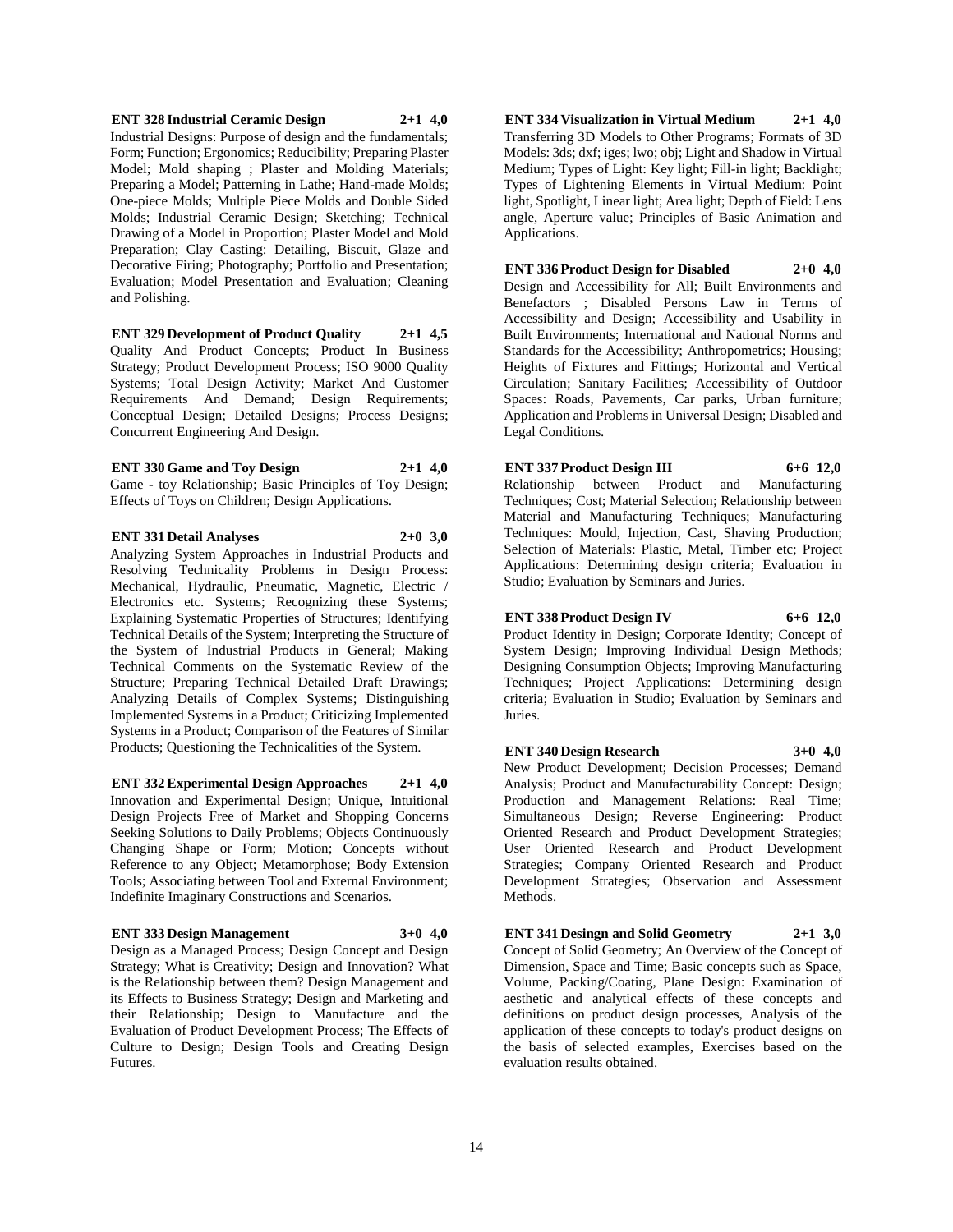**ENT 342 Wood Materials at Industrial Product 2+0 4,0** Wood Materials Production Technologies: History of Wood Production; Wood Materials; Semi-finished Wood Materials; Wood Production Machines ( NC-CNC ); Wood Production Process: Solid wood production, Panel production ; Wood Product Design; Factors Effecting Wood Production Design; Company Policies; Marketing Opportunities; Product Properties and Production Possibilities; Ergonomics in Wood Materials; Quality and Control Techniques for Wood Products.

#### **ENT 343 Visualization in Digital Environment II 2+1 4,0**

Concept of Computer-Aided Design and Production; Process of Computer-Aided Design and Software; Interfaces of Software; Infrastructure; Sketcher and Sketch modeling: Dimensional and geometrical bases; Introduction to Part Design; Basics of Solid Modeling; Wire Frame and Surface; Hybrid Modeling; 3D-2D Technical Drawing; Crosssectional and Auxiliary View; Interactive Drawing; Technical Presentations; Photorealistic Visualization.

#### **ENT 344 Product Design and Natural Environment 3+0 4,5**

Definition of Environment: Natural Environment; Artificial Environment; Elements of Human Environment; History of Environmental Protection: Organizations; Conferences; Types of Pollution: Air pollution, Water pollution, Land pollution, Noise pollution; Alternative Energy Sources; Production and Pollution; Product and Pollution; Life Cycle of Products and Environment; Life Cycle Assessment of a Product; Energy and Environment; Reducing Environmental Impacts of Products: Reducing environmental impact of production process; Reducing Environmental Impacts of Usage Process; Recycle and Reusability of Products.

#### **ENT 346 Cinema and Design 2+0 2,0**

Cinema: Subjects of the cinema, Cinema industry: Cinema Today, Design elements and technical properties. Cinema and Design: The main elements of film design; Subject: Subjects of the films; Scenario: Designing the scenario; Light: Lighting design; Artistic setup: Relationship between cinema and location, Period films and design; Costume: Designing costumes for the cinema; Make-up: Make-up and cinema;. Music: Film music; Acting: Preparing the act for the film; Shooting: Designing the shots, Shooting angles and scales; Animation: Cartoons, Puppet films; Post-Production: Designing the montage, Designing the sound recording, Show: Designing the Show.

#### **ENT 348 Visualization in Digital Environment III 2+1 4,0**

Advanced Digital Modelling; From 2D to 3D; Sections: Modelling with sections; 3D Lines: Modelling with lines; Advanced 3 Dimensional Modeling Techniques in CAD Environment: NURBs, Subdivision surfaces, Wire frame; From 2D to 3D; Professional Render Techniques; Light: Light sources; Materials: Material libraries; Texture: Texture libraries; Special Graphics on Products; Animation Techniques in Product Presentation; Computer-Aided Production Integration.

**ENT 415 Advanced Model Making Techniques 2+2 4,5** Three Dimensional Measuring and Measurement; Testing Measures; Product Form and Model Material Relations; Model Material Limits; Modeling Moving Details; Advanced Processing of Model Materials: Welding, Lathe, Band, Saw; Practicing Learned Model Making Techniques in Advanced Level.

## **ENT 416 Verbal Communication Technics 2+0 3,0**

Features of bodily expression tools and styles in human relationships; Elements that Form Bodily Expression : face and head, Eyes, Hands and arms, Feet and legs, Torso, Voice and speech; Body's Relation to space; Body's Relation to Objects; Body's Relation to Other Bodys; Observation Analysis : Observing a body, observing a group; Discipline of Emotions and Feelings; Body Usage in specific Conditions and Practices for Body Discipline : Mimics, gesture, Body positions, Relationship with objects, Voice and speech, Discipline of feelings ano emotions, Practices with a partner.

**ENT 417 City Furniture Design 2+2 4,5** Urban Places: Open Place, Street, Main Road, Open Market Places, Auto park, Bus stop; Outdoor Human Actions: Human actions and equipment used in these actions; Equipment Examples: Seating units, Benches, Wastebaskets, WC, ATM cabinets, Bus-tramway stops; Determining Traditional, Functional, Aesthetical Problems of Products; Analyzing; Getting Information to Facilitate Product Design; Improving Information to be Used in Design and Synthesis.

**ENT 418 Cost Conception Product Design 3+0 4,5** Cost Concept : Description, Types; Relations of Between Short and Long Term Cost Concept; Total, Average and Marginal Cost; Cost Analyse of New Designed Products, Demand, Supply, Pricing, Income and Return Concepts.

**ENT 420 Quality Control in Production 3+0 4,5** Evolution of Quality Design And Control; Conceptual Framework of Quality Design And Control; Quality And Philosophy of Deming; Process Management; Statistical Process Control; Control Charts And Types; Explanation of Control Charts; Robust Design.

**ENT 421 Development of New Product 2+1 4,0** Identification o of User Demands; Research Methods; Evaluation of Collected Data; Definition of User Needs; Identification of New Products According to Acquired Data; Evaluation of New Products and Manufacturing Conditions; Modification of New Products.

**ENT 423 Design Law 2+0 2,5** Industrial Property Right: Patent, Trademark, Industrial Design, Efficient Model, Geographical Marks; Industrial Property Rights in The Turkey and The world; Decree Law, Applications, International Agreements and International Relations, Sanctions; Establishment and Functions of the Patent Institute and Patent Offices.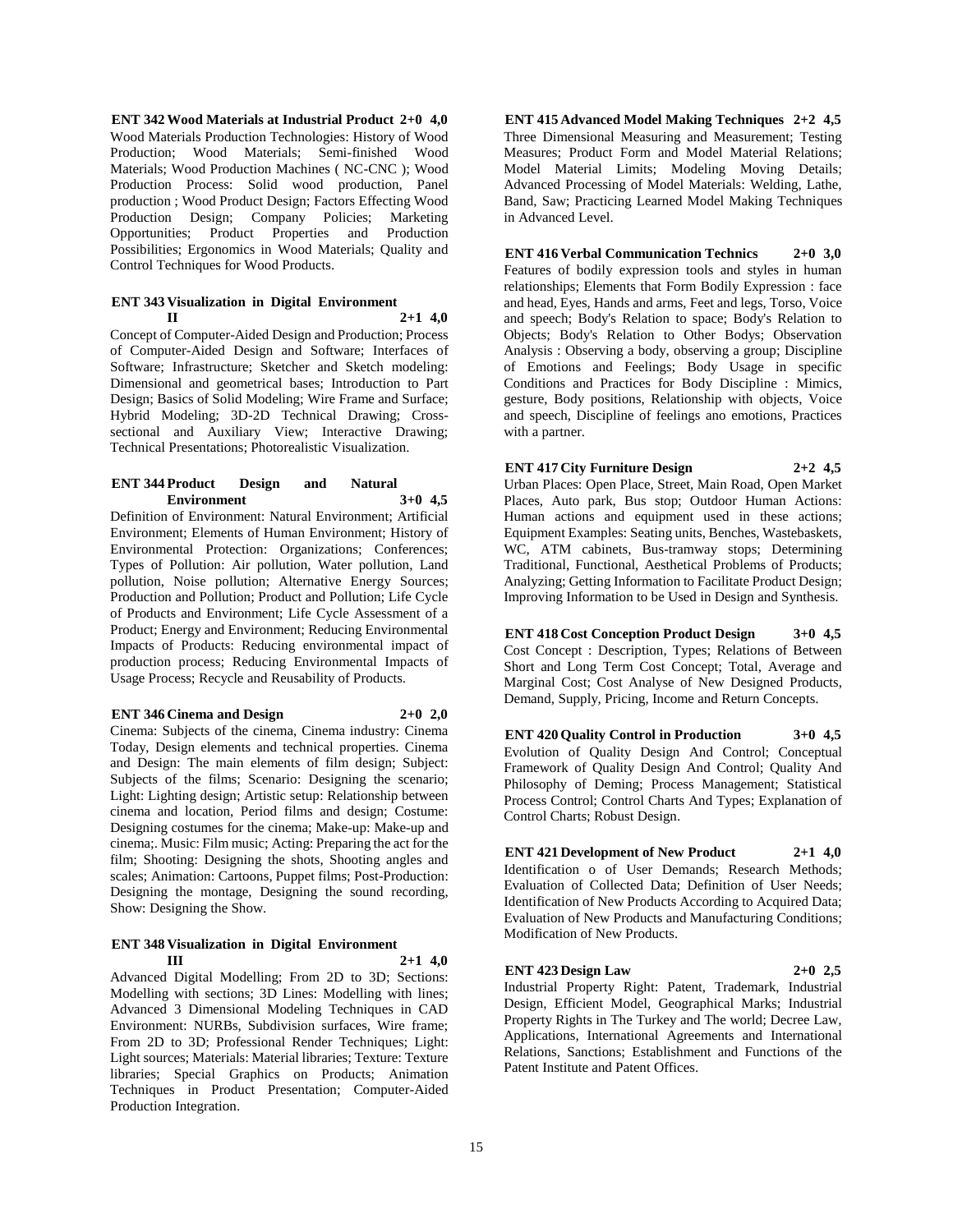#### **ENT 424 System Design 3+0 4,5**

System Concept; Input, Output, Control Variables, Interrupting Variables, Open And Closed Control Cycles, Basic System Elements, Electrical System Elements, Mechanical System Elements, Basic Hydraulic Elements, Basic Thermal Elements, Control Element Types.

#### **ENT 425 Design and Quality 2+0 4,0**

Quality Concept; Position and Importance of Quality in Design; Total Quality Management; Customer Focused Design; Improving Quality Techniques and their Advantages; Quality Improvement Techniques in Design; Phases of Quality Deployment Function; Differences of Quality Function Deployment from Traditional Design Techniques; Studying Product Design Techniques of Present Day Firms.

**ENT 427 Virtual Medium Design 2+1 4,5** Basic Principles of Virtual Medium Design; Communication in Virtual Medium; Web Site Concept: Web page design, HTML editor; Examples of Design in Virtual Medium; Future of Virtual Medium and Legal Applications; Multimedia and Various Interactive Designs.

#### **ENT 429 Design and Application Criteria in Kitchens 2+1 4,5**

Definition of Residence: Features; Kitchen in a Residence: Design Criteria for Criteria for Choosing Materials; Ergonomic Evaluation of a Kitchen; Use and Aesthetic Point of View; Productivity; Safety and Sanitary Features.

#### **ENT 430 Design and Motion Picture 3+0 4,5**

The Components of the Cultural World; Human-specific Design and Communication; Meaning and Language; Meaning and Visual Quality; Design Concept and Design Activity; Photography and Cinema as Communication Tools; Motion Picture and Cinematographic Expression; Visual, Aural, Editable Tools of Cinematography; Time Concept and Space; Body, Perception and Memory; Language; Visual Communication and Time; Language and Visual Quality as Thought Provoking Tools; Visual Thinking and Cinematography as Design Mediums.

#### **ENT 431 Illustration 2+2 4,5**

Introduction To Illustration And Illustration Techniques (Equipments, Materials, Mediums); Techniques And Effects of Sketching In Product Design; Decision Making Process of The Right Angle, Type And Techniques; Line Drawings; Charcoal; Colored Pencil; Marker Methods And Techniques; Rendering In Mix-Media, Advanced Illustration Techniques.

#### **ENT 432 Quality Improvement Techniques in Production**

The concept of product, production, production processes and quality. The dimension of quality and quality costs; The place and importance of quality in product and production process; The use of quality improvement tools in production and seven basic quality tools; Deming cycle and benchmarking within the context of continuous improvement; The place of ISO 9000 Standards, six sigma,

value engineering, concurrent engineering, lean production and quality function deployment in production process and their contribution to quality improvement.

## **ENT 433 Design Theory 2+1 4,5**

The Concept of Object from Plato to Baudrillard; Subject and Epistemological Relationship between the two; Change in Importance and Meaning Attributed to the Object and to its Predicates; Effects of Economic and Social Structure; Influence of above Theories in Design Practice; Theory of Platonic Forms; Aristotelian Concept 'Techne?; Emergence of Cartesian Subject; Empiricism and Doubt; Marx and Alienation; Ideology and Power; Heidegger on 'Techne?; Semiotics; Postmodern Discourse on Object and Subject; Theory of Simulations.

## **ENT 434 Media and Design 2+2 4,0**

Social History of Media: Introduction to media, New technologies and processes, Digital era; The Modern Magazine as a Designed Object: Interaction of design and journalism in social, economic and cultural contexts; Evolution of Design Journalism; Analysis of Current Design Journals; Organisation and Strategies in Design Media: Establishing the mission and content in design journalism; Target Reader; Types and Techniques of Feature and Magazine Writing; News Value; Expression and Language; Typography: Visual texture of language; Developing Hierarchy and Clarifying the Content; Design Criticism; Future of Design Media; Newswriting and Layout Design.

**ENT 435 Design Law 3+0 4,0** Industrial Property Rights: Patent; Trademark; Industrial Design; Efficient Model; Geographical Marks; Industrial Property Rights in Turkey and The World; Rules, Regulations, Decrees and Laws; International Agreements

#### **ENT 436 Design and Science 2+1 3,0**

Overview of the Concept of Scientific; Overview of Scientific Developments in the Last Century: Assessment under the present conditions of concepts such as science fiction, futurism and positivism, Examination of interpretation and utilization of scientific data in fields out of science, Effects of aforementioned issues on today's concept of design, Examination of the aesthetic and analytical existence of these concepts in today's product design processes; Exercises.

and International Relations; Sanctions; Establishment and Functions of the Patent Institute and Patent Offices.

## **ENT 437 Professional Relations and Project**

**Management 3+0 3,0** Real Time Design; Design; Infrastructure; Manufacturing Systems Network: Product; User; Design Perceptions of Firms: Market Analysis; Market Place and Value of Firms in Relation to Competitors: Market and Product Segmentation of Firms; Corporate Identity.

## **ENT 439 Product Design V 6+6 12,0**

Culture in Design; Life Style; Design Criteria for Children; Senior Citizens and Disabled People; Effects of Ecology and Globalization; Green Design; Design for Consumer Society;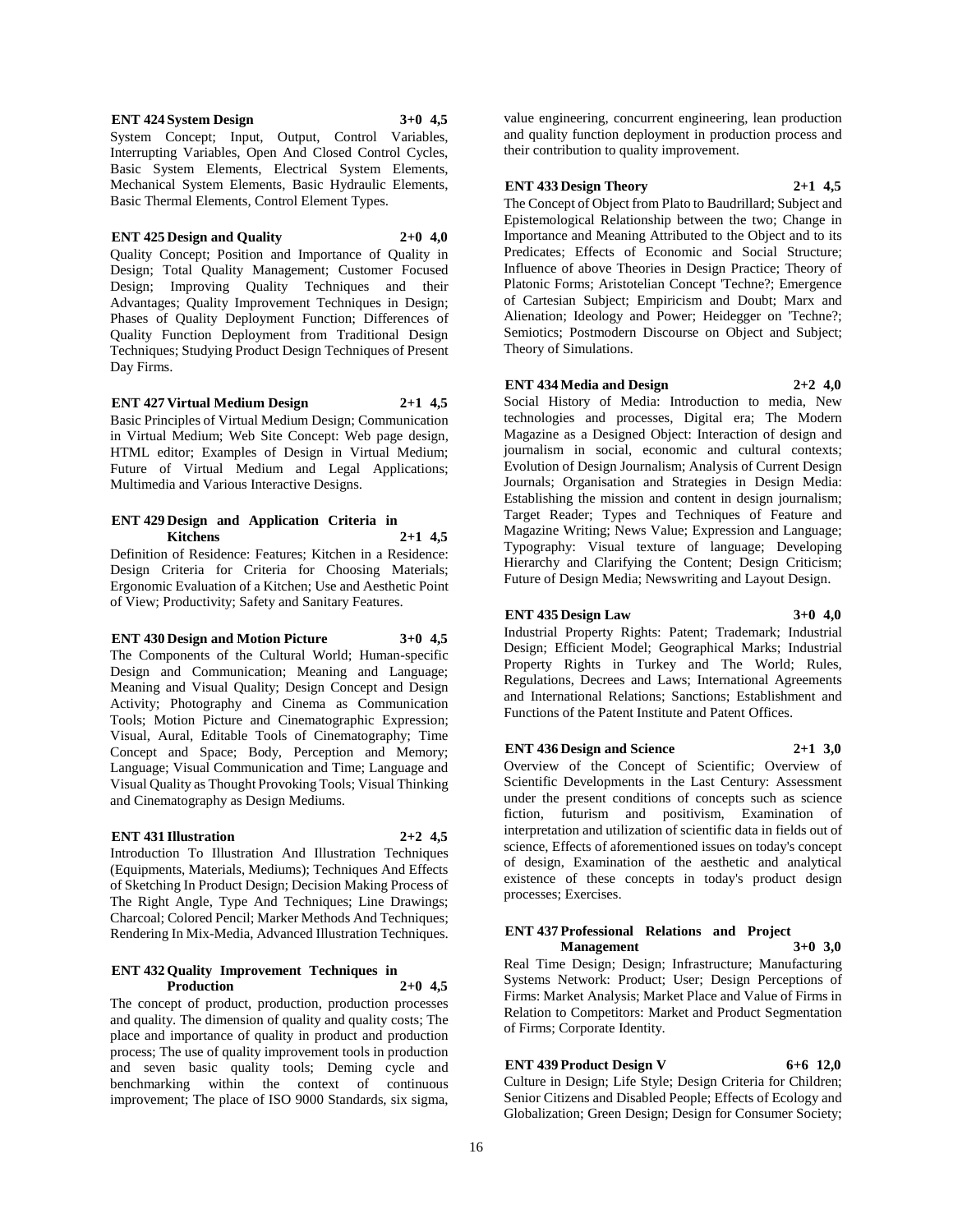Effects of Market Economy to Markets; Project Applications: Determining design criteria; Evaluation in Studio; Evaluation by Seminars and Juries.

**ENT 440 Product Design VI 6+6 14,0** Dealing with a Producible and Applicable Products; Intellectual Dimension; Concept; Sketch; Mock-up; Model; Practicing Step; Prototype; Process Planning; Project Designs Applicable to Industry; Graduation Project: Determining design criteria; Evaluation in Studio; Evaluation by Seminars and Juries.

**ENT 441 Portfolio Design I 2+2 4,0** Preparation of a Portfolio Design; Research and Data Gathering; Mock up Design; Shooting the Prototypes and Projects; Preparing the Projects for Digital Medium; Personalize the Project; Designing the Sign and Logos for the Project.

**ENT 442 Portfolio Design II 2+2 4,0** Introduction to Presentation Materials; Studying Various Presentation Techniques; Effective Presentation of Completed Projects; Personal Style in Portfolio Presentation; Decision of Portfolio Presentation According to the Target Group; Types and Preparation Techniques for Portfolios; Providing the Materials; Decisions on Printing Style to Reflect Personalities in Portfolio Presentation.

**ENT 443 Visual Communication 2+1 4,0** Introduction to Graphic Design; Relationship between Graphic and Industrial Design; Language of Graphic Description; Symbolic Description and its Types; Conceptual Thinking; Importance of Concepts in Design and their Visualization; Forms Converted to Language of Graphics Description; Symbols; Corporate Identity; Brands; Emblems; Pictograms; Semantics; Designing Visual Identity.

## **ENT 445 Culture and Design 2+1 4,5**

The Transformation of Definitions ?Object? and 'Subject? in Modern and Postmodern Structure; Development of Technology and Capitalist Mode of Production and Distribution; Perception of Time and Space; Consumption; Dynamics of Consumer Society; Mass Culture; Visual Culture.

#### **ENT 447 Form, Material and Function 2+2 4,0**

Natural Existence and Artifact Formations; Evolution; Humanity and Culture; Form and Material Relationship in Natural Essences; Design Activity and the Etymologic Origin of ?Design?; Tekhne and Poiesis Concepts; Technique and Technology; Need and Function in Design; Function and Causality; Components of Causality: Material; Form; Effect and Function; Form and Material Relationship in Artifact Formations; Causal - Instrumental Unity and Designers Position in Totality.

**ENT 451 Advanced Product Design 3+0 4,0** Principles in Product Design; Design for Manufacturing; Design for Assembly and Design for Environment; Physical Prototypes and Models and Experimental Design; Robust Design and Taguchi Method; Reverse Engineering and Scope of Application; Design for Customers: Quality function deployment; Speeding the Design Process: Concurrent engineering; Cost Reduction Methods in Product Design: Value analysis/engineering.

**ENT 455 Data Analysis in Design Process 2+1 3,0** "What is knowledge?", "What is Information?", "What is Knowledge Management?": How these are related to design processes; Qualitative Analyses of a Product to Be Designed; Carrying Out Related Analyses; Identifying Product-Specific Outcomes That Are Sustainable, Monitorable and Applicable.

#### **EST 102 Aesthetics 2+0 3,0**

Beauty as a Concept in Art; Beauty in Art; The History of Concept of Beauty in Art and its Philosophical Evolution; Relationship between Aesthetics-Time-Place; Relationship between Aesthetics and Personality: Concept of personality, Intellectual persons and their relation to Art; General View of Aesthetic Theories: Aesthetic Theories and Basic Differences from Plato to Lukacs; Basic Concepts in Aesthetics; Special Relation Between Aesthetic Concept and Fields of Art and their Historical Development; 20th Century Aesthetics and Socio-Cultural Relations.

#### **EST 303 Aesthetics 3+0 4,5**

Aesthetics as a concept. Beauty in nature and in Art. Daily use of Aesthetic concept beauty in Art, Concept of beauty in Art, change of beauty concept in time. The concept of ugliness in Art. Aesthetics as an element of Artwork. Aesthetic criteria, Ancient philosophy and Aesthetics, Renaissance and elements of Aesthetics, Contemporary times; Aesthetics and functions.

#### **EST 405 Aesthetics 2+0 3,0**

In this term Aesthetics will be treated as fine arts science. Discussion of aesthetics in the frame of different thinker?s attitudes and opus. Evaluation of aesthetics in a comparative context. Intellectual expression of whether conceptual or terminological aesthetics in its history. Discussion of aesthetic principals of art works from another viewpoint that has been produced in art history. The aesthetic principals of actual art works that are being produced today will also be evaluated at a view point of history up to date by an interactive deal with abstract and perceptible extensions.

#### **FEL 203 Philosophy of Art I 2+0 3,0**

The Concept of Art: Artist, Client (buyer), work of art, the in and out ways of art, Making an object a work of art; Science of Art Branches: Science of art techniques, Psychology of art; Philosophy of Art: Field of art philosophy, Aim and function; The Method of Making Philosophy of Art: Art ontology, Looking for an idea, Philosophical impressions, Government politics vision to art philosophy; Ontology of Art: In modern ontology art theories, Hartman's ontology theory, the existence of work of arts.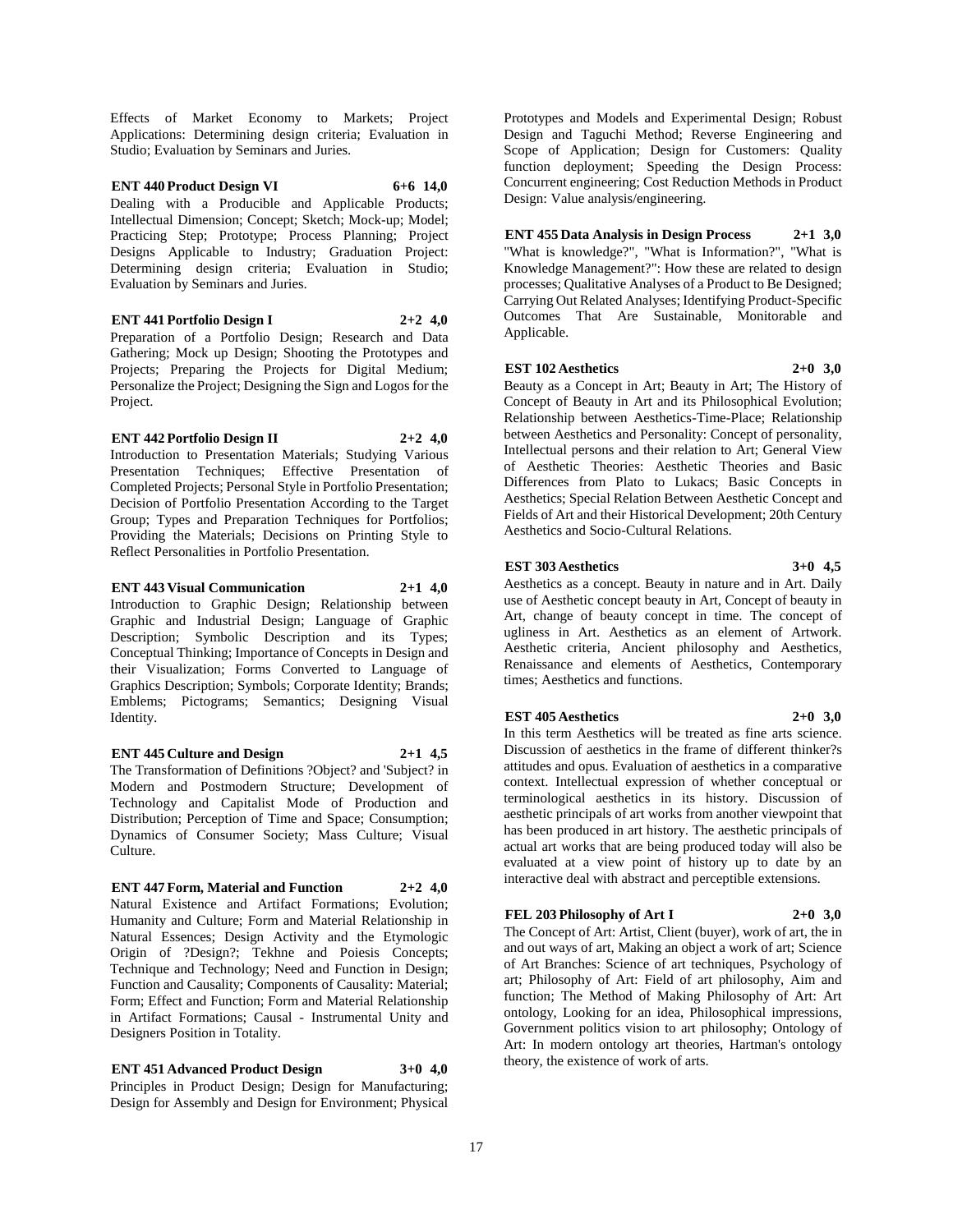## **FEL 204 Philosophy of Art II 2+0 3,0**

The vision of philosophical impressions to art philosophy: Reflection theories, Classical reflection theories, Plato, Aristotle and neo-classic reflection theories, Modern reflection theories, Realism in the West, Russian realism, Theories of social realism; Theories of expression: Romanticism, creation of expression and transfer of the expression theories; Theory of Emotional Effect: Hedonism, Aesthetic life and Richards? centralize theory; Theory of Formalism: Anglo American formalism, Russian formalism and structural theory of art philosophy.

#### **FİZ 103 Physics 2+0 3,0**

Vectors; Motion in One Dimension: Average velocity; Instantaneous velocity; Acceleration; One-dimensional motion with constant acceleration; Freely falling objects; Motion in Two Dimensions: Two-dimensional motion with constant acceleration; Projectile Motion; Uniform Circular Motion; Laws of Motion; Work and Energy; Work and Kinetic Energy; Power; Potential Energy and Conservation of Energy; Conservation of Mechanical Energy; Linear Momentum and Collisions: One and two - dimensional collisions.

#### **FOT 201 Basic Photography 2+2 5,0**

The short history of photography: Cameras; 35 mm, Medium and large format cameras; Lenses; Normal focus, Wide angle, Narrow angle (Tele) and Zoom lenses; exposure control mechanisms; Diaphragm, Shutter; Stop motion; Depth of field; Film: Film types according to formats, Film types according to light-power sensitivity, Film types according to color sensitivity, Contrast, Clearness and grain structure; Light: light Measuring, the different ways of light measuring, Exposure modes, Filters and asset accessories; Image design; Developing and printing black and white films.

#### **FOT 202 Photography 2+0 3,0**

Introduction to Photography: Relations between architects and photography, Description of visual aspect of architecture, Use of photography in the presentation of architectural products; The camera; Process of photographing; Film Development Procedure for Black and White Films, Film Development Procedure for Colored Films and Slides; Printing Processes.

#### **FOT 304 Industrial Photography 3+0 4,0**

Fundamentals of Photography; Photographic Composition; Lighting Techniques: Using Natural Light Sources; Using Artificial Light Sources; Exposure and Control Mechanisms: Aperture; Shutter; Freezing the Movement; Depth of Field; Focusing; Product Photography; Photographing Industrial Facilities: Photographing the Production Processes; Photographing Production Tools and Materials; Photographing the Workers and Staff; Architectural Photography.

## **FRA 175 French I 3+0 3,0**

Greeting and Introducing yourself; Saying the day and hour; Presenting somebody; Talking about occupations; Discovering the environment; Talking about the weather

report; Informing oneself about health issues; Locating and Settling; Expressing ones opinion; Suggesting an activity; Expressing one's feelings; Reserving a train ticket; Communicating on the telephone; Talking about work; Expressing ones interest; The progress of an Action; Obtaining information about the press.

#### **FRA 176 French II 3+0 3,0**

Greeting and Introducing yourself; Saying the day and hour; Presenting somebody; Talking about occupations; Discovering the environment; Talking about the weather report; Informing oneself about health issues; Locating and Settling; Expressing one's opinion; Suggesting an activity; Expressing one's feelings; Reserving a train ticket; Communicating on the telephone; Talking about work; Expressing one's interest; The progress of an Action; Obtaining information about the press.

#### **FRA 255 French I 3+0 4,0**

Language Functions: Greetings, Invitations, accepting or refusing invitations; Vocabulary Knowledge: Nourishment, Accommodation, Clothing and colors, Bairams and activities; Grammar: Expressions showing quantity, Demonstrative and possessive adjectives, Prepositions and time indicators, Stressed personal pronouns, Imperatives, Verbs with double pronouns; Learning About French Culture: An area in France: La Baurgogne; Pronunciation, Semi-vowels, Gliding.

## **FRA 256 French II 3+0 4,0**

Language functions: Imperatives and wishes; Evaluation, Proving and Thanking; Vocabulary: Nourishment, Accommodation, Clothing and colors, Bairams and activities; Ordinal Numbers; Grammar: Expressions showing quantity, Demonstrative and Possessive Adjectives, Prepositions and Time indicators, Stressed personal pronouns: Imperative moods, Verbs with double pronouns; Learning about Target Culture: An Area in France: La Bourgogne; Pronunciation: Intonation, Semi-Vowels, Gliding.

## **GRA 203 Graphic Presentation 2+1 3,0**

Plan: Symbols, Floor plan, Ceiling plan, Interior plan, Roof plan, Land plan, Shadow; Plan as an analytic diagram, 3D plan drawings; Elevation: Anatomy of elevation, Depth, Presentation techniques, Trees, Interior wall facades, Sky, Reflection on the facade, Night facades, Shadow, 3D plan drawings; Sections: Section elevations, Land sections, Perspective sections, Presentation techniques; Axonometric and Isometric: Shadow, Landscape, Trees; Perspective: Figure and trees, Presentation techniques, Interior perspective presentation.

## **GRA 314 Graphic Design 2+2 4,5**

Introduction to Graphic Design; Relationship between Graphic Design and Industrial Design; Materials of Graphic Design and Their Use; Paining; Concept of Paint; Painting Techniques; Graphic Expression and Its Features; Language as Graphic Expression; Types of Graphic Expression; Visual Thinking; Visual Communication and Visual Learning; Elements of Visual Communication; Language of Symbols;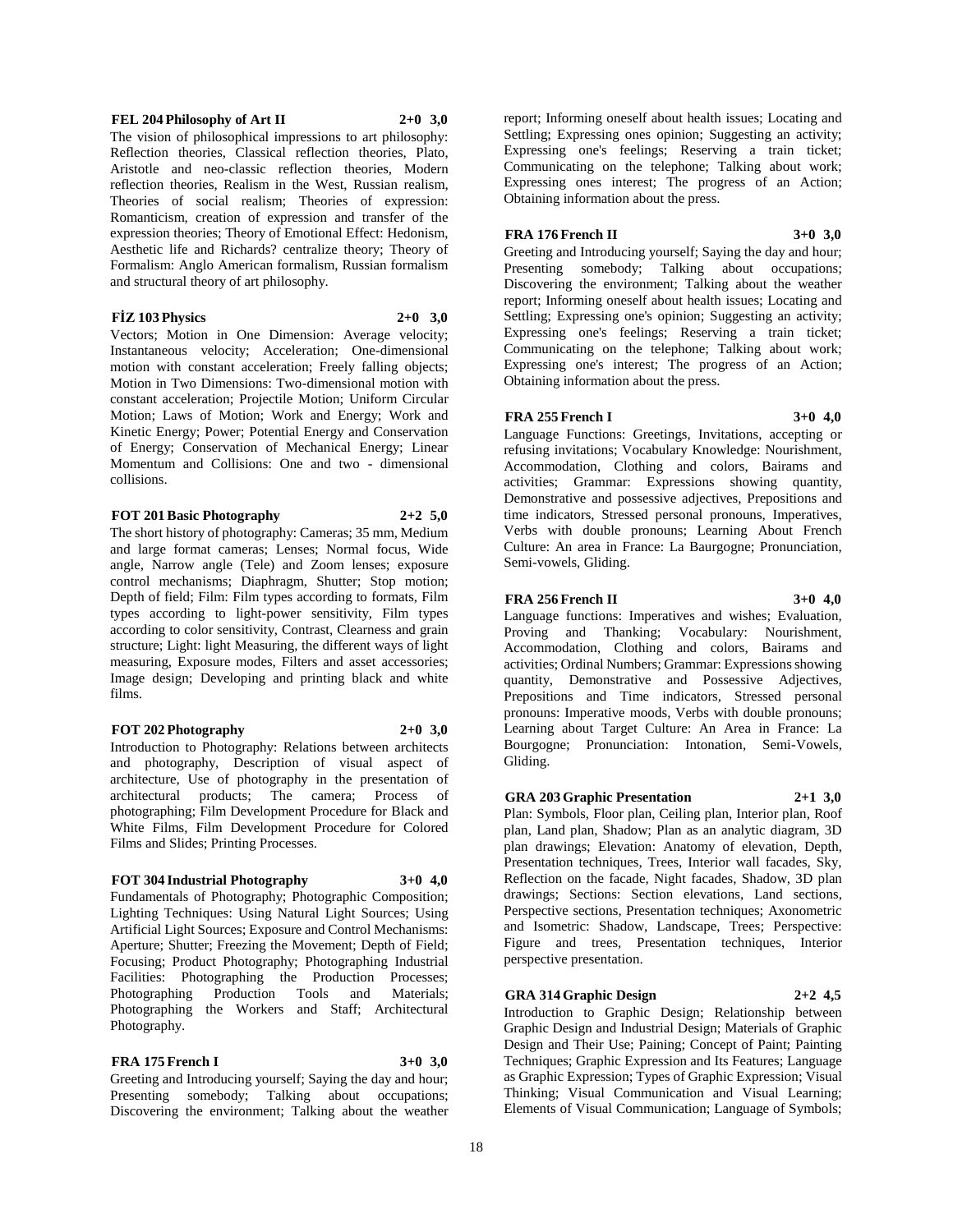Visual Culture; Usage of Visual Culture's Elements in Graphic Design; Culture and Design.

#### **HUK 252 Labor Law 2+0 2,5**

History of Labor Law; Sources and Basic Principles of Labor Code: Employee, Employer, Representative to the employer; Work place; Contract of Service: Types and termination, Consequences of termination, Severance pay; Regulation of Work with regard to Workers; Groups to be Protected (Women, Children, Handicapped and Sentenced Workers); Health and Security at the Work Place; Working Time; Overtime Work; Night Work; Preparing, Completing and Cleaning at Work.

#### **HUK 376 Design Law 2+0 3,0**

Industrial Property Rights: Patent, Trademark, Industrial design, Efficient model, Geographical marks; Industrial Property Rights in Turkey and the World: Decree laws, Applications, International agreements and relations, Sanctions; Establishment and Functions of the Patent Institute and Patent Offices.

#### **İÇT 103 Sketching in Design 2+0 3,0**

Design Sketching: Why we draw, Importance of sketching, Basic concepts; Contemporary Techniques in Sketching: Pencil, Colored pencils, Watercolor, Markers, Examples and practice; Exploratory Drawings; Visual analysis, Field studies for developing visual culture and reading the environment; Developing the Concept; Creative thought and sketching, Examples; Detailed Thinking; Sketching in detailed thinking, Examples; Sketching by Computer: Transforming hand drawings into digital drawings, Computer sketching; Different and Mixed Techniques; Sketching and Visual Communication; Presentation of Sketches.

**İÇT 106 Visual Communication Techniques 2+1 3,0** The 3D Visual animation of design: Principles of perspective, Color, Light, Shadow, Reflection, Dimension, Scale, Lettering, Symbols; Introduction to Materials: Harmony of materials and colors, Texture, Quantity, presentation of materials; Rendering of reflective, unreflective, tough and smooth surfaces of materials in different drawing scales, Rendering texture on different scales, Reflection, Shining, Light and Shadow; principles of rendering: Watercolor, Guage, Pastel, Marker, Charcoal; Rendering on section and elevations.

**İÇT 109 Introduction to Interior Design 2+0 3,0** Introduction To Interior Design Profession: Who Is An Interior Designer?; Application Fields; Relations to Other Professions; Interior Design Projects As Communication; Design-Technical Drawing-Application; Examples; Interior Design: Interior Space, Design Process, Perception; Examples And Studies On Topics.

**İÇT 110 Introduction to Design of Space 2+3 5,0** Space: Definitions of space, Interior-exterior space, Elements of space, Examples and applications, Organizing the space; Analyzing the space, Environmental perception, Transitions of space, Relationship between spaces;

Introduction to Design Process: Different space problems, Function and space, User; Object-space relationships, Examples, Applications, Design problems on basic user needs and functions, Problem solving, Sketches, Models and drawings.

**İÇT 112 Sketching and Design Drawing 2+1 4,0** Sketch and Design Methods;Basic Drawing Methods For Beginning Students: Freehand drawing, Mechanical drafting, The way objects and interior spaces look in orthographic projections (plan, section, elevation, and perspective), Free hand paraline drawings (isometric and axonometric), Free hand architectural working drawings and conceptual, presentation drawings; Special Visual Language; Introducing Designers To All Types of Drawing Used In Design; Investigation of Specific Architectural History; On-Site Drawings of the Interiors and Exteriors; Major Landmark Buildings; Developing Skills; Quick And Accurate Representation of Architectural Forms; Interior Space; Tracing Lineage of Specific City Architecture; Graphic Analysis; Lectures; Daily Critiques of Students? Work; Field Trips To Sites In Outlying Areas.

## **İÇT 201 Interior Design Project I 4+4 10,0**

Developing an approach of design, for different social, cultural and economic needs of users, involving quality, health and comfort conditions: Design of space for living, working, cooking and washing in optimum dimensions; Defining the conditions, Individual and group interview, Seminars and juries.

### **İÇT 202 Interior Design Project II 4+4 10,0**

Considering the design principles, designing the customer's requirements in displaying and selling different kinds of goods made from traditional and contemporary materials, Designing the basic space requirements like heating, ventilation and lighting of spaces; Definition of design criteria, Individual and group interview, Seminars and juries.

#### **İÇT 205 Ergonomics 2+0 3,0**

Definition of Ergonomics: Historical development and application of fields, Use of ergonomics data in furniture and interior design; Ergonomics and Anthropometrics; Event of<br>Sitting and Determining Ergonomics values Sitting and Determining Ergonomics values (House/office/restaurant, etc.); Ergonomics Dates and Interiors; Application of Ergonomic Dates in Houses: Kitchen, Living room, Bed room, Bathroom, etc.; Application of Ergonomic Dates in Offices: Director room, Secretary room and Waiting room; Application of Ergonomic Dates in Restaurants and Cafes; Ergonomics for Elderly, Disabled and children.

 $\text{ICT } 209$  Space and Imagination  $2+0$  **3,0** Analysis of the Concepts 'Space', 'Dwelling' and 'House'; House as an Object of Desire; Heidegger's Philosophy of 'Dwelling'; Semiology and Roland Barthes' Ideas on Semiology of Objects; Wofgang Haug and the Critique of Commodity Aesthetics; Issues and Discussions on the Society of Consumption; The Relationship Between Design And Politics; Architecture, Design and Biopolitics; Deleuze

and Guattari for Designers.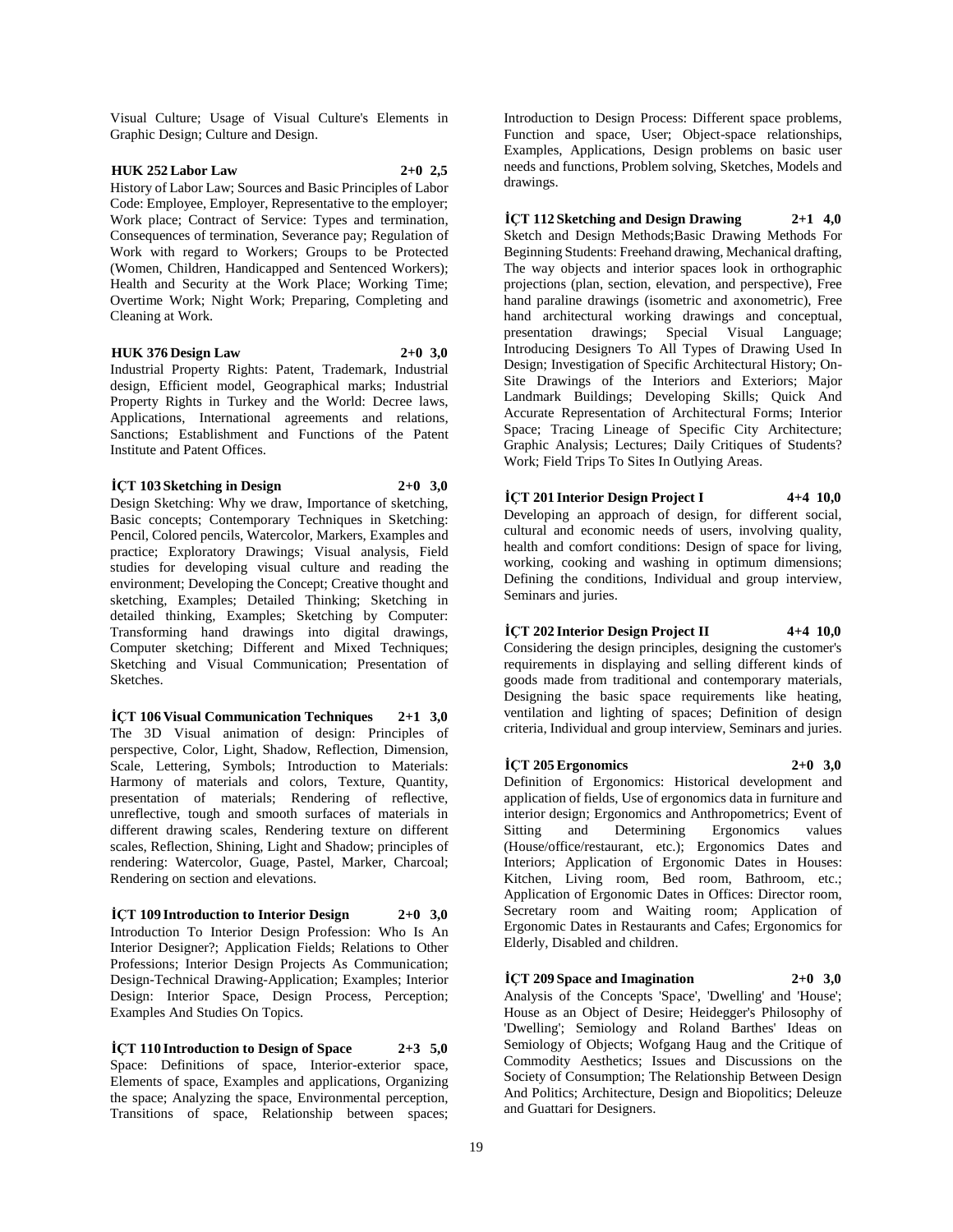**İÇT 214 Introduction to Furniture Design 2+0 3,0** Relation of Interior Space and Furniture in the 20th Century: Design principles in furniture, Tangible design characteristic, Intangible design characteristics; Creation of Design Principles in Furniture Design: Introduction to project using design criteria, Sketching Detailing, Modeling (1/5), Perspective; Basic Concepts of Furniture Design Methods Depending on a Small Scale Interior Space; Sketching, Detailing, Modeling (1/5), Perspectives.

#### **İÇT 215 Structural Materials 2+0 3,0**

Relationship between Production Technology and Materials: Historical development of the materials, The factors that determine product design and relationship with structural materials, Design and technical characteristics of materials; Structural Materials: Natural and artificial stone materials, Metals (Steel, iron, copper, lead and alloys), Ceramics, Brick, Glass, Natural and artificial wood materials, Connecting materials (Plaster, lime, concrete), Synthetics (Plastics, rubber), Fabrics and Paint.

#### **İÇT 217 Construction I 2+0 3,0**

External Structure: Foundations, The nature of soils, The relationship between building and soil, Types of Foundations; Walls: Functions of walls, Construction of walls, Opening in walls; Arches and Lintels; Floors: Functional requirements, Ground floors, Upper floors, Construction of floors; Stairs: Introduction, Functional requirements, Balancing of stairs, Construction of stairs according to materials; Roofs: Functional requirements, Types of roofs, Pitched roofs, Flat roofs; Roof Coverings.

## **İÇT 218 Construction II 2+0 3,0**

Internal Structure; Partitions: Functional requirements, Load bearing partitions, Relatively permanent non-load bearing partitions; Doors: Functions of doors, Construction of external and internal doors, Types of doors; Windows: Function of windows, Types of windows, Window construction according to materials, Sills and Thresholds; External and Internal Effects on Building: Thermal insulation, Water and moisture insulation, Sound insulation.

#### **İÇT 301 Histories of Interior Design and Furniture I 2+0 3,0**

Social Changes: Cultural, Economic and Political Effects on Social Change; Building and Interior Usage in Pre-historic Cultures; Building and Interior Formation in Social Structures of Egypt and Mesopotamia; Interior and Furniture Formation and Design in the Ancient World; Social Changes, Concepts in Interior Design in Middle Ages; Renaissance, Design Principles in Furniture and Interior Design in European Countries: Design principles in furniture and interior design in Baroque, Rococo Periods, Classicism and Victorian Age; Social Changes in the 19th Century Cultural, Economic and Political Effects on Social Change; Furniture and Interior Design in Industrial Revolution; Social Structure, Furniture and Interior Design Principles in Arts and Crafts Movement; Aesthetic Movements and Art Nouveau Period.

#### **İÇT 302 Histories of Interior Design and Furniture II 2+0 3,0**

Effects of the 20th Century Thinking; Modernism, Space in Modernism and Formation of Interiors; Interiors and Interior Design in 1900-1910 Period; 1910-1945 1st Period in Design, Development in Furniture and Interior Design of Werkbund, De Stijl, Bauhaus and Art Deco; Interiors and Interior Design in 1900-1910 Period; 1945-1960 2nd Period in Interior Design, Development in Furniture and Interior Design of International Style; Interiors and Interior Design in 1900-1910 Period; 1960-2000 3rd Period in Interior Design, Development in Furniture and Interior Design of Deconstruction and Post-modernism; 20th Century Designers; Islamic Architecture; Turkish Architecture in the 20th Century.

**İÇT 303 Interior Design Project III 4+4 9,0** Designing Office Spaces and Furniture with Various Functions for Different Kinds of Professional Groups: Defining the functional requirements and the user needs according to the aim of the space in interior design, Organization of the functions and the space, Choosing the materials, Individual and group interview, Seminars and juries.

#### **İÇT 304 Interior Design Project IV 4+4 10,0** Design of General Public-use Interiors Involving Different Requirements of Social and Economic Groups: Individual activity, Group interaction, Cultural relationships Needs and requirements of the handicapped, Health, Safety, Comfort and technological factors for space design, Relations between interior space and physical environment, Individual

**İÇT 307 Furniture Construction 2+1 3,0**

and group interview, Seminars and juries.

Joint Techniques of Wood, Side joints, Groove joints, Wood spline joints, Tongue-groove joints, Dowel joints, Mortise and tenon joint, Mortise joint; Massive Construction: Wooden construction, Frame corner joint, framed construction, Finger joint, Construction of equipment made of wood.

## **İÇT 315 Colors and Textile in Interiors 2+0 3,0** Interiors: Designing Colors in Interiors, Harmony in Using

Colors; Psychological Effects of Color, Choosing and Application of Colors According to The Customer's Profile, Color in Different Types of Function at Interiors; Textile: Kinds of Textiles, Designing Textiles in Interior, Choosing and Application of Textiles According to The Customer's Profile, Textile in Different Type of Function at Interiors; Using Color and Textile as Daily Tastes, Effect on Interiors, Fashion.

## **İÇT 316 Landscape 2+0 3,0**

Improving the Criterion of Environmental Arrangement; Types of Plants; Elements of Exterior Equipment; Construction of Land Etc; Making Exemplary Practices on Environmental Arrangements.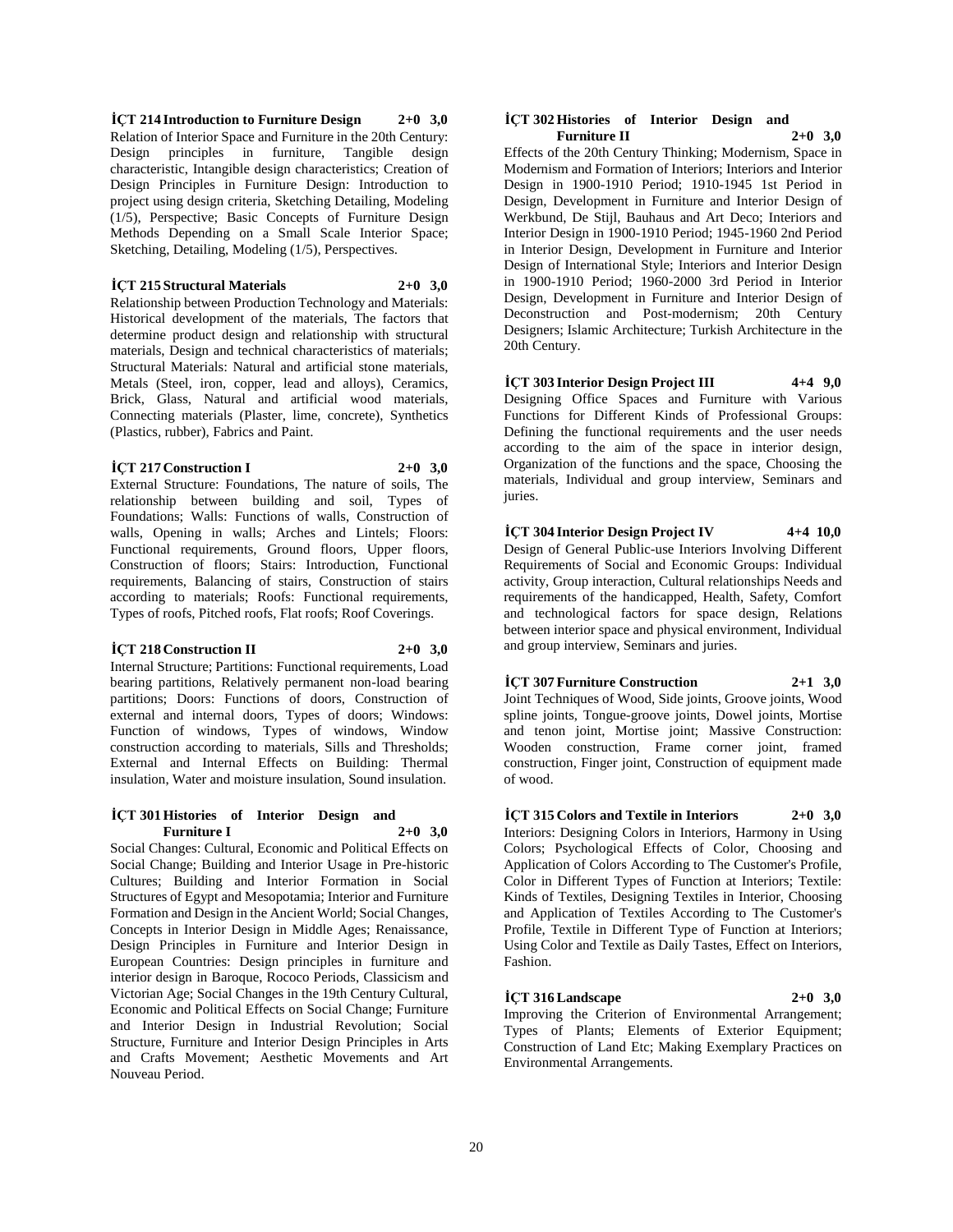#### **İÇT 317 Furniture 1 2+1 4,5**

In this furniture discipline, concepts, methods and principles based on relations between user-place-furniture in the interior place are discussed. In this sense, within student's insights from other disciplines, students are asked to practice on how new furniture design use systematic design methods.

#### **İÇT 318 Furniture II 2+1 5,0**

Furniture Design: Research and inquiry, Definitions of objects, Full range of human activities, Expansion on Definition of Furniture; Conceptual, Ergonomic, Historical and Theoretical Methods Used In the Study of Human Form; Activity And Interactivity With Scaled Forms, Everyday Environment; Concept Development And Material Explorations; Traditional and Contemporary Issues; Process Investigations; Materials And Construction Techniques; Introduction To Available Shops; Fabric Industries; Designers; Developing Designs for Individual Pieces; Fabrics; In Depth Critique of Cultural Content; Material Selection; Details; Finishing; Some Classes Are Held In Shops.

**İÇT 319 Model Building Techniques 2+1 3,0** Model Building: Combining skills from a range of studies, Designing and producing objects, Working with a variety of tools, Learning how to design, Finishing presentation models, Use of simple hand tools in conjunction with wood shop machinery, Painting equipment, Learning techniques commonly employed in accurate scale-model fabrication, Assembly, Finishing, Advanced study, Practice with hand tools, Techniques, Materials, Equipment used to construct professional-quality models, Prototypes related to interior and furniture design; The Emphasis: Producing useful process models, Presentation of models, Workshop practice and safety.

#### **İÇT 320 Mythology And Space 2+0 3,0**

Mythology and Space: What is mythology?, Legends, Epics, Tales, Proverbs; Space: Dimensions, Area, Cont, Entropy, Anti-entropy, Closing of space, Defined space, Natural space, Artificial space; The Significance of Space in Mythology; Surrealism, Fiction; Metaphors; Adaptation; Imagination; Mystery; Action Space; Position Space; Space of Gods; Creature Space; Turkish Mythology; Turkish Gods, Cults; Sky Space and Ground Space; Symbols; Using Element of Space for Creativity.

#### **İÇT 321 Structural Systems of Buildings 2+0 3,0**

Introduction of Structural Systems; The Relationship Between Building and Structures: Structural requirements; Structural Materials: Masonry, Timber, Steel and reinforced Concrete; Structural Forms; Masonry Structures; Frame Structures; Reinforced Concrete, Steel and Timber Frame Structures; Shells; Space Grid Structures; Tensile Structures; Pneumatic Structures.

**İÇT 323 Design and Culture 2+0 3,0**

In contrast, what the nature produces, everything that human produces is Culture: The research and the study of the reasons of why people from different cultures produce different solutions; Identification and determination of main

human necessities: Why people produce different design solutions, from different cultural structures, to satisfy their main necessities such as housing, cleaning, catering, security, recreation etc.; Housing: Comment and research on the reasons of different designs to satisfy housing needs according to climate, geographical location, demographic situation etc; Determination and evaluation of the other basic human needs in the same way.

### **İÇT 324 Elements and Materials in Interior Design 2+0 3,0**

Types of Materials Used in Interiors: Wood, Masonry, Metals, Glass, Plastic; Material Selection: Evaluating materials, Materials in their setting genuine versus imitation; Materials in Relation to Elements; Walls: Load-Bearing walls, Partition walls; Windows: Window types, Window treatment; Structure: Columns; Stairways: Steps, Railings, Designing stairways; Ceilings; Miscellaneous Elements; Recycling Materials, Pollution and Waste.

**İÇT 325 Advanced Presentation Techniques 2+0 3,0** Presentation and Rendering Techniques: Exploration, development of technique, Application of rendering skills for architectural interiors, Exteriors, Furnishings, Accessories and details through a variety of media including pen and ink, color pencil and markers; Emphasis Placed on Material Simulation; Delineation Techniques; Development of Skills in Graphic, Oral Presentation of Design Projects; Lectures, Demonstration and Practical Exercises; Introduction to a Range of Techniques: To enabling students to present their work in a professional, cohesive manner, Being proficient in creating clear presentations, Utilizing a variety of media and types of approach, each suitable for a different audience expected.

**İÇT 326 Physical Environment Control I 2+0 3,0** Climate and Elements of Climate; Climatic Comfort Conditions; Climate and Energy Efficient Design Criteria in Physical Environment; Heating and Ventilation Systems, Concepts of Designing Air Conditioning System in Interiors; Sanitary Fittings in Buildings: Design of cold water supply systems and design of drains; Design of functional areas related with sanitary fittings; Safety Systems: Fire control and protection from fire; Technical Matters, Standards and Regulations About Buildings in Turkey.

**İÇT 327 Design Principles of the Kitchen 2+0 3,0** Ergonomics and Kitchen Design; Dimensions about Kitchens: Anthropometry, Equipment used in kitchens; Design Principles: Kitchen types, Materials used in kitchens, Programming kitchen, Planning kitchen, Primary work centers in kitchens, kitchen layouts, Storages in kitchens, Wall surfaces in kitchens, Ceiling materials in kitchens, Miscellaneous items, Performance criterions in kitchens.

#### **İÇT 328 Formation of Interiors at Anatolia's Settlement in Antguity 2+0 3,0**

Antiquity: Philosophy, Cultural, Economical, Belief and Political Structure of The Society, Antiquity in Anatolia, Social Structure, Formation of Settlements and Structural Aspects; Settlements in Anatolia, Features; Developing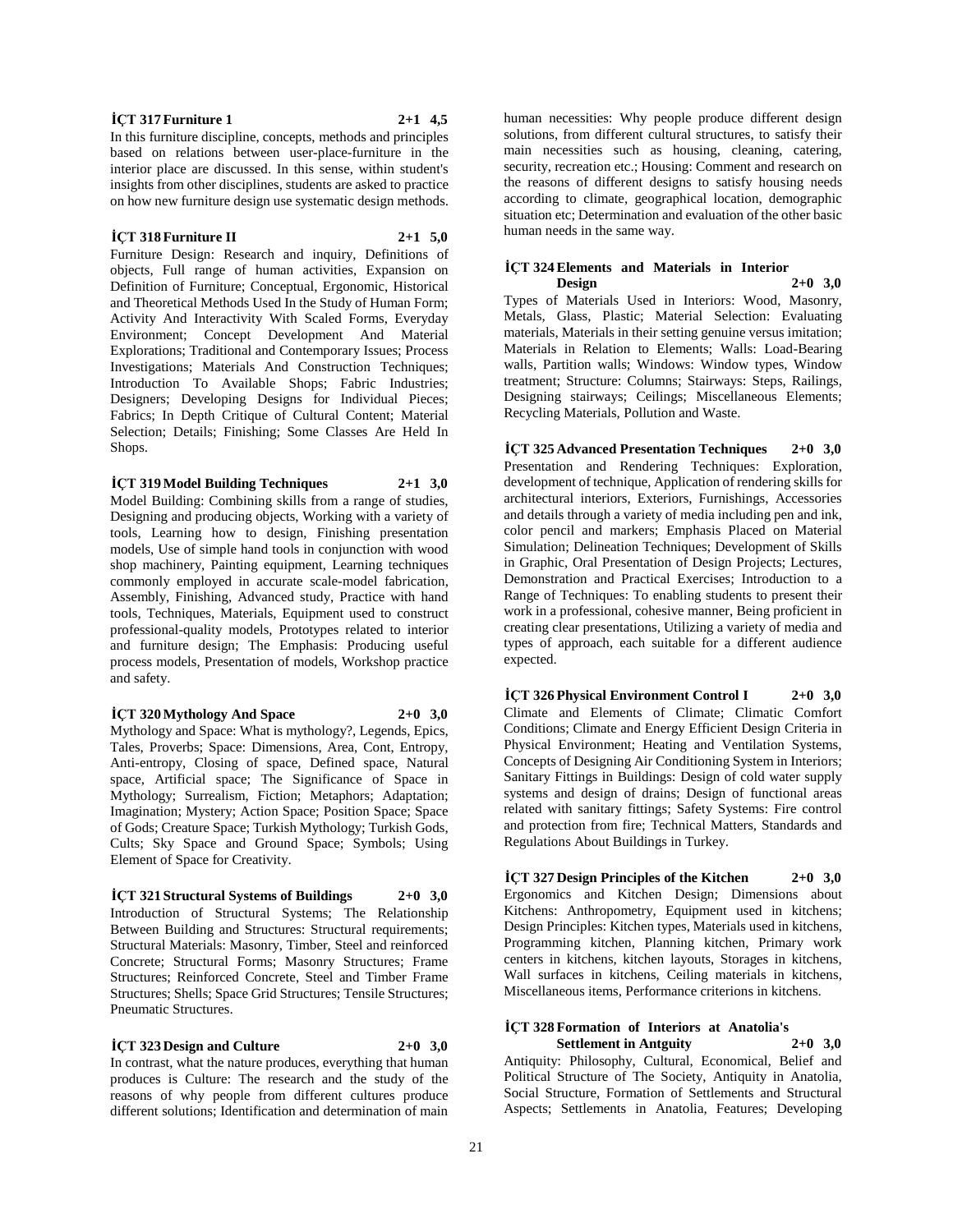Functions Related to The Usages in Period, Usage of Interior and Furniture in Buildings and Its Features.

#### **İÇT 329 Design and Application Criteria in Baths 2+0 3,0**

Baths and Lavatories: Definition, Features; Baths and Lavatories Residence, Commercial and Public Interiors; Design Criteria: Materials and Choosing Material Criteria in Baths and Lavatories; Physical Environments Data and Its Evaluation; Evaluation of Materials as Using and Aesthetic Point of View; Evaluation of Materials as Design and Application Point of View, Hygiene and Security Factors.

 $\text{ICT } 330 \text{ Play}$  and the Plaything  $2+0.3,0$ Relations of space, play, and plaything. Play, and plaything design approaches. The effects of play, and plaything on children. Sociological, psychological, and environmental factors effecting play. Design examples and practices.

#### **İÇT 331 Computer Animation for Interior Design 2+0 3,0**

Computer Animation: Movement and animation, timing in computer animation, cameras, lights, animation frames, motion tracks, keyframes; Video: Video types, video codecs, data export options; Presentation: Data use in various environments; Multimedia; Post-processing: Effects, filters, video composition

#### **İÇT 332 Exhibition and Exhibition Space Design 2+0 3,0**

Approaches For Exhibition Design: Behavioral approach, Constructivist approach; Examinations for datas: Exhibition context, Exhibition space, Human factor; Approaches for the exhibition context: Positivist approach, Critical approach; Approaches for accessing to the context, Communication methods: Communication as transmission, Cultural communication: Approaches for evaluating data related to exhibiton space.

**İÇT 334 Computer Aided Manufacturing 2+0 3,0** History of Computer Aided Manufacturing; Methods in Computer Aided Manufacturing: Addition, Subtraction, formation; Computer Aided Manufacturing Tools: Axis, energy types, domains of use, laser cutters, water jets, mechanical drillers and cutters; Rapid Prototyping; Design Approaches for Computer Aided Manufacturing: Sectioning, tesselation, folding, forming, contouring; Materials for Computer Aided Manufacturing

#### **İÇT 403 Interior Design Project V 4+4 9,5**

Designing Spaces with Complicated Functions with a specific emphasis on the Corporate Identity: Adaptation of existing spaces by new functions, Space organizations for the complicated functions on large scale projects, Establishment the relations with Interior Space-Environment-Urban, Adding technology and material to design related to economic and aesthetic value, Individual and group interview, Seminars and juries.

**İÇT 404 Interior Design Project VI 4+4 12,0** Research on Programming and Designing Large Complex Public Use Interiors, Service and Care Facilities: Developing design requirements and programs for public spaces, Research on the relations of Building, Environment and Urban. Creating solutions for aesthetic, physiologic, technological requirements, Individual and group interview, Seminars and juries.

**İÇT 406 Space Analyzing in Interior Design 2+0 3,0** Space: Definition of space, Concepts of Space in interior design, Elements of interior design, Principles of design in interior space; Design: Definition, Design elements, Design methods; Perception: Definition of perception, Perception process, Perception psychology, Gestalt theories, Perception of interior spaces; Analysis: Definition of analysis, Goal of analyzing, Methods of analyzing, Space analyzing, Physical and psychological analysis in interiors.

## **İÇT 409 Illustration of Interiors 2+0 3,0**

What's Illustration? Illustration and elements of interiors: Crayon, Aqua colored pencils, Watercolor, glimmer, reflection, visual relief; Rendering of Furniture: Section rendering, Plan rendering, Perspective rendering; Fantasy and Illustration: Texture rendering, Techniques of shadowing, Fantastical illustration, Mythological illustration, Rendering interiors.

#### **İÇT 413 Principles of Lighting Design in Different Spaces**

Lighting Design: General principles of lighting design, Day lighting, Artificial lighting; Principles of Lighting Design in Different Spaces; Home Lighting: Lighting design problems of entrance, living room, bedroom, bath and stairs of the house; Office Lighting: Lighting design problems of general and private offices; Hotels and Restaurants Lighting: Lighting design problems of dining rooms, bars and guest rooms.

#### **İÇT 414 Socio-cultural Effects on Furniture Design 2+0 3,0**

Development of Design Concept within Historical Period; Changing design approaches since Bauhaus, Socio-cultural effects in development process, Effects of socio-cultural developments on furniture design and conclusions; Various Socio-Cultural Structures and Changing Ideas of Design: Socio-cultural effects in Scandinavian countries and Europe, Socio-cultural effects in Japan and furniture design, Sociocultural effects in America and furniture design.

#### **İÇT 417 User-Furniture Interrelation in Interiors**

Space Organization: Environment and space; Interrelationship between Culture-Action-Space; Physical environment; User Needs: Determining and defining the needs; Space Organization: Determining the user and his/her needs and furniture; Personal Space: Sovereignty area, Privacy; Space Psychology: User culture, User psychology, Color psychology; Examining the User-Furniture Interrelation: Prototype applications and research.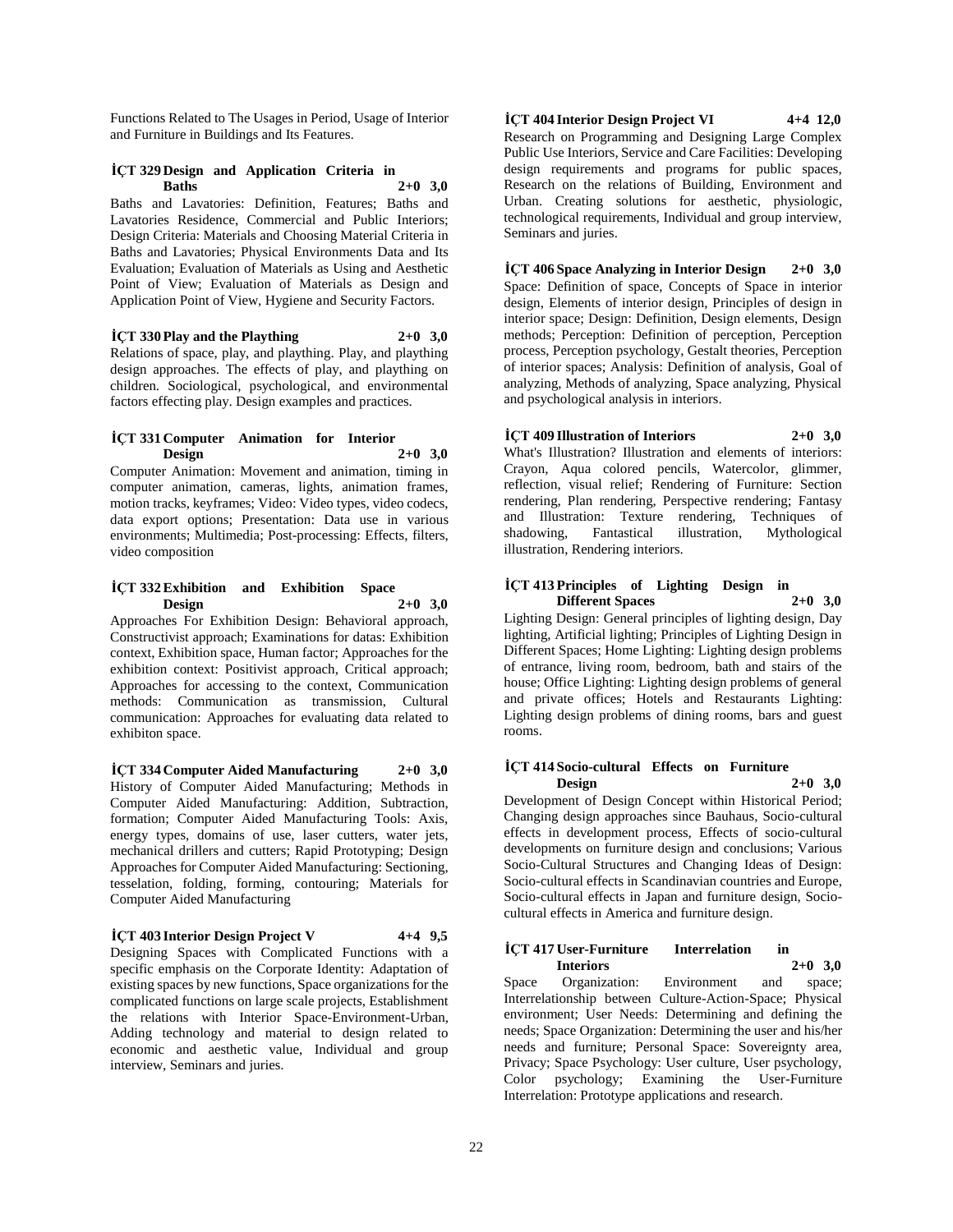**İÇT 419 Space in Traditional Turkish House 2+0 3,0** Elements of Traditional Turkish City: Creating conditions, Street pattern, Public buildings, Blocks of houses, Traditional Turkish House as the most important element of the city, Elements of house and creating, developing, changing conditions; Sofa, Rooms, Courtyard, Relation between street and house, Room as the most important element of the traditional Turkish house; Elements of the room; Walls, Cupboards, Door, Fireplace, Ceiling, Evaluation on the typology of traditional Turkish house in history, Case study.

#### **İÇT 421 Corporate Identity and Commercial Spaces 2+0 3,0**

Definition of Identity and Meaning Concepts: Symbolic aesthetics; Corporate Identity: Corporate identity as a concept, Importance of the corporate identity, Development of identity, Applications from the past, Corporate image and strategy, Need for corporate identity, Organization of the program, Visual Application Guides; Reflections of the Corporate Identity on the Visual Identity: Space identity, Identity of architecture and interior design; Examples from the commercial spaces: Banks, Other commercial spaces.

## **İÇT 422 Creative Thought and Design 2+0 3,0**

Design and Designing Activity: Design as a product, As a process, As mental activity; Creative Design and Problem Solving: Thought and ways of thought, Creation, Thinking and learning, Concept developing; Creative Process in Design: Fantasy, Concepts of Imagination and Reality, Metaphor and paradox, Explanation of creativity; Ordinary design, Original design, Creative design.

## **İÇT 423 Creativeness Methods 2+0 3,0**

Superficial-Deep Memory. Transformation of aesthetics intellect, Exercises of brain development. Physiological workings, Intellectual workings. Method of brain storming, Methods of dialectic thinking, Methods of lateral thinking, Brain storming, Synectic method, Methods of analysis. Methods of escapism, Methods of game tree, Metamorphosis, Transformation, abstraction, conceptualization, Camouflage, Adaptation, Deformation, Analogy.

**İÇT 424 Methods of Portfolio Presentation 2+0 3,0** Application of jop: presentation varieties, quality, features. Curriculum vitae: definition of curriculum vitae, features, varieties and its writing. Application. Portfolio; definition of portfolio, features, varieties and its design. Application. Enviroments of Job: Definition, Feature, Methods of searching job, talking with employer. Talking: Presentation; Definition of presentation, varieties, features, methods. Dimension of behavior.

**İÇT 425 Survey Drawing and Restoration 2+2 4,5** Techniques of Survey Drawing and Scale: Preparation of photography and sketch drawing, Measuring horizontal dimensions, Taking notes, Transferring the measures to the paper. The technique of survey drawing; The Development of Preservation Idea: Romantic sight, Historical Restoration, Contemporary Restoration; Values to Preservation and

Criteria of Preservation: Mobile cultural properties, Immobile cultural properties and natural properties, Criteria of preservation; The facts about the distortion of monuments, Interior Facts, Exterior Facts: Techniques of restoration; To get strong, Unifying, Renewing, Contemporary addition, Reproduction, Cleaning, Transporting, Archeological Restoration.

**İÇT 427 Physical Environment Control II 2+0 3,0** Physical Properties of Light and Photometric Quantities: Luminous flux, Luminous intensity, Illumination, Luminance; Visual Comfort Conditions; Physical Environment Factors in Lighting Control; Lighting and Human; Light Sources: Concepts of Day Lighting Design, Artificial Lighting Design and Mixed Lighting Design; Sound and Properties of Sound; Relation Between Sound and Human Health; Acoustical Phenomena in Enclosed Spaces; Sound Absorbing Materials and Constructions; Acoustical Requirements in Auditorium Design

## **İÇT 428 Space-Boundary Relations 2+0 3,0**

Boundary Concept: Philosophy of boundaries, Boundaries as social, politic and economic Tools; Boundary and Human Beings: Theory of environmental perception, Privacy, Territory, Public- private space, Personal space and personal distance; Boundary- Space: Concepts of space, Dwelling, Interior-exterior, Closure and the openings, Transitiondirection; A Historical View on Boundary-Space Relationships.

## **İÇT 429 New Expansion at the Design 2+0 3,0**

Current approachs at contemporary design subjects and evaluations, Criticism of special design problems, evaluations of design problems at current condition. Giving example on problems that occure design and application process. Critical approachs on design applications in the Turkey and in the World. Evaluations of relationships between educational field and applicational field.

**İÇT 431 Professional Practice 2+1 4,5** Interior Architecture/Interior Design: Definitions, Fields of study, Formation Period in the 20th Century, Design process; Interior Architect and Interior Designer: Definition, Features, Duties, Responsibilities, Conditions of occupation; Areas of Occupation; Associations in Profession: Associations found abroad, Foundation period, Definitions, Fields of study; Chamber of Interior Architects of Turkey: Definition, Rules and regulations, Goals of foundation, Marketing control and checking; Interior: Definition of interior, Concepts of interior design, Formation of elements in Interior Design, Materials, Principles of materials in Interiors; Drawing Standards; Presentation; Goals and Methods of Presentation; Application Methods; Measuring and Units of Using Materials; Cost: Definition, Elements of cost, Calculating the first offer, Calculating the area, unit of prices, Calculating the cost; Agreement; Types of Firms: Definition, Features; Relation of Employer-Designer; Relation between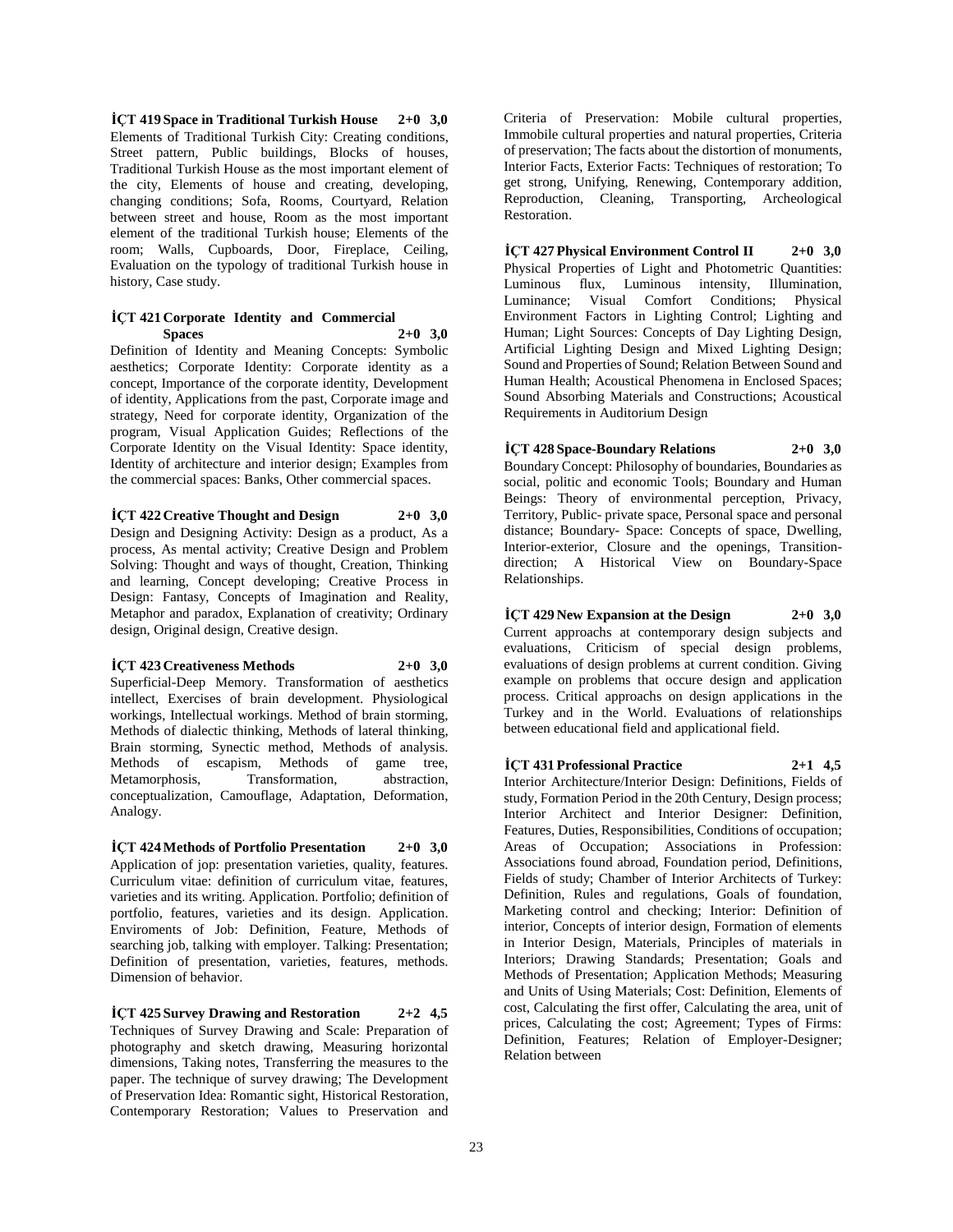## **İÇT 432 Spatial Configuration of Ottoman**

**Kulliye's & Mosques 2+0 3,0** Külliye consept, The components of kulliye, The configurational arrangments, the evolution of Ottoman Külliyes, Example of külliye?s from Sinan?s era.Mosques;The elements of spatial configuration, The evolution of spatial configuration in mosque sand examples of various spatial configurations.

#### **İÇT 436 Verbal Communication 2+0 3,0**

Features of Bodily Expression Tools And Styles In Human Relationships; Elements that Form Bodily Expression: Face and head, Eyes, Hands and arms, Feet and legs, Torso, Voice and speech; Body's Relation to Space; Body's Relation to Objects; Body's Relation to Other Bodies; Observation Analysis: Observing a body, Observing a group; Discipline: Mimics, Gestures, Body positions, Relationship with objects, Voice and speech, Discipline of feelings and emotions, Practicing with a partner.

#### **İÇT 438 Cyberspace Design 2+0 3,0**

Basic Principles of Web Design; Examining The Concept of Cyberspace; Tools and Techniques For Web Design; Investigation of Web Graphic Samples; Basis of Internet and HTML; Design of Basic Web Page With Frontage; Interactive Graphics And Interface Design at a Web-Centered Stage; Transferring FTP Files to Server and Updating Site and It's Technique, Project Study.

#### **İÇT 439 Child As a User in Space and Furniture Design 2+0 3,0**

Properties of Growing; Physical, Auto growing, Language acquisition, Emotional growing, Social growing; Environment of Family and School; House as a Social Environment; House As a Physical Environment; Perception; Child's Spatial Perception; Perception of Objects by a Child; Relation Between Object-Function; Design Criterions And Furniture: Functional criterions, Psychological criterions, Technical criterions, Economic criterions.

#### **İÇT 441 Contemporary Approaches on Museum Design 2+0 3,0**

Museum Concept's Past, and Today: Changing museum concept; Art museums, Social history museums, archeology museums, science museums, and etc. , Changing museum design approaches: Changing requirement programs, and the elements effecting design, Museum renovations, elements effecting design, Museum renovations, Contemporary additions to existing museum, New museum buildings, Evaluating potential city spaces, Museum blocks and museums relations with each other, Interior space and displaying; Museum's changing function: Social-cultural changing, Changings on communication sciences and technology; Museum as a cultural structure: Social function of the museum, Museum as a means of understanding, and explaining yourself, Museum and children; Musem Making Meaning and Expansion to Future: Lecture is supported by visual materials prepared via different scale and approaches from different countries.

## **İÇT 443 Experimental Space Design 2+0 3,0**

Concept of Experience; Factors Affecting Experience: Factors on human, Factors on space; Types of Space-Rekated Experience: Object-oriented experiences, Cognitive experiences, Introspective experiences, Social experiences; Experiential Spaces and Design Inputs.

## **İÇT 445 Computer Animation for Interior Design 1+1 3,0**

Computer Animation: Movement and animation, Timing in computer animation, Cameras, Lights, Animation frames, Motion tracks, Keyframes; Video: Video types, Video codecs, Data export options; Presentation: Data use in various environments; Multimedia; Post-processing: Effects, Filters, Video composition.

**İÇT 454 Design Criteria for the Disabled 2+0 3,0** Designer: Definition of interior architect/Interior designer, Features, Duties, Responsibilities, Sensitivity of designers; Disabled: Definition, Features, Ergonomic criteria, Design principles, for spaces; Design Criteria: Relationship between space and disabled, Design methods; Design for Elderly: Features of spaces, design methods, Choice of furniture.

## **İLT 212 Non-Verbal Communication 3+0 3,0**

Concept of Nonverbal Communication; Importance of Nonverbal Communication in Daily Life; Communication Environment: Effects of environment on human communication; Use of Personal Space in Communication; Cultural Differences in Nonverbal Communication; Effects of Physical Environment Characteristics on Human Interaction; Emotional Expressions in Nonverbal Communication; Vocal Codes and Listening; Effects of Signs about Gestures, Posture, Clothing, Touching, Face, Eye and Voice on Communication; Methods of Improving Nonverbal Skills; Nonverbal Skills in Different Environments.

#### **İNG 175 English I 3+0 3,0**

Using the Verb 'to be'; Saying Name, Phone Number and email Address; Describing Things and Places in a Classroom; Asking for Help While Studying; Using the Verb 'to be' in Questions, Describing Favourite Celebrities, Friends and Family; Using Simple Present Statements, Yes-No Questions and Short Answers; Talking about Daily and Weekly Routines; Saying How Often You Do Things; Talking about Free-time Activities and TV shows; Using 'there is, there are'; Using 'some, no, a lot of, and a couple of'; Describing Neighbourhood and Local Events; Asking for and Telling the Time.

#### **İNG 176 English II 3+0 3,0**

Using the Present Continuous; Talking About the Weather and Sports; Using 'like to', 'want to', 'need to' and 'have to' with Other Verbs; Using 'this', 'that', 'these', 'those'; Asking Questions with 'How much'; Talking about Clothes, Colours, Shopping and Prices; Using can; Talking about Countries, Languages, and Nationalities; Talking about International Foods; Using the Simple Past of Regular and Irregular Verbs; Using the Past of be; Asking Simple Past Information Questions; Describing Past Experiences; Using Many and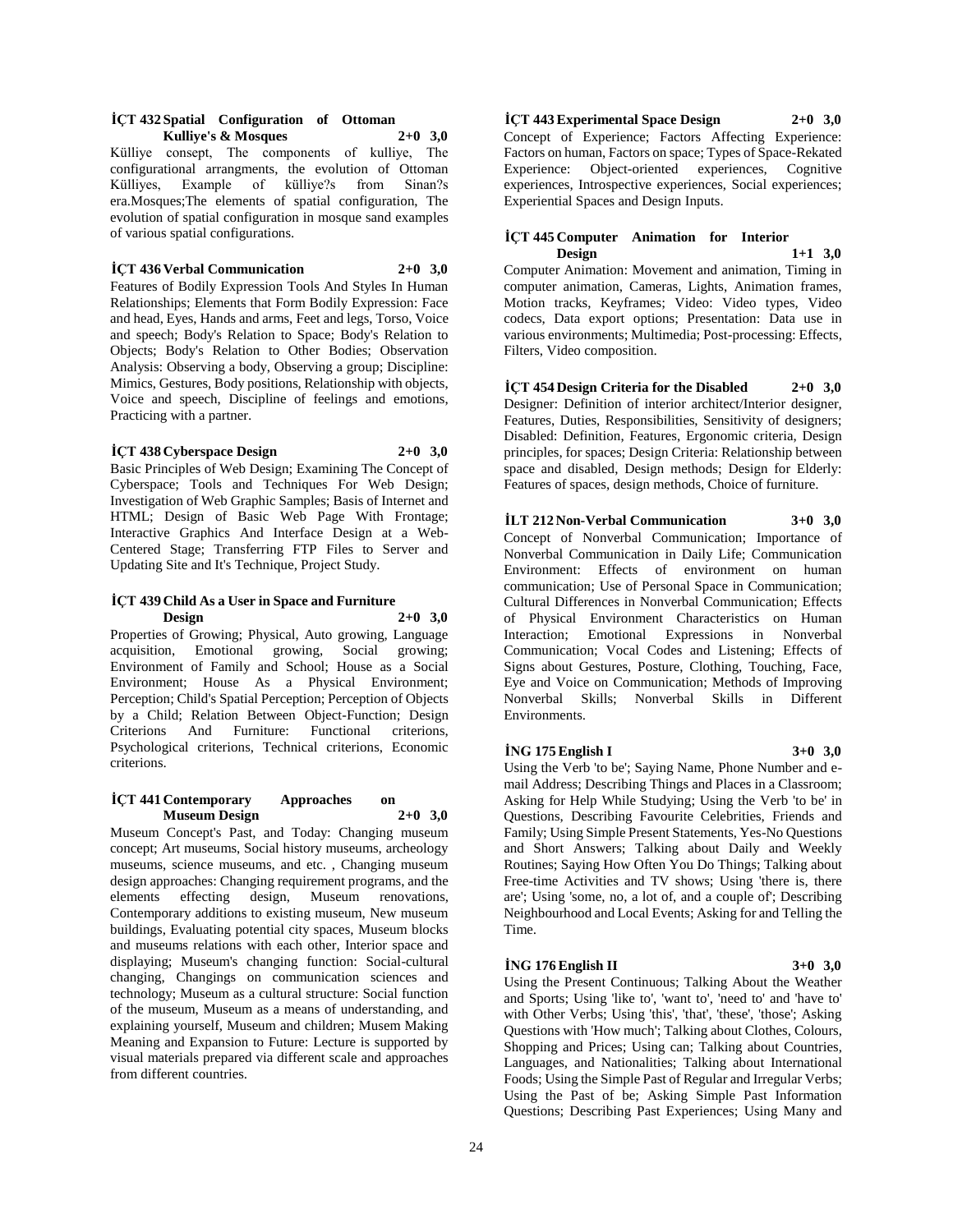Much; Using Some and Any; Using Would Like; Describing Favourite Foods and Eating Habits; Using 'or something' and 'or anything'.

## **İNG 177 English I 3+0 3,0**

Using the Simple Present; Talking about Yourself, Your Family, and Your Favourite Things; Using the Simple Present and Present Continuous; Using 'if and when'; Talking about Health, Remedies, Sleep Habits and Stress; Using going toand the Present Continuous to Talk about the Future; Talking about Birthdays, Celebrations, and Favourite Holidays; Using the Simple Past; Using 'all', 'most', 'a lot of', 'a few'; Talking about Childhood, School, and Your Teenage Years; Using 'Is there?' and 'Are there?' to Ask about Places in a Town; Using Location Expressions like 'across from' and 'outside'; Talking about Stores and Favourite Places in Your City or Town.

#### **İNG 178 English II 3+0 3,0**

Using Infinitives; Asking for and Giving Advice and Suggestions; Responding to Suggestions; Using 'Do you mind .?' to Ask for Permission and 'Would you mind....?' to Make Requests; Using the Past Continuous for Events in Progress in the Past; Making Comparisons with Adjectives; Using more and lesswith Nouns and Verbs; Talking about Different Ways of Communicating; Managing Phone Conversations; Using 'have' and 'have got to' to Describe People; Talking about What People Look Like; Using will, may and mightto Talk about the Future; Using 'if' and 'when' and the Present Tense to Refer to the Future; Talking about Plans and Organizing Events; Using 'will' to Make Offers and Promises.

#### **İNG 179 Advanced English I 3+0 3,0**

Using Manner Adverbs and Adjectives to Talk about People's Behaviour and Personality; Adding Prefixes to Make Opposites; Using the Present Perfect; Talking about Experiences; Using the Superlative Form of Adjectives; Talking about Rules and Discipline; Using 'used to' and 'would' to Talk about Memories; Talking about Family, Relatives and Childhood; Talking about Eating Habits and Different Ways to Cook Food; Responding to Suggestions; Refusing Offers Politely; Using 'will, going to, the Present Continuous and the Simple Present' to Talk about the Future; Talking about Future Plans, Facts, Predictions and Schedules; Using Expressions with 'make' and 'do'.

#### **İNG 180 Advanced English II 3+0 3,0**

Making Sentences with Relative Clauses; Using Phrasal Verbs; Talking about Imaginary Situations or Events in the Present and Future; Giving Advice; Including Questions within Questions and Statements; Talking about Problems with Technology; Using the Present Perfect Continuous to Talk about Recent Activities; Talking about Social Life and Different Kinds of Movies; Using Adjectives ending '-ing' and '-ed'; Showing You Understand another Person's Feelings or Situation; Using the Simple Past Passive in News Stories; Talking about Local and International News Events; Talking about Extreme Weather and Natural Disasters.

## **İNG 225 Academic English I 3+0 3,0**

Reading Skills for Academic Study: Understanding key vocabulary, Getting the gist of the text, Skimming and scanning, Understanding text organization, Developing basic vocabulary knowledge; Listening Skills for Academic Study: Listening for main idea, Listening for detailed information, Listening to short daily conversations, Listening for key ideas; Speaking Skills for Academic Study: Introducing oneself, Maintaining everyday conversations, Giving descriptions of events, Asking and answering questions; Writing Skills for Academic Study: Writing simple sentences, Writing notes, Writing basic descriptions of events, Writing informal letters.

#### **İNG 226 Academic English II 3+0 3,0**

Reading Skills for Academic Study: Exposure to simple academic texts, Developing reading fluency, Identifying text type, Improving academic vocabulary knowledge, Distinguishing key ideas from supporting details; Listening Skills for Academic Study: Distinguishing main idea from the detailed information, Listening to short texts on different topics, Noticing intonation; Speaking Skills for Academic Study: Asking for information, Giving detailed information on relevant topics, Asking for and giving directions; Writing Skills for Academic Study: Writing simple and compound sentences, Writing simple biographies, Writing brief reports, Writing short paragraphs.

### **İNG 325 Academic English III 3+0 3,0**

Reading Skills for Academic Study: Developing reading fluency, Adapting reading style to different text types, Practicing critical reading skills; Listening Skills for Academic Study: Listening to longer texts, Listening to short authentic texts, Recognizing stress and intonation; Speaking Skills for Academic Study: Asking for clarification, Asking for confirmation, Giving reasons and explanations, Giving short presentations on familiar topics; Writing Skills for Academic Study: Identifying different styles of paragraphs, Paraphrasing ideas in short texts, writing academic paragraphs, Writing formal and informal academic texts, Writing summaries.

## **İNG 326 Academic English IV 3+0 3,0**

Reading Skills for Academic Study: Adjusting speed and reading style to different genres and tasks, Reviewing and analyzing material, Focusing on critical reading skills, Recognizing biases in written works; Listening skills for academic study: Listening to longer authentic texts, Taking notes, Distinguishing facts from opinions, Drawing inferences; Speaking Skills for Academic Study: Participating in group discussions, Expanding opinions, Giving longer presentations on familiar topics; Writing skills for academic study: Expressing opinions in well-organized academic essays, paraphrasing ideas in texts, writing summaries of longer texts.

## **İNG 455 Text Analysis in English 2+0 3,0**

Methods for Examining and Analyzing Novels and Texts: Finding main ideas, Character-Main character analysis of the events chronologically, Summarizing, Establishing Cause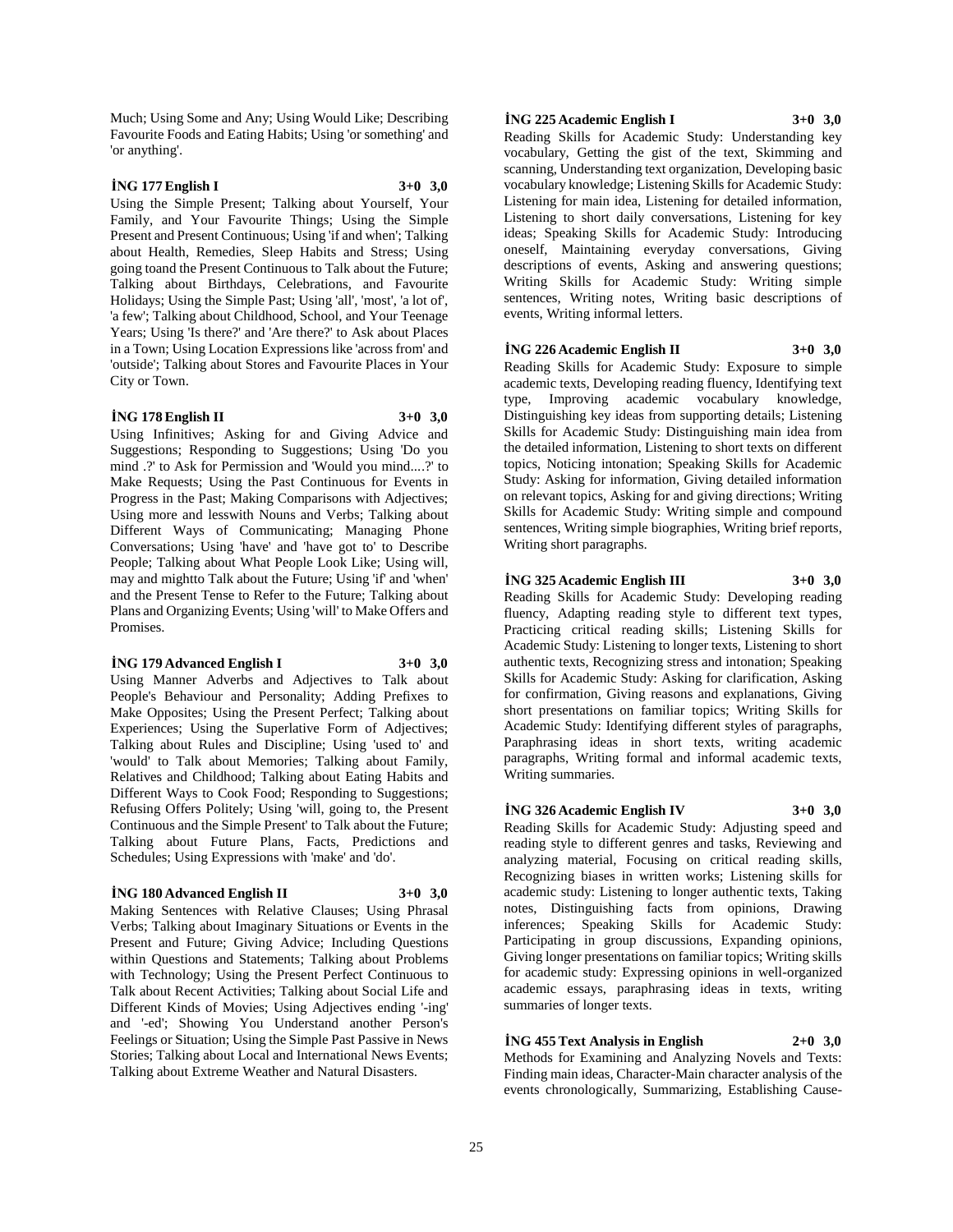effect relationship between events; Analysis of Novels and Texts from American and English Literature.

## **İSP 151 Spanish I 4+0 4,0**

Introduction: Greeting, Giving information; Gender in Nouns and Adjectives; Verbs in the Present Tense; Demonstrative Adjectives and Pronouns; Plural Forms of Nouns and Adjectives; Description: House, Objects, Numbers; Asking Questions; Asking for Directions and the Time; Verbs in the Present Progressive Tense; At a Restaurant: Ordering, Asking for the Bill, Talking about Preferences; Describing People; Reflexive Verbs; Shopping: Cost, Likes and Dislikes, Quantity; Invitation: Accepting, Refusing; Gerunds; Seasons.

#### **İSP 152 Spanish II 4+0 4,0**

The Past: Near and remote past, Prepositions, Indefinite pronouns; The Future: Future plans, Making a phone call, Comparison; The Future Perfect Tense; Habits in the Past; Regular and Irregular Verbs; Senses; Some Grammar Rules: Obligation, Personal pronouns, Passive construction, conjunctions; Reading Texts: Biography, Narration, Picture stories.

#### **İŞL 423 Entrepreneurship and Venture Creation 3+0 3,0**

Concept of Entrepreneurship; Characteristics of Entrepreneurship; Main Functions of Entrepreneurship; Developments in Entrepreneurship; Creativity and Innovation in Entrepreneurship; Preparing the Business Plan; Process of the New Venture Establishments; Entrepreneurship and Intrapreneurship; Technological Innovation and Economic Performance; Competition and Entrepreneurship in Market Economy; International Entrepreneurship; Entrepreneurship in Turkey; Entrepreneurship in Developed and Developing Countries.

## $\dot{T}A$  **203 Occupational Italian I 2+0 2,0**

Introductions in daily speech; Describing self; The verbs ?stare? and ?eserse?; Singular GENDER; The verb ?abitare?; Pronunciation of the letters ?c? and ?g?; Agreeing and disagreeing; Describing aims and purpose; The verbs ?essere?;?abitare?;?andare?; Making Reservations; Using of ?c?e? ? and singular nouns; The verb ?chimarsi?; The alphabet; Spelling of ?sc? and ?sch?; Ordering in a restaurant; the verbs ?prendere? and ?avere?; Numbers 1-20; Numbers to 100; Talking about breakfast habits; Plural nouns; Singular adjectives; Numbers to 2000; Plural gender; Spelling of ?gn? and ?gl?; The verb ?fare?; Occupations for women and men; Plural adjectives; Describing a day; The verb ?finire?; Possessive adjectives; The verbs ?potere? and ?dovere?; Days of the week; Spelling of double consonants; Strategies in vocabulary building ; Developing listening skills; Talking about family and work; Prepositions ?a?;?da?; Describing a place using the preposition ?a?; The verbs ?aprire?; ?venire

## $\dot{T}A$  **204 Occupational Italian II 2+0 2,0**

Using the verbs ?avere? and ?eserse? in past tense; Past forms of irregular verbs; Singular and plural possessive adjectives; Writing skills; Colors; Descriptive prepositions; The verbs ?volore? and ?dire?; Direct adverbs: lo; la; li and le; Reflexive verbs (present tense) da; fra; fa; Time adverbials; Describing time and place; Developing speaking skills; Expressing opinion on daily events (shopping, holiday, festivals, etc.).

## **İTA 255 Italian I 3+0 4,0**

Sounds in Italian; Masculine and Feminine Definite Articles; Personal and Demonstrative Pronouns; Use and Conjugation of Verbs 'Essere? and 'Avere?; Introducing Oneself; Improving Reading Comprehension by means of Dialogs ; Describing People ; Days ; Months ; Years ; Asking the Time ; Ordinal and Cardinal Numbers.

#### **İTA 256 Italian II 3+0 4,0**

Simple and Compound Prepositions; Past Tense and Conjugation of Verbs in this Tense; Transitive and Intransitive Verbs in Past Tense; Improving Reading Skills; Analyzing Paragraphs and Texts; Interrogatives: Asking Questions; Introduction to Italian Culture and Daily Language.

## **KOZ 401 Cosmetic Preparations 2+0 3,0**

Skin, Definition and History of Cosmetics; Classification of Cosmetics: Preparations Applied to Skin, Preparations Applied to Oral Mucosa, Preparations Applied to Hair, Preparations Applied to Nails; Ingredients Used in Cosmetics; Cosmetic preparations: Emulsion Cream, Skin Cleansing Preparations, Masks, Peeling and Exfoliating Preparations, Skin Toning Preparations, Moisturizing and Softening Preparations, Soaps, Bath Preparations, Body Shampoos, Baby Preparations, Body Deodorants, Antiperspirant Preparations, Sun preparations, Make-up preparations, Manicure preparations, Hair preparations, Oral and dental care preparations, Skin antiaging preparations.

## **KOZ 403 Cosmetic Preparations 2+0 3,0**

Skin, Definition and History of Cosmetics; Classification of Cosmetics: Preparations Applied to Skin, Preparations Applied to Oral Mucosa, Preparations Applied to Hair, Preparations Applied to Nails; Ingredients Used in Cosmetics; Cosmetic preparations: Emulsion Cream, Skin Cleansing Preparations, Masks, Peeling and Exfoliating Preparations, Skin Toning Preparations, Moisturizing and Softening Preparations, Soaps, Bath Preparations, Body Deodorants, Antiperspirant Preparations, Sun preparations, Make-up preparations, Manicure preparations, Hair preparations, Oral and dental care preparations, Skin antiaging preparations.

## **KÜL 105 History of Culture 2+0 3,0**

Culture History in General: Culture as all told humans all activities, Culture as the source of walue ideas Culture and Civilization: Civilization as one walue Criterion of Culture; Relationships between language and History facts with Culture. Art as cultural fact. Art in context of idea Culture; History of critical idea and development of Art, Art and Cultural Geography; Development of Art in various stages of Culture History; Modern Culture History perceptiveness and Art.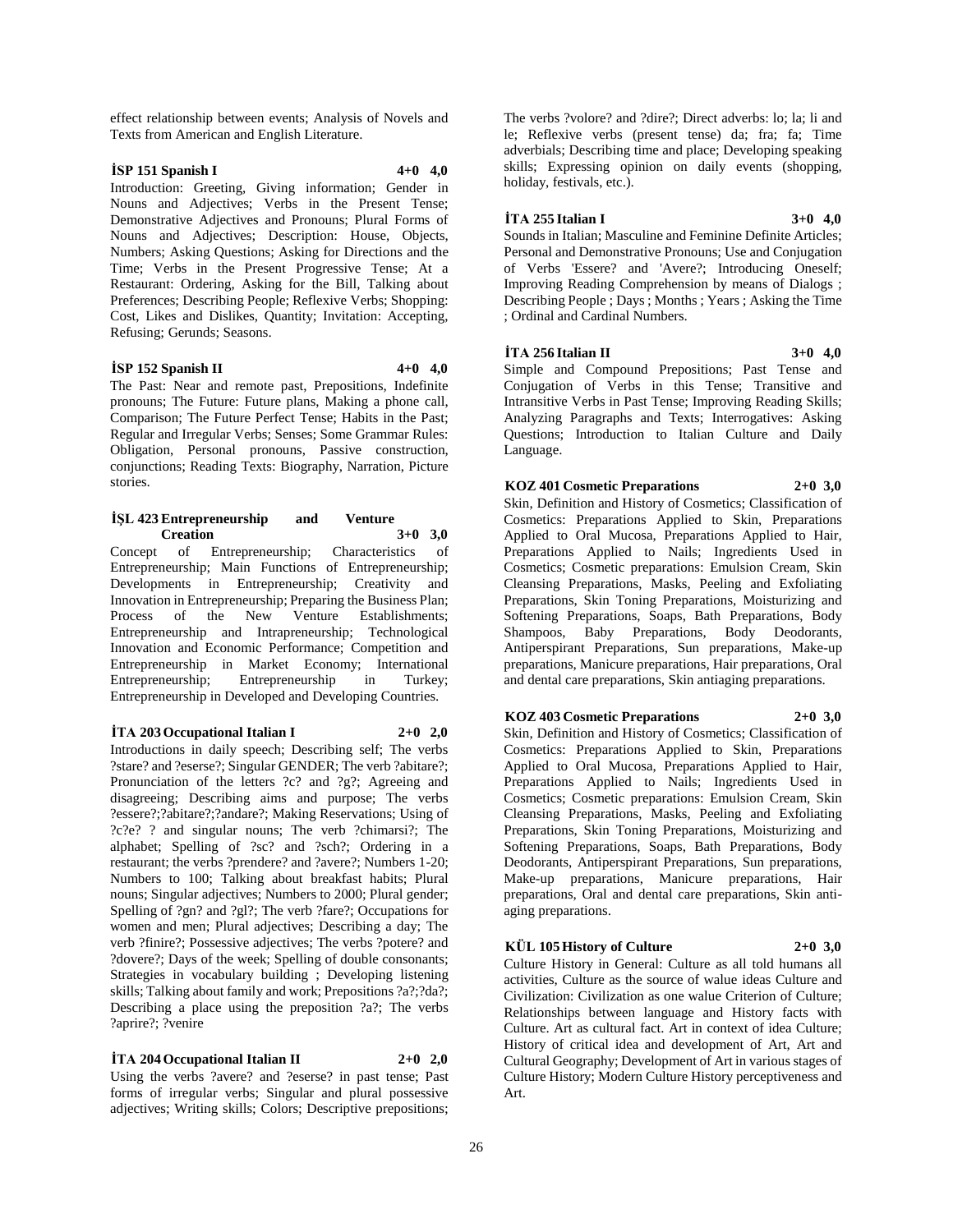#### **KÜL 199 Cultural Activities 0+2 2,0**

Participating Actively or as a Spectator in Sports Activities; Participating in Activities Arranged by the Counseling Center; Participating in Workshops in Art; Education on Museums; Participating in Art Trips; Participating in Cultural Trips; Participating in and Taking Duty in activities such as Cinema, theatre, scientific Meeting etc.; Taking duty in Clubs; Being a Student Representative and Participating in Environmental Activities.

#### **MAT 195 Calculus 3+0 3,0**

Algebraic Numbers; Correlation; Functions and Their Types; Definition Set; Limit and Continuity; Right and Left Side Limits and Continuity; Special Limits; Indefinite Forms; Derivative - Derivable Functions; Derivatives of Invert and Parametric Functions; Tangent; Normal; Sub tangent; Subnormal Lengths; Mean Value Theorem; Graphic Drawing; Parametric; Polar Equations-Their Drawings; Definite and Indefinite Integrals; Mean Value; First and Second Basis of Integral Calculus; Volumes and Areas of Solids of Revolution; Length of Curve; Moments-Mass Center; Pappus Theorems; Moment of Inertia.

#### **MEK 104 Statics Strength of Materials 3+0 4,5**

Introduction to Mechanics; Static of Rigid Materials; Truss Systems; Distributed Forces; Center of Gravity; Analysis of Structures; Forces in Beams and Cables; Method of Virtual Work; Friction; Mechanical Properties of Materials; Linear Elasticity; Hooke's law; Moments of Inertia; Bending Moment.

#### **MİM 104 Construction Elements 2+2 4,0**

Concepts Related to Construction; Foundations: Function and Types; Floors: Function and Types; Walls: Function and Types, Openings in the walls; Windows: Function and Types; Doors: Function and Types; Roofs: Function and Types, Roof constructions, Roof covering materials, Gutters and rainwater pipes; Chimneys: Function and Types; Stairs, Ramps and Lifts: Function and Types.

## **MİM 110 Introduction to Architecture 2+0 3,0**

What Is Architecture? Who Is an Architect?; Thought of Architecture and Its Territory; Specialization in Architecture; Non-solid Elements of Architecture; Culture and Architecture; Art and Architecture; History and Architecture; Economy and Architecture; Technology and Architecture; Relationship between Architecture and Engineering; Furniture and Architecture.

## **MİM 115 Introduction to Architectural Design I 2+4 5,0**

Introduction to Spatial Concepts Definitions in Architecture; Basic Understanding of Qualities and Physical Elements That Construct and Define Architectural Spaces; Human Dimensions, User Requirements, Human-Environment Relationships, Architectural Planning Process (Programming-Designing-Application-Using)

Understanding of Relationship Between Needs and Spatial Organization; Full Comprehension of Scale and Proportion; General Understanding of Structure in Architecture and Basic Knowledge of the Environmental Conditions and Qualities.

## **MİM 116 Introduction to Architectural Design**

**II 2+4 5,0** Understanding Physical Environmental Qualities; Analysis of Natural and Artificial Qualities of Place-Climate-Topography-Environment; Place-Structure-Space Relationships of a Building with Physical and Socio-cultural Qualities; Experience of a Design Process in Line with Program and Material+Structure+Performance Criteria.

## **MİM 117 Basic Design I 2+4 5,0**

General Design Information and Concepts: Point, Line, Plane; Point-Line Issues; Point Applications, Line Applications; Axis and Direction; Effects of Axis and Direction in Architectural Design; Forms in the Nature; Color-Texture, Light-Shadow, Measurement, Rate Issues; Basic Design Principles.

## **MİM 118 Basic Design II 2+4 5,0**

Design Organization Principles; Destruction of Basic Forms; Deformation of Basic Forms; Processing of Basic Forms; Transformation of Basic Form Processing; Analogy in Processing of Basic Forms; Creative Methods in Design; Design Studies on Three Dimensional Structures.

## **MİM 119 Architectural Presentation 2+4 5,0**

Writing and Drawing Exercises; Definition of Design Geometry and Technical Drawing: Drawing plans in architecture, Drawing elevations, Drawing sections, Scaling in architectural projects, Dimensioning architectural drawings; Intersection of Lines, Opposite Lines, Free Hand Sketches; Perspective Drawings: Axonometric, Isometric, Single vanishing point, Double vanishing point.

#### **MİM 120 Computer Applications in Architecture 2+2 3,0**

Introduction to Information Technologies; Information Age and Information Society; Concept of Algorithm: Definition, Principles of algorithm; Basic Elements of Computers; Hardware and Software; Software Hierarchy, Operating System; Presentation Programs; Internet Usage; Office Applications; Computer Graphics and Presentation Techniques.

## **MİM 131 Design Information 2+2 3,0**

Visual Expression of Form in Design; Basic Concepts, Elements and Principles of Art; Elements and Principles of Composition, Their Functions, and Their Relations with Each Other; Looking, Seeing, Perceiving, Analysis; Introduction to Composition: Emptiness-fullness, Balance, Contrast-convenience, Movement in composition, Description of size and Proportion elements, Practices with composition principles and elements by collage techniques, Relations between surface and volume; Linear Expression of 3D Geometric Forms: Forming composition, Relation between piece and whole, Linear animation, Light and shade studies, Use of different lines; Knowledge of Color: Definition of color, Color systems, Use of color; Color-Form-Space Relations in Shop Window Design: Defining and identifying needs, Choosing materials, Space organization.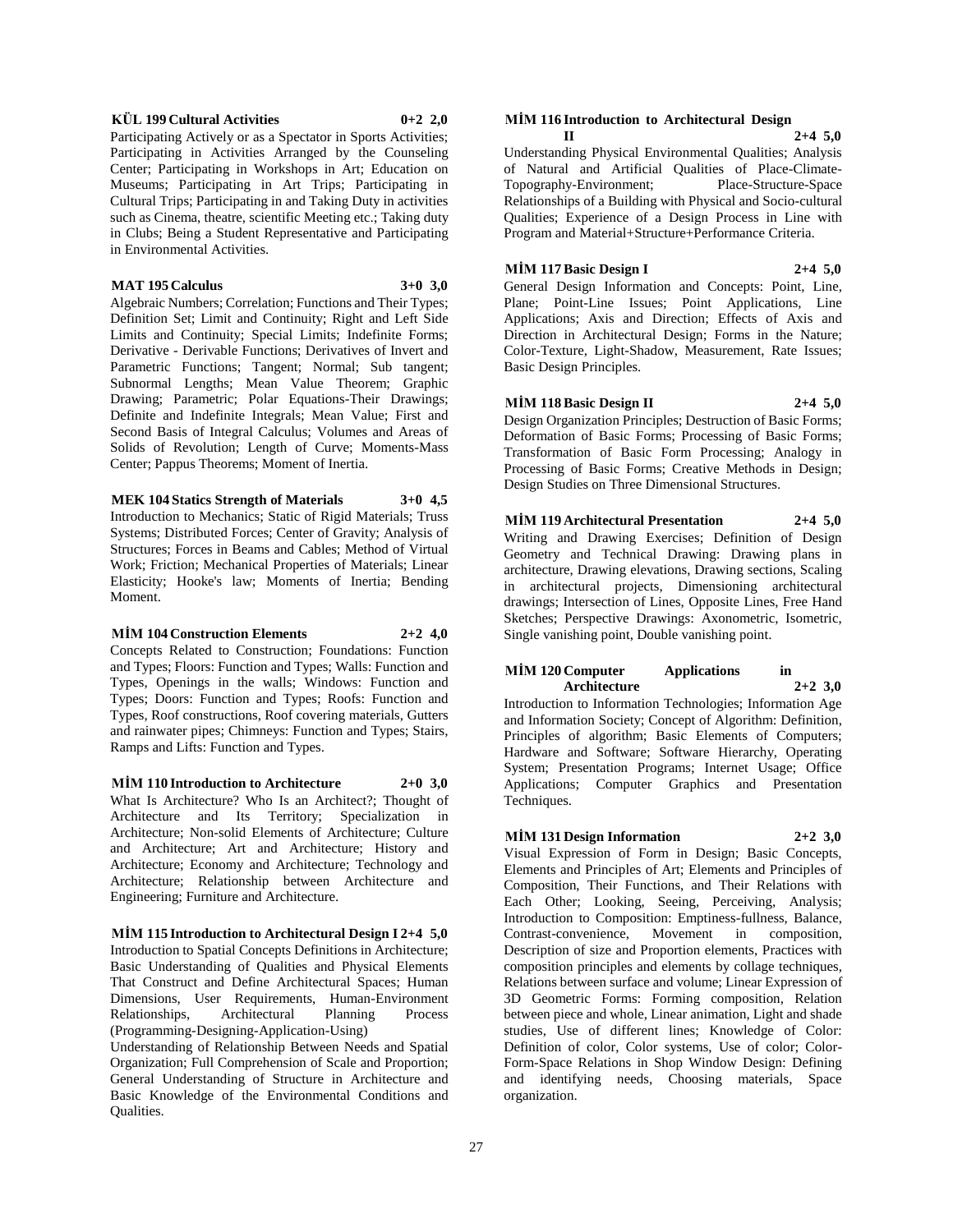#### **MİM 211 History of Architecture I 2+0 3,0** Concepts and Theoretical Framework; Role of Architectural History in Architectural Education; Pre-historic Period; Architecture in the Neolithic Period, First High Civilizations, Architecture of Mesopotamian Civilizations, Architecture of Ancient Egypt, Architecture of Crete, Anatolian Civilizations and Their Architecture: Hittites, Urartian, Phrygian, Western and Mediterranean Civilizations, Greek Architecture, Roman Architecture, Byzantine Architecture, European Medieval Architecture: Romanesque and Gothic.

**MİM 212 History of Architecture II 2+0 3,0** Rebirth: Renaissance and its Architecture; Baroque Architecture; 18th Century: Search for Style; 19th Century: Industrialization and Eclecticism; Formation of Modern Architecture in the 20th Century; Pioneers of Modern Architecture and their Works: Walter Gropius; Frank Lloyd Wright; Mies Van der Rohe; Le Corbusier.

#### **MİM 214 Structural Analysis I 3+0 3,0**

Description of Mechanics; Statics of Particles; Planar Equilibrium of Particles; Rigid Bodies, Equivalent Force Systems; Equilibrium of Rigid Bodies; Load Types and Support Responses; Analysis of Structures; Structural Trusses; Internal Forces; Weight Centers; Moment of Inertia; Stress Analysis; Mohr Circle Method in Uniaxial Tension; Biaxial Strain; Plane Strain.

#### **MİM 215 Model Making 2+2 3,0**

Basic Concepts of Model Making; Data Required for Model Making; Properties of Models in Various Scales; Model Making in a given Scale, Techniques of Model Making in Scale of 1/50; Techniques of Model Making in Scale of 1/100; Techniques of Model Making in Scale of 1/200 and 1/500; Classification of Models; Models for Different Purposes; Models byt Their Properties; Models by Their Colours.

**MİM 224 Architecture and Phılosophy 3+0 3,0** The Concept of Object from Plato to Baudrillard; Epistemological Relations between Subject and Object; Historical Evolution of Importance and Meaning Attributed to Object and its Predicates; Effects of Economic and Social Structure; Influence of Theories in Design Practice; Theory of Platonic Forms; Aristotle?s Concept of 'Techne?; Emergence of the Cartesian Subject; Empiricism and Doubt; Marx and Alienation; Ideology and Power; Heidegger and 'Techne?; Semiotics; Postmodern Discourse on Object and Subject; Simulation Theory.

**MİM 239 Architectural Design Project I 4+8 9,0** Bringing Solutions and Alternatives to an Architectural Design Problem in an Integrated and Systematic Context with Space Concepts; Evaluating Design Problems from Different Aspects and Developing Multiple Alternatives; Organization of Researches-Presentations-Seminars to Learn and Use Architectural Terminology and Concepts; Reading and Evaluating Built Environment from Technical and Conceptual Points of View; Evaluating Contemporary Architectural Productions and Approaches.

**MİM 240 Architectural Design Project II 4+8 9,0** Working on Multiple Architectural Design Problems and Issues to Improve the Skills for Using and Evaluating in the Creative Process with the Concepts of Scale, Territory, Place, Material, Scenario, Program, Identity, Function and Structural Constructs; Organizing Seminars, Lectures and Presentations to observe and Discuss these Concepts on Contemporary Examples; Developing Alternative Solutions to Design Problems on Different Scales and Details; Working on non-Complex Structural Designs and Incorporating Technical Data.

**MİM 241 Physical Environment Control I 2+0 2,0** Concept of Physical Environment and Elements of Building Physics; Basic Principles of Solar Control; Heat and Temperature; Thermal Comfort; Heat and Humidity; Climate and Its Elements; Heat Transfer from Building Envelope; Thermal Design in Building; Architectural Acoustics (Building and Room Acoustics), Sound and Noise, Physical Events of Sound; Noise, Indoor and Outdoor Noise Sources; Basic Principles on Noise Control.

**MİM 242 Physical Environment Control II 2+0 2,0** Room Acoustics; Sound Absorption and Reflection; Sound in the Open and Closed Area; Acoustical Design in Architecture; Reverberation Time; Lighting; Visual Perception; Vision and Light; Object and Light; Illuminance Concept; Quantity and Quality of Lighting; Daylighting; Natural and Artificial Lighting; Relationship Between Lighting System and Architectural Design; Color Design; Using Color in Architecture.

**MİM 243 Building and Construction Methods I 2+2 5,0** Evolution of Concrete and Concrete Buildings; Structural Behavior of Concrete Elements; Structure and Building Loads; Design Criteria for Concrete Framed Structures; Elements of Concrete Framed Structures: Foundation, Floors, Stairs; Wall Design; Exterior Wall Design: Wall types and Assemblies; Drawing a Wall Section: Points to consider, Drafting guidelines; Reinforced Prefabricated Buildings; Application Systems; Assembling Techniques of Panel Facade Elements and Joint Analysis.

**MİM 244 Building and Construction Methods Iı 2+2 5,0** Steel in Architecture; Evolution of Steel Structures; Steel-Framed Structures: Developments and Achievements; Example of Steel-Framed Buildings; Principles of Design and Construction: Fundamentals of planning, Load bearing systems, Columns, Bracing, Flooring systems; Steel Stairs; External Walls: Curtain walls, Facade claddings; Internal Walls: Glass walls, Suspended ceilings, Raised floors; Roofs: Glass roofs; Corrosion and Protection, Fire Protection; Wood in Architecture: Wood Construction Components; Principles of Design and Construction: Fundamentals of planning, Load bearing systems, Bracing, Floor structures, Construction of floors, Integration of building structure with building insulation, Wooden stairs; External Walls and Facade Claddings; Internal Walls Construction; Roofs.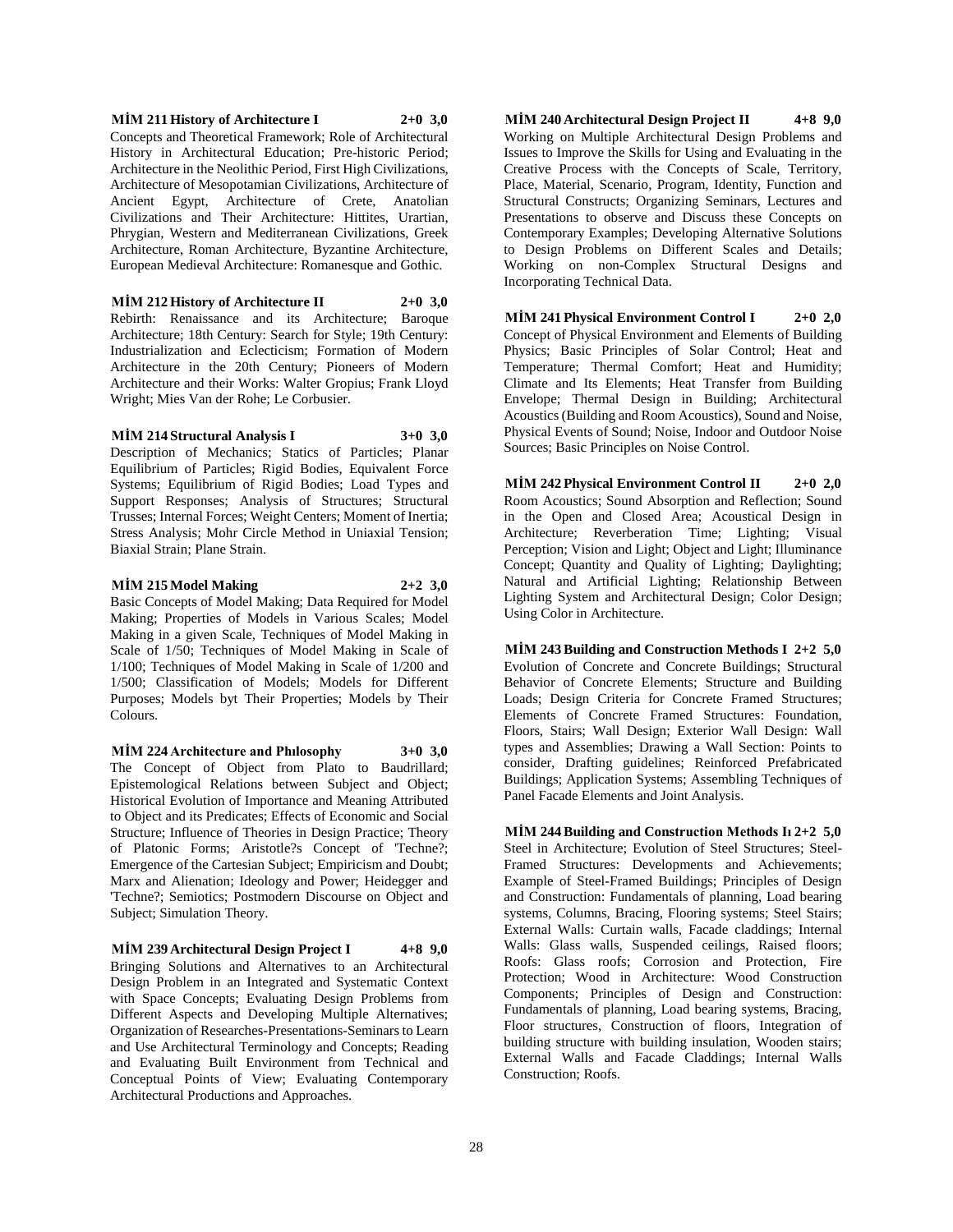#### **MİM 245 Building Materials 3+0 3,0** Main Characteristics and Classification of Building Materials; Natural Stone Building Materials: Their classification, Main characteristics, Use in buildings; Wooden Building Materials: Classification, main characteristics, use in buildings; Adobe and Brick Building Materials: Classification, Main characteristics, Use in buildings; Aggregates: Classification, Main characteristics, Use in buildings; Lime, Gypsum and Cement: Classification, Main characteristics, Use in buildings; Mortar and Concrete Building Materials; Ceramic Building Materials; Glass Building Materials; Metal Building Materials.

**MİM 247 New Perspectives ın The Picture 2+0 3,0** Definitions and Objectives; Art and Design; Movements-Styles-Schools; General Overview of Drawing; Learning to See; Sketchbook Exercises; Elements of Art I: Exercises; Elements of Art II: Exercises; Contemporary Approaches; Contemporary Art and Painting I; Contemporary Art and Painting II; Problem Solving.

#### **MİM 256 Art and Architecture Terms and Definitions 3+0 3,0**

Introduction: Scope of the Course; Drawing Terminology in Historical Buildings: Plan, Section, Elevation; Architectural Surveying; Restitution; Building Types and Architectural Elements of Prehistory; Building Types and Architectural Elements of Greek and Rome Architecture, European Building Types and Architectural Elements from Byzantine and Middle Age to Industrial Revolution; Building Types and Architectural Elements of Anatolian Seljuk and Ottomans; Concepts: Styles in Architectural History; Terms and Definitions of Modernism and Post Modernism.

#### **MİM 312 Traditional Turkish House 3+0 3,0**

Development of House Design in Anatolia; House Designs by Geographical Regions; Influence of Traditional House Design in Urban Design; Social, Cultural and Regional Components : Life Style, Social Structure, Cultural Characteristics; Economic Formation; Effective Factors in Creation of Traditional House Design; Materials and Construction Techniques; Facade Design and Functional and Physical Design; Interpretation of Traditional House Design with Present Day Facts and Factors.

## **MİM 315 History of Architecture III 2+0 3,0**

Criticism of Modern Culture, Architecture and City; Theories and Approaches to Culture/Art/Architecture after the Second World War; Postmodernism and Culture/Art/Architecture; Postmodern Architecture and History; High-Tech and Technology; Neo-Rationalism and Urban Morphology; Post-Structuralism and Deconstruction; Regionalism and Question of Cultural Identity; Ecologic Architecture and the Concept of Sustainability; Problem of Form in Architecture and Non-Standard Architecture.

**MİM 316 History of Architecture IV 2+0 3,0** Turkish Architecture: Terminology, Concepts and Theoretical Framework; Architecture of Saltuks, Architecture of Danishmends, Architecture of Mengujeks, Architecture of Artukids, Architecture of Anatolian Seljuks,

Architecture of Anatolian States, Early Ottoman Architecture, Classical Ottoman Architecture, Late Ottoman Architecture.

**MİM 318 Architectural Design Theories 3+0 3,0** Introduction: Aim, scope and content of the course; Historical Relationship between Architectural Thought and Product I; Historical Relationship between Architectural Thought and Product II; Architectural Design Theories in the Ancient Age; Architectural Design Theories in the Middle Age; Architectural Design Theories in Renaissance; Architectural Design Theories in the 17th and 18th Centuries; Architectural Design Theories in the Industrial Age; Modern Architectural Design Theory; Postmodern Architectural Design Theories I; Postmodern Architectural Design Theories II; Architectural Design Theories in the Contemporary Turkish Architecture; Criticism of Contemporary Architecture.

## **MİM 321 Structural Analysis II 3+0 3,0**

Introduction to Structural Systems and Categories; Carrier Internal Forces of Structural Elements (Cross-Sectional Effects) and Signal Assumptions; The Plane Equilibrium Differential Equations of Bar Elements; Simple Beam and Beams in the Console, Console Loads of Beams and Determination of Internal Forces; Specified Beams; Concrete and Steel Materials; Floor Slabs, Load Analysis of Floor Slabs; Beams, Load Analysis of Beams; Columns; Mats; Determination of Earthquake Loads; Reinforced Computing after Determination of Earthquake Loads.

**MİM 323 Architectural Design Project III 4+8 9,0** Dealing with Architectural Design Problems in Different Production Processes; Exploring Different Layers and Concepts of Space with Various Scale and Details on Structural Systems; Materials and Construction System Alternatives; Analysis and Simplification of Complex Design Problems; Evaluating Design Data and Transition between Solutions for Different Scales.

**MİM 324 Architectural Design Project IV 4+8 9,0** Bringing Alternatives to a Complex and Multi-Functional Architectural Design Problems in a Historical Urban Environment Area; Investigating the Dynamics of Form and Tectonics of These Historical Urban Areas; Working on Analysis and Synthesis of These Urban Dynamics as a Systematic Whole; Exploring the Possibilities, Contributions and Problems of Proposed Alternatives; Exploring Different Materials, Details, Structure-Constructions and Systems Through Series of Seminars and Discussions in the Studio; Examining Relations between Context and Space on Contemporary and Historical Examples, Discussions on These Issues in Seminars and Presentations.

## **MİM 325 Building Acoustics 3+0 3,0**

Building and Room Acoustics; Noise and Its Causes; Sound and Sound Components; Physical Events Related to Sound; Noise; Harmful Effects of Noise; Indoor and Outdoor Noise Sources; Basic Principles of Noise Control; Acceptable Noise Levels; Noise Control Standards and Regulations.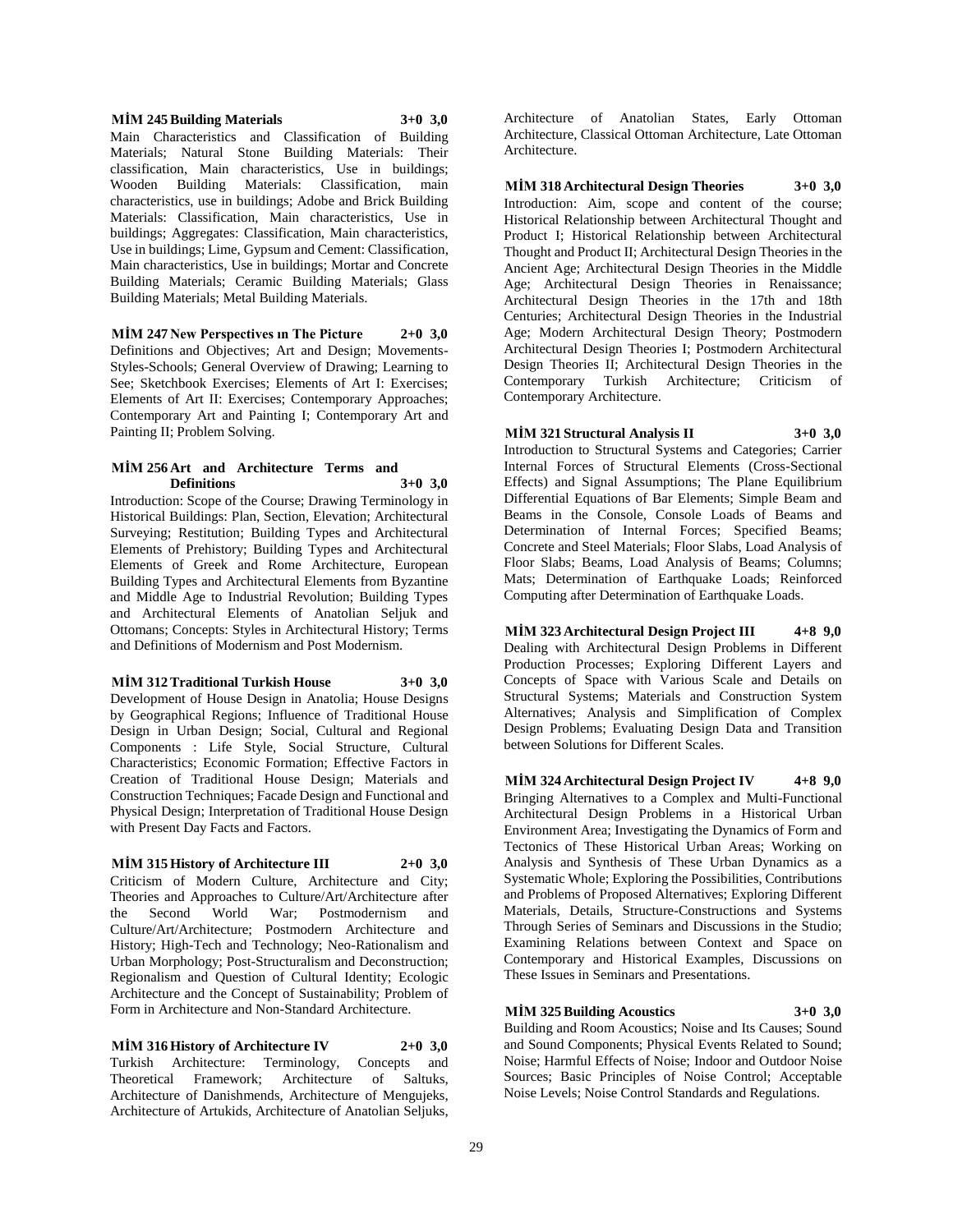**MİM 326 Room Acoustics 3+0 3,0**

Basic Principles of Sound and Hearing; Acoustic Differences between Indoor and Outdoor Spaces; Sound Absorption and Reflection in Rooms; Parameters of Room Acoustics; Reverberation and Reverberation Time; Acoustic Design in Architecture; Acoustic Defaults and Precautions in Rooms.

**MİM 328 Housing During Republic Period 3+0 3,0** Traditional Turkish Settlements; Features of Traditional Turkish Houses; Effects of Westernization on Housing; Housing in the Early Republican Period; Effects of Modernity on Housing; Housing during World War II; Housing and Integration with the International System; Housing of Pluralism; Solution Seeking for Housing Problems; Housing during Post-Modern Period; Student Presentations I; Student Presentations II.

**MİM 329 Architectural Conservation I 2+0 2,0** Definition of Cultural Heritage and Its Conservation; History of Architectural Conservation and Approaches to Conservation; Conversation Legislation in Turkey; National and International Developments in Conservation Processes; NGOs Active in Conservation Projects of Cultural Heritage.

## **MİM 330 Architectural Conservation II 2+2 4,0**

Components of the Conservation Process: Contemporary Conservation Approaches; Physical Aspects of Conservation Process: Variety in material utilization, Decays of material, Construction techniques and technologies, Interventions; Social Aspects of Conservation; The Risk in Conservation Process; Documentation Process of Conservation.

## **MİM 334 Approach to Dwelling Design 3+0 3,0**

Evaluation of Shelter and Dwelling from Past to Present: The Impact of industrial revolution on dwelling design, Spaces of dwellings in utopias, Dwelling in modernism; Evolutions in today?s dwelling design; Different Design Approaches (participatory design, open architecture, flexibility); Different Interpretations in Different Architectural Tendencies; Discussions about the Stages of Dwellings and Dwelling Regions from past to present in the Light of Values such as Spatial Design, Character, Identity, etc.

## **MİM 335 Building Services System 3+0 3,0**

Heating Systems: Thermal installations, Energy sources, Heat transfer mechanisms, Direct heaters, Central heating, Boiler, Fuels, Room emitters, Control of heating installations; Ventilation Systems: Air tranking, Air distribution systems; Solar Heat Gain: Sun's movement, Sunlight criteria; Water Supply: Source, Distribution in the house, Distribution in larger buildings; Electrical Supply: Distribution, Domestic buildings, Larger buildings; Gas Supply; Drainage: Design principles, Drainage above ground, Drainage below ground; Mechanical Transportation; Fire Safety.

**MİM 336 Urban History in Anatolia 3+0 3,0** Definitions and Concepts; Settlements in the Neolithic period; Emergence of Early Cities and States; Ancient Cities: Citizens, Components of cities, Physical Characteristics of

Cities; Byzantine Cities: Citizens, Components of cities, Physical characters of cities; Seljukid Cities: Citizens, Components of cities, Physical characters of cities; Ottoman Cities: Citizens, Components of cities, Physical characters of cities; Theoretical approaches.

**MİM 337 Timber Structures 3+0 3,0** The Characteristics of Timber: Biological structure,

Chemical structure, Physical properties; Timber and Architecture: Horizontal timber elements in timber mass buildings, Timber structural systems; Developments in the 20th century; Timber skeleton systems: Constructional principles of structural systems, Basic constructional elements, Second constructional elements; Regulation on Timber structures; Different designs for timber skeleton structures.

**MİM 341 History of Housing in Anatolia 3+0 3,0** Definition and Concepts; Accommodation and Physical Environment; Houses in the pre-historical period, Housing and settlement-the Neolithic period, Emergence of houses and cities: Calcolithic and Bronze Age; Houses in the Ancient Period; House in the Byzantine Period; Turkish Houses in Anatolia: Houses in Anatolian Seljukids, Houses in the Ottoman period; The Concept of Traditional Houses and Theoretical Approaches: Origins of traditional houses, Climate, Materials, Traditional and regional properties, The Concept of history in 1950s and Sedat Hakkı ELDEM, Doğan KUBAN, Ayda AREL, New Approaches; Tradition and Modernization in House Architecture.

**MİM 343 Building Application Project 2+2 5,0** A Project Whose Structural System is Reinforced Concrete, Wood or Steel Frame System; Analysis of the Structural System (Reinforced Concrete, Wood or Steel Frame System); Dimensioning Building Elements; Analysis and Details of Material Properties; Drawing the Project Drafting Rules.

**MİM 345 Architecture and the Media 3+0 3,0** Analysis of Architecture Media; Coverage of Architecture in National and International Media; Reflections of Discussions on Contemporary Architecture in Turkey; An Inquisitive Approach to Architecture; Role of Media on the Relationship between Architecture and Quality.

## **MİM 350 Prefabrication 2+2 3,0**

Principles of Modular Coordination and Planning: Modular coordination, Basic module, Joints and tolerances; Prefabrication and Industrialization: Development of Prefabrication, Industialized construction methods, Classification of Prefabrication Methods; Production methods: Analysis of production, Pretension procedure, CAD/CAM aided production; Variety in Prefabricated Structural Systems: Framed system, Panel system, Box frame (cellular) system, Composite system, Prefabricated element joints; Precast Claddings: Design, Production and Assembly, Types of Joints; Precast Floorings; Precast Stairs.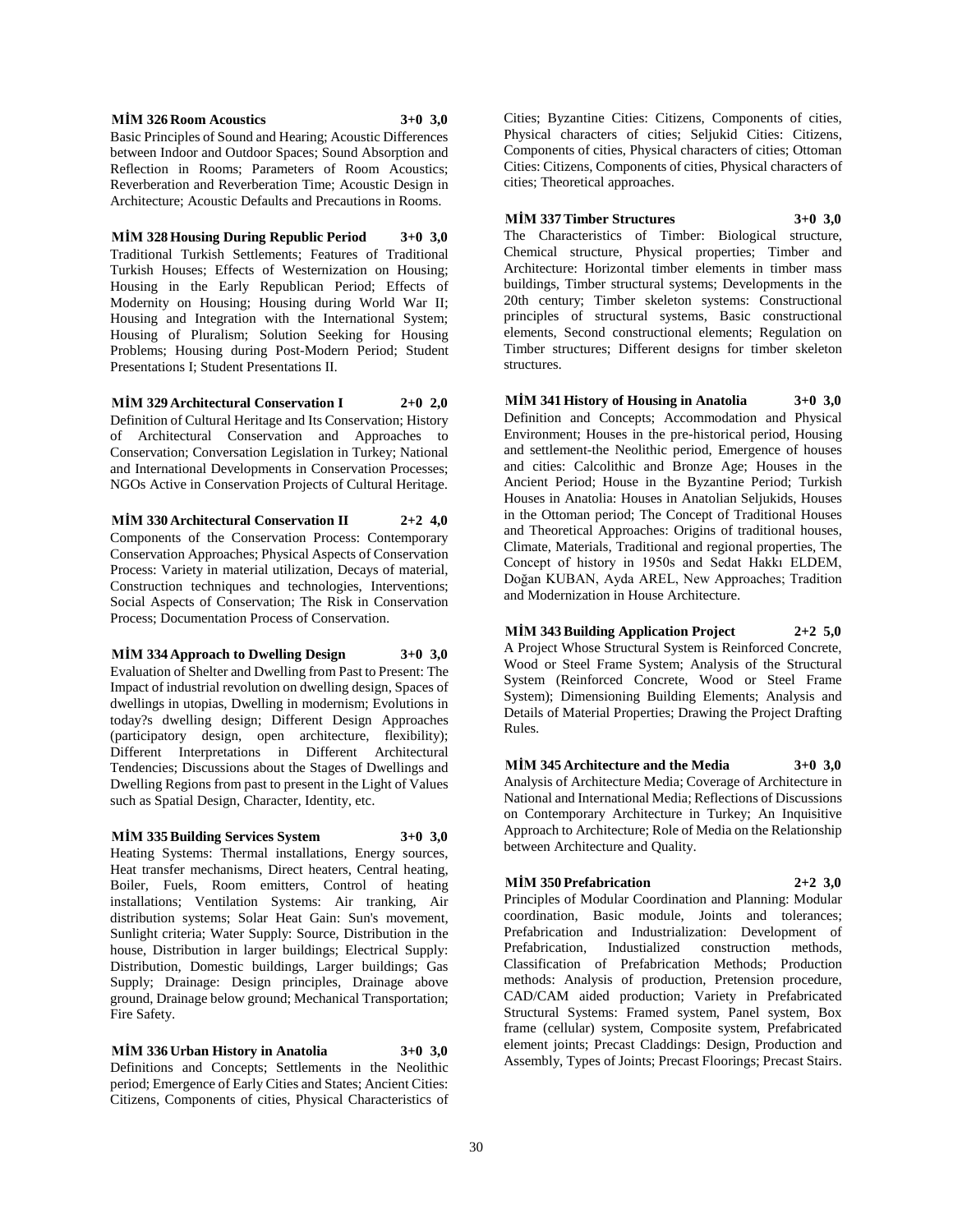**MİM 354 Landscape Design in Architecture 3+0 4,5** Basic Principles of Landscape Design, Basic Principles in Use of Design Materials in Landscape Architecture: Planning Site, Texture and Light, Color, Location, Shape, Axis, Dimension; Defining parts of Plants; Ecological Necessitities of Plants; Basic Principles of Using Plants in Landscape Design: General Principles of Plant Use, Principles of Using Cover Plants (pasture and lawn), Principles of Using Mosaic Plants, Principles of Using Fence Plants. Principles of Using Trees, Principles of Using Shrubs, Principles of Using Hedera and Pergola Plants.

#### **MİM 360 Distance Education in Architectural Design 3+0 4,5**

Distance Education, Information Technology, ICT, E-Design, Synchronous E-Design, Asynchronous E-Design, Participatory Design Method, Definitions; Content in Architectural Design: Participation Processes, Decision-Making Process, Organization; Information Technology in Architectural Design Process, Involvement of Distance Education Technology; Active Participation, Different Techniques and Processes, Examples, Practices.

#### **MİM 366 Conservation Theories 3+0 3,0**

Development of Conservation Idea and its Theoretical Base: The concept of conservation, Theory of historical and contemporary restoration; Values to be Conserved and Evaluation Criteria: Conservation of a historical environment, Conservation criteria; Pre-Restoration Process: Historical and archaeological research, Art history and technical research, Legal status of monuments; Restoration Techniques: Consolidation, Reintegration, Renovation, Contemporary addition, Reconstruction, Cleaning, Moving, Archaeological restoration; Designing a Restoration Project.

## **MİM 401 Interior Design I 2+2 4,5**

Introduction to Interior Design; Definition of Space: Outer and inner spaces; Architectural Concepts: Problems and Solutions for Houses: Presentation, Furniture, Colour, Lighting and features of materials; Perspective: Eye level and other features, View point and its properties, Height in Perspective, Interior perspective, Shading: Shadow of objects and candle lighting shades.

## **MİM 402 Interior Design II 2+2 4,5**

Introduction to Furniture Design: Structure of furniture, Function and dimensions of furniture, Details of furniture, Materials of furniture, Equipment and lighting, Applications, Relationship between exterior spaces and interior spaces, Harmony in architectural aesthetics, Harmony in structure; Criteria in office furnishing: Safety, Project management, Project approval and Final modifications.

#### **MİM 406 Construction Management and Cost Analysis 3+0 3,0**

Introduction to Construction Management; Jobsite Organization; Project Planning Techniques and Jobsite Applications; Construction Contracts, Management Techniques, Construction Safety and Jobsite Safety Management, Risk Management; Web-based Project Management;

Subcontractor Management; Construction Equipment Management; Introduction to Construction Cost; Basic Definition of Cost Analysis Terms; Blue-Print Reading; Quantity Takeoff; Bidding Law-Procurement and Applications; Optimum Proposal Preparation; Bonds, Final Cost Analysis, Project Acceptance, Feasibility Studies.

## **MİM 419 History of Architecture V 2+0 3,0**

Pre-Republic Period Turkish Architecture under the Effect of Western Architecture; First Nationalistic Architecture Period; First Period of Modern Architecture I ? Period of Foreign Architects; First Period of Modern Architecture II ? Period of Turkish Architects; Second Nationalistic Architecture Period; Architecture of Sedad Hakkı Eldem; 1950-1980 Period I ? Second Period of Modern Architecture; 1950-1980 Period II ? Importance of 1960s and its Reflections to Architecture; 1950-1980 Period III - Architecture of 1970s; Architecture after 1980 I; Architecture after 1980 II; Architecture of Today.

## **MİM 421 Accessibility for All 2+2 4,5**

Architecture, Accessibility for all and built environment; Built Environment, Users and Mobility Equipment; Accessibility and Usability in a Built Environment; International Norms and Standards for Accessibility; Anthropometrics, Heights of fixtures and fittigns, Horizontal and vertical circulation, Sanitary facilities, Accessibility of outdoor spaces, roads, pavements, car parking; Practise and Problems of Universal Design; Disabled People and Legal Conditions.

**MİM 422 Architecture and Ecology 2+2 3,0** Ecology and Ecosystem Terms; Sustainable Design; Integration of Ecosystem Concepts and Ecological Considerations with Design Applications; Balance between Environmental Issues and Functional, Structural and Aesthetic Principles; Reinterpretation of Existing Life and Design Habits: Codes, rules and regulations; Creation of ecological design codes, Examples at International, National, Local Level.

**MİM 423 Ecological Planning and Design 2+2 3,0** Sustainable Architecture, Ecological terms and principals; Renewable Energy Sources; Fossil Fuel Consumption and Environmental Problems; History of Solar Energy ? Architectural Design Relations; Passive Solar Energy in Architecture; Active Use of Solar Energy in Architecture; Wind Energy; Low Energy Building Design; Ecological Settlements.

**MİM 425 Architectural Design Project V 4+8 9,0** Developing Analytical and Systematic Approaches to Solve an Architectural Design Problem Consisting of Multi-Functional and Diverse Contexts; Studying Different Architectural Design Processes; Studying Design Problems Requiring Fast Productions; Creating and Presenting Collective Solutions to Design Problems; Organizing Researches, Excursions and Seminars to Understand the Fundamentals of Multidisciplinary Nature of Architectural Practice; Developing and Enhancing Control over Different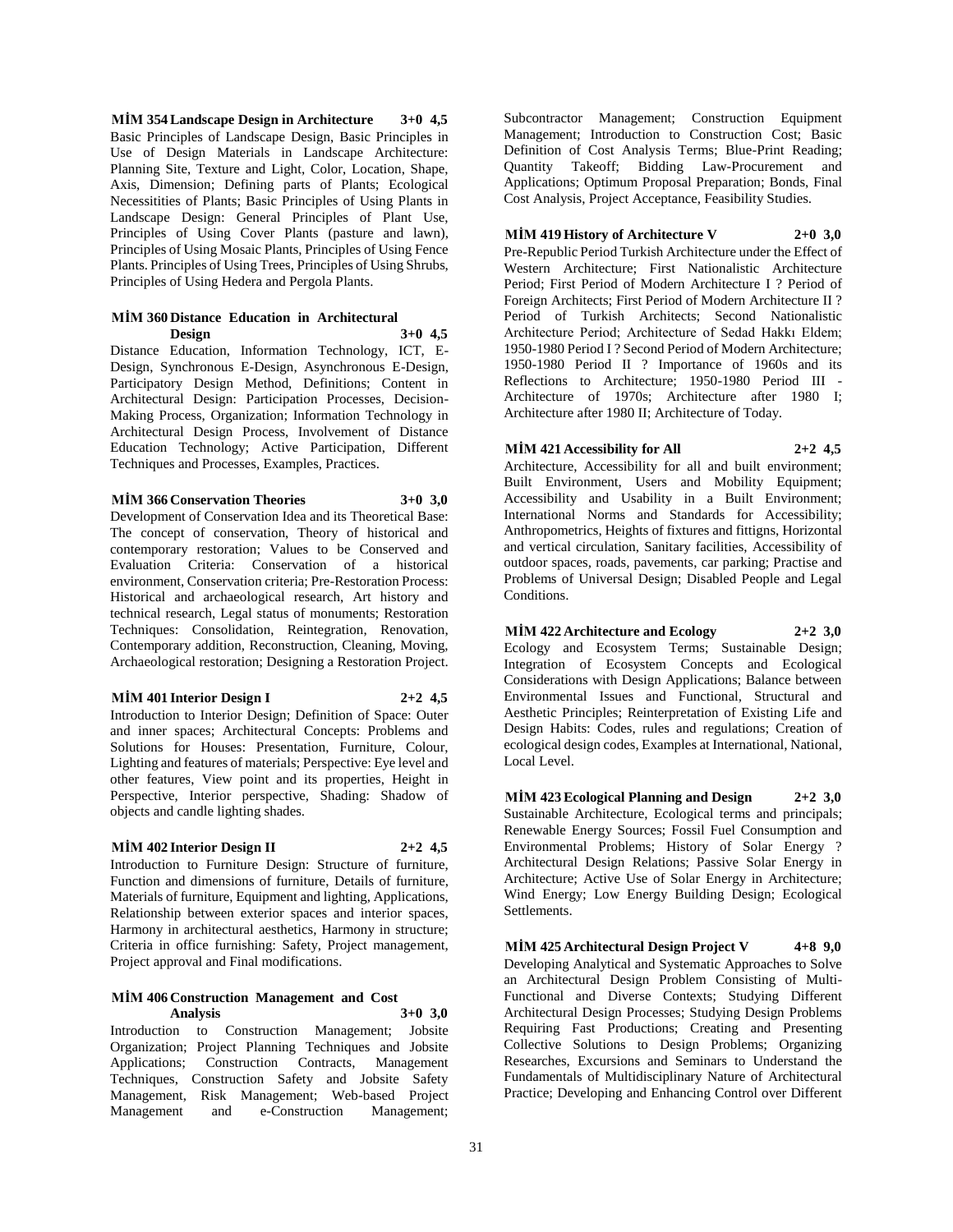Scale and Contextual Problems (Structure, Construction Systems, Context, User-Environment).

**MİM 426 Architectural Design Project VI 4+4 10,0** Defining an Architectural Design Problem, Creating the Program, Analysis and Synthesis of Contextual and Physical Problems; Defining Suitable Approaches, Priorities and Strategies of the Architectural Problem; Use of These Strategies and Concepts in Spatial Relations and Forms; Developing and Presenting Design Proposals with Aesthetic and Technical Values; Developing Original and Creative Architectural Approaches at the End of Design Processes.

#### **MİM 427 Architectural Design Analysis 3+0 3,0**

Architectural Design; Definition and Organization of Space: Interaction between space and place, Space, environment and place, Problems of built environment and built environment analysis, Research methods for architectural space analysis; An Experimental Space Analysis Model: Investigation of historical axes of Istanbul, purpose and scope of space analysis, Definition of urban space structure, Interaction among environment, culture and space, suggestions for analysis, examples, Evaluation of the model.

#### **MİM 430 Landscape Design 2+2 4,5**

Basic Principles of Landscape Design, Basic Principles in the Use of Design Materials in Landscape Architecture: Texture and Light, Color, Location, Shape, Axis, Dimension; Use of Plants in Landscape Design; Ecological Requirements of Plants; Basic Principles of Using Plants in Landscape Design: General Principles of Plant Use, Principles of Using Cover Plants (pasture and lawn), Principles of Using Mosaic Plants, Principles of Using Fence Plants, Principles of Using Trees, Principles of Using Shrubs, Principles of Using Climbing Plants, Landscape Construction, Grading.

**MİM 432 Contemporary Structure Systems 2+2 4,5** System Definition and Classification of Structures; Need for Modern Structures; Long Span Structures: Folded Slab Structures, Curvature Shell Structures; Space Truss Structures: Flat Truss Systems, Barrel Vaulted System, Dome System; Tensile Structures: Steel Cabled Shells, Membrane Shells, Accessories, Roof Shapes, Cable Systems, Tent Systems, Forms of Tensile Structures; Pneumatic Structures: Low Pressurized Systems, High Pressurized Frame Systems.

**MİM 434 Design Criteria of Cultural Buildings 3+0 3,0** Library Buildings; Exhibition Spaces; Design Principles forf Exhibition Spaces and SAmple Applications, Project Analysis and Design, Modeling, Museum Buildings: Design principles for museum buildings and case analysis, Project, Theatre Buildings: Design principles for theatre buildings, Examples of analysis and practices, Opera and Concert Halls: Design criteria, Examples of analysis and practices; Sitting and stage parts of halls and design criteria, Examples of analysis and practices; Analysis of a Given Case: Spatial design and process, Evaluation, Representation, Generating a model; Approaches to the Design of Cultural Buildings; Modeling and Representation.

#### **MİM 454 Building Design in the Historical Environment 3+0 3,0**

The Concept of Historical Environment; The Concept of New and Historical Environment; Integration of New Environment with Historical Environment; Design in a Historical Environment; The New Material; Renovation; The New Function; Urban Transformation; Addition to a Building; Addition to a Historical Environment; the New Building; Analysis of Different Approaches by Examples.

#### **MİM 470 Material and Structure Problems in Old Buildings 2+2 4,5**

Types of Materials and Structures Used in Old Buildings; Characteristics of Materials and Structures Used in Old Buildings, Man-Caused Effects and Problems, Biological Effects and Problems, Mechanical Effects and Problems, Water Effects and Problems; Moisture Effects and Problems, Thermal Effects and Problems, Physio-Chemical Effects and Problems.

#### **MİM 471 Urban Landscape 3+0 3,0**

What is urban landscape?; Emphasizing the historical developments in urban landscape; The spatial quality; Scale and texture of cities; Urban form as a composite of building typologies; Public domain; Infrastructure; Assessment of the measure of the design?s impact on landscape, building and garden; Plan configuration, spatial form, appearance, route; Program and Meaning; Synthesis; Assessment tasks as international case studies, seminar and major research paper.

## **MİM 483 History of Modern City 3+0 3,0**

Consept City and its Historical Development; Historical Relation between Civilizations and Cities; Features of Cities Before Industrial Revolution; Formations that Led to the Modern Age; Modernism as Cultural and Intellectual Period in the History of Mankind; Beginning of the Modern Period; Reflections of Baroque Period and Urban Planning; Principles in the Urban Space; Industrialization and the Physical and Spatial Structure of the Industrial City; Suggestions and Utopias for the Modern Urban Design; Modern Cities in Europe and America; Modernisation Efforts in the Cities of Developing Countries and the Consequences; Problems in Contemporary Urban Design and the Post-modern Conditions.

## **MİT 301 Mythology 2+0 2,5**

Mythology and Iconography; Mythos; Similarities and Differences Between Mythos and Historical Facts; Identification of Common Cultural Heritage; Near Eastern Mythology; Egyptian and Greek Mythology; Creation of Universe; Creation of Man; Olympian Gods and Goddesses; Heroes and Regional Legends; The Reflections of Myths in European Paintings and Sculpture.

**MİT 304 Mythology and Iconography 2+0 3,0** Description of Panofskyís iconographical analysis; Evaluation of basic sources with Byzantine and European paintings; Iconographical analysis of European paintings which consist of some stories from Old Testament and the Bible; The Prophets of the Old Testament and their life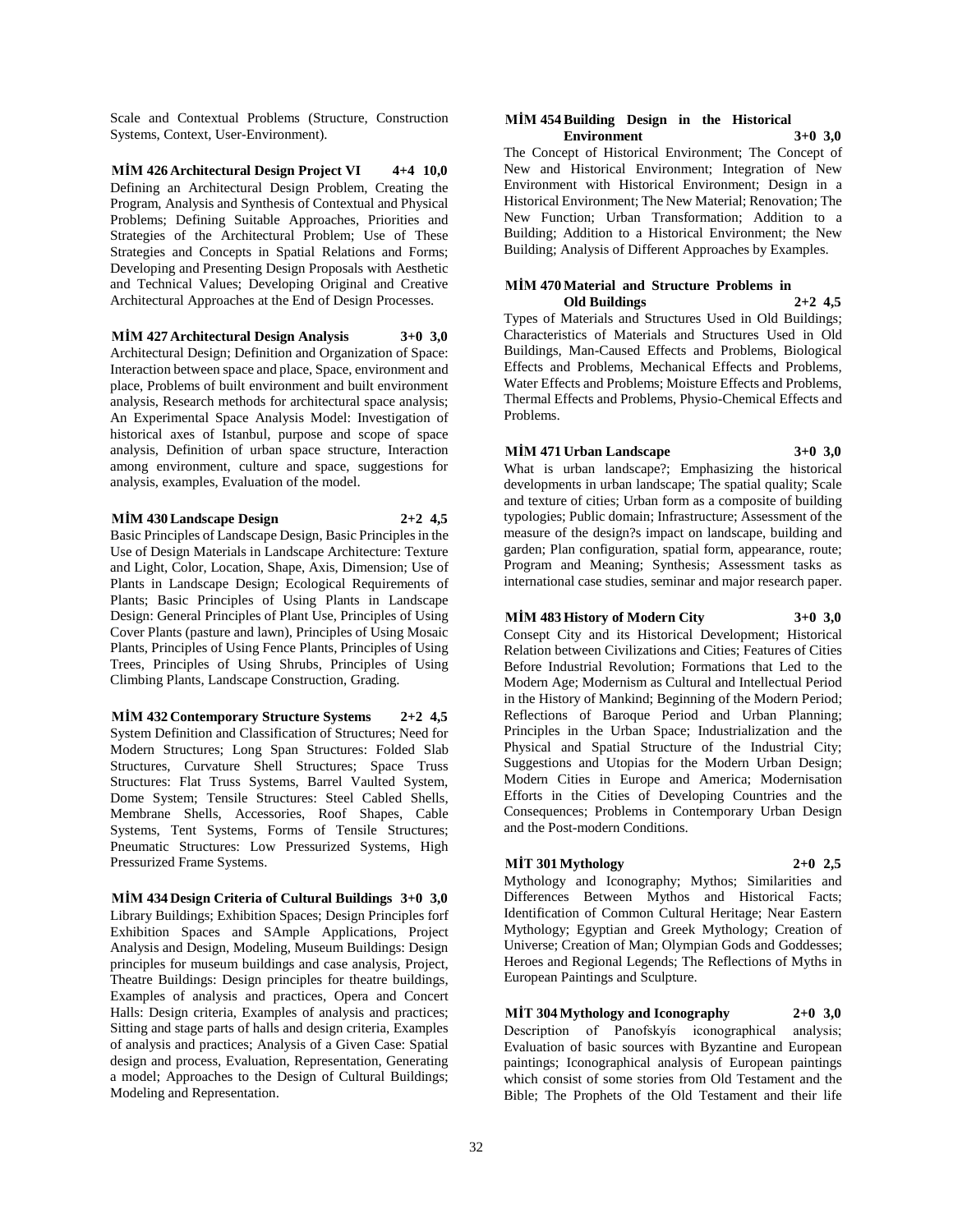stories; The Bible: Virgin, John the Baptist, and the life of Christ; to examine this subject with the paintings.

## **MLZ 219 Material Science 2+0 3,0**

Physical and Chemical Properties of Materials; Processing Options; Introduction of Materials; Technical Properties of Materials; Detailed Physical Properties of Materials; Production, Shaping, Conservation of Materials and Consuming Fields; Essential Materials: Wood, Glass, Stone, Earthenware, Metals, Plastics, Weavings, Ceramics, Organic and inorganic materials.

**MOD 103 Introduction to Design 2+2 5,0** Linear Expression of Basics Form in Nature: Study in Drawing Objects, Forming Composition, Measurement and Rate, Reference Points, Use of Helping Lines, Linear Perspective, Relations Between Surface and Volume; Linear Expression of 3D Geometric Forms, Forming Composition, Relation Between Piece and Whole, Linear Animation, Light and Shade Studies, Use of Different lines; Knowledge of Color: Definition of Color, Color Systems, Use of Color.

**MOD 107 Drawing and Painting 2+2 5,0**

Color: Color relations, color contrasts, color harmonies, color mixtures; Observation based drawing principles: color perspectives, line perspectives, plan and proportion; interpretation by landscape, interpretation by still life, figurative interpretation by interior spaces, interpretation by objects, proportions in drawing, measure, plan concept, plan relations in geometric volumes, plan relations in live model applications, plan relations in interior space and outer space; Techniques and figure drawing: different lines, different lines relations, potential of different drawing material.

#### **MOD 112 Presentation Techniques 2+2 4,0**

Presentation of Materials; Presentation of Equipment in Presentation Techniques; Painting Techniques: Gouache, Crayon, Marker, Colored Pencils, Water Color Techniques; 3D Animation in Fashion Design: General Perspective Principles, Light, Shade, Reflection, Painting; Choice of Appropriate Material to The Technique and Practice, Surface Practice; Appearances of Materials in Various and Different Plans and Scale. Presentation Techniques in Fashion Design and Practicing Features. Practices on Color and Material.

#### **MOD 113 Figure Drawing I 2+1 4,0**

Main principles of figure drawing: Proportion, form and composition in figure, geometrical figure drawing, cubic form in figure, motion plans in figure, plaster, bust and torso drawing; The main principles of portrait drawing: Portrait drawing, live model drawings: male, female, child figure drawing, drawing moving figures, sketching techniques, figure-cloth relations, integration of figure and cloth.

### **MOD 114 Figure Drawing II 2+1 4,0**

Model Drawing: Plaster bust, Torso, Live model drawings; Theoretical Drawing Knowledge: Measurement and proportion, Motion, Perspective, Anatomic structure; Movement Plans on Torsos: Torso drawing, Cubic Form of torso, Geometric, Simplified, Moving and functional figures; Portrait Drawings: Woman, man, kids drawings.

Characterization of Figure; Giving Motion to a Figure; Sketching Techniques; Integration of Figure and Cloth, Clothing details: Collar, sleeve, cuff drawing techniques.

## **MOD 115 Basic Sewing Techniques I 2+2 5,0**

Machines and Tools Used in the Production of Garments; Machine Using Exercises; Materials Used in the Production of Garments and Features of These Materials; Definition of Felling and Its Types: Where felling is used, Applications with types of felling; Edge Cleaning and Blind Stitch Techniques: Edge cleaning types, Applications with edge cleaning types; Buttonholing ? Button Sewing Techniques; Ironing Processes.

**MOD 116 Basic Sewing Techniques II 2+2 5,0** Information on the Production of Cloth Details: Lining

techniques and applications, Cuff sewing techniques and applications, Zipper sewing techniques and applications, Collar sewing techniques and applications, Band sewing techniques and applications, Pocket wewing techniques and applications; Use of Sewing Techniques in Creative Design.

**MOD 118 Technical Drawing in Clothing Design 2+2 4,0** Importance of Technical Drawing in Clothing Design; Materials Used in Technical Drawing; Technical Drawing Practices: Types of skirts and their technical drawing, Technical drawing of tops such as blouse, shirt, coat, etc., Types of trousers and their technical drawings, Technical drawing of underwear, Drawing of details such as arm, sleeve cuff, fly, zipper, hook and eye etc.; Measurement and Technical Drawing Plans Ready for Production.

#### **MOD 119 Basic Art Principles I 4+3 8,0**

Visual Expression of Form in Design; Basic Concepts, Elements and Principles of Art; Elements and Principles of Composition, Their Functions, and Their Relations with Each Other; Looking, Seeing, Perceiving, Analysis; Introduction to Composition: Emptiness-fullness, balance, contrast-convenience, Movement in composition, Description of size and proportion elements, Practices with composition principles and elements by collage techniques.

#### **MOD 120 Basic Art Principles II 4+3 8,0**

Use of Color with Other Elements of Expression such as Line, Point and Stain; Color and Color Scale; Relation between Color and Form; Color Psychology; Relation between Color and Function; Color Contrasts; Color and Space Relations on a 2D Plane; Structure; Analysis of Geometric Basis of Organic Objects and Their 3D Applications; 3D Form Practices by Using Waste Materials, Organic and Inorganic Approaches.

## **MOD 122 Basic Pattern Making 1+1 2,0**

Basic Garments: Basic information for preparing garment patterns, Methods for obtaining patterns; Fitting Systems for Each Type of Garment: Primary and secondary measurements, Measurement calculations, Standard measurements; Basic Skirt Pattern Drawing and Model Applications.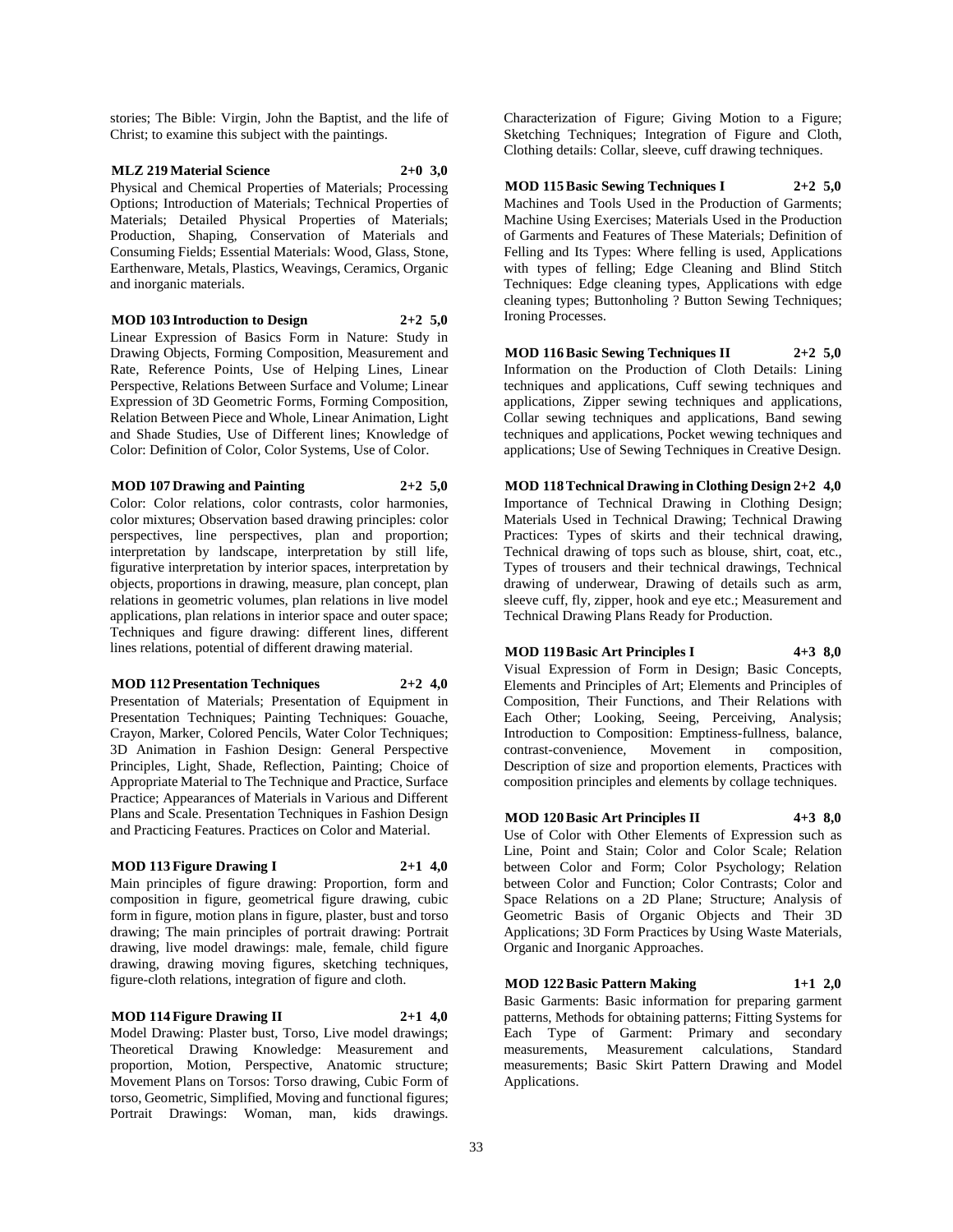#### **MOD 124 Clothing Culture 2+0 2,0**

Definiton of Clothing Culture; Relationship among Clothing Culture, Nature, Culture and Social Environment; Information on Traditional Clothing; Analysis of Research Data on Local Culture and Clothing; Evaluation of Traditional Clothing; Definition of Fashion; Causes of Fashion Spread; Effects of Traditional Clothing on Fashion: Comparison of examples of traditional clothing and fashion clothing, Variability of clothing culture.

#### **MOD 201 Fashion Design I 4+4 8,0**

Definition of Fashion Design; Concept of design, Importance of fashion design in the field of design; General Information About Fashion Sector: Textile and ready-to-wear clothing, Haute Couture clothing; Notion of Fashion Designer; Basic Terms of Fashion Design; Principles and Methods; Design Process in Fashion; Related Documents; Introduction of Tools; Detail Studies in Clothing; Technical specifications, Texture studies.

#### **MOD 202 Fashion Design II 4+4 8,0**

Applications of Principles and Methods Related with Fashion Design; Creation of Design Criteria in Fashion Design; Identifying, Research, Determining the Target Market, Choosing a Theme, Identifying the Material, Creating a Storyboard; Sketching; Solution of Details; Color-Form Relation; Pattern-Model Applications: Two dimensional design, Creating a sample product; Presentation of Design.

#### **MOD 203 Pattern Application I 2+2 4,0**

Basic Pattern of Female Body; Body Pattern, Arm Pattern, Application of Collar Pattern; Pleats and Position of Pleats; Removing and Getting Rid of Pleats on Basic Body Pattern: Blouse- Shirt Patterns and Their Model Applications; Basic Drawing of Trousers Pattern and Model Applications.

**MOD 204 Pattern Application II 2+2 4,0** Women's Top Clothing: Jacket, Coat; Basic Patterns; Preparing Arm and Collar Patterns and Their Model Applications; Using Models in Jacket and Coat Basic Patterns.

#### **MOD 211 Professional Application Techniques 2+2 4,0** Introduction of Tools and Machines Used in Cloth Making: Technical terms and concepts, Sewing machines, Printing machines, Cutting machines; Basic Sewing Knowledge; Maintenance and Usage of Tools and Machines; Cloth Forms: Applying pattern to fabric, Cutting and sewing processes.

#### **MOD 215 Color Theory 1+1 2,0**

Color and Properties: Definition of color, Types of color, Hue, Saturation; Visual Effects of Color: Light, Matter, Visual analyzing; Color Combinations: Basic colors and secondary colors, Color harmony, Psychological Effects of Color; Properties of Color: Hue and saturation, Light and Shadow, Color, Light, Shadow, Color Concept: Color Analysis in Design; Color in Designers and Customers Point of View.

**MOD 216 Ornamental Arts and Application 2+1 3,0** Introduction to Decorative Arts: Basic concepts, Definition of decorative arts, Importance of decorative arts in art history; Ornament Crafts: Fabric and embroidery, Weaving, Lettering, Metal, Wood; Turkish Decorative Arts: Illumination, Calligraphy, Miniature painting, Embroidery, Weaving, Metal, Wood; Practices; Contemporary Artists.

**MOD 218 Fashion Production Application 2+1 3,0** Manufacturing Processes in Factories and Workshops: Design, Cutting and Assembling processes; Manufacturing Flow Information; Preparing of a Production Pattern; Preparation of Pastal Cutting and Positioning Plans; Preparation of Sewing Plan; Sewing Processes; Post-Sewing Controls; Quality Control; Distribution Process.

#### **MOD 219 Fashion Illustration I 2+2 4,0**

Definition of fashion drawing: Basic principles and methods in fashion drawing, related documents, equipment, main principles of silhouette drawing: male, female and child silhouette drawings, etude studies from silhouettes of fashion designers, silhouette works from fashion magazines, original silhouette works, main principles in cloth drawing: sketching on ready made silhouettes, fabric-cloth relations: fabric etudes, texture of fabrics, appropriate design for a specific type of fabric, slection of appropriate fabric for a design.

#### **MOD 220 Fashion Illustration II 2+2 5,0**

Technical drawings in clothing; Working on the details of clothes: collar, pocket, sleeve, skirt, trouser, blouse types and their technical properties, dressing by different age groups and sex, coloring of cloth designs, design and drawing of underwears, design and drawings of outer clothes, Creation of appropriate designs for a selected subject, Creation of a collection.

#### **MOD 224 Ready-made Clothing Business Management 2+0 3,0**

Establishment of Ready-to-wear Business; Types and Functions of Ready-to-wear Business: Basic information and concepts of management, Establishment stages, Basic functions of firms, Production management in ready-to-wear clothing business, Marketing management in ready-to-wear clothing business, Financial management in ready-to-wear clothing business, Public relations management; Stress; Career; Brand Management; Human resource management in ready-to-wear clothing business; Establishment of a Prototype Firm: Establishment and organizational structure of prototype firm.

**MOD 225 Textile Materials I 3+0 3,0**

Introduction; An Overview of the Turkish Textile Industry; Classification of Textile Fibers; Basic Terminology of Textile Fibers; Chemical Structures of Fibers and Coding System for Fibers; Physical and Chemical Properties of Natural Fibers; Vegetable Fibers; Recent Innovations in Cotton; Wool, Silk and Other Luxury Animal Fibers; Physical and Chemical Properties and Use of Chemical Fibers; Properties and Use of Regenerated Fibers; Physical Properties of Fibers; Introduction to Yarn Production Technology; Classification of Yarns; Yarn Count Systems;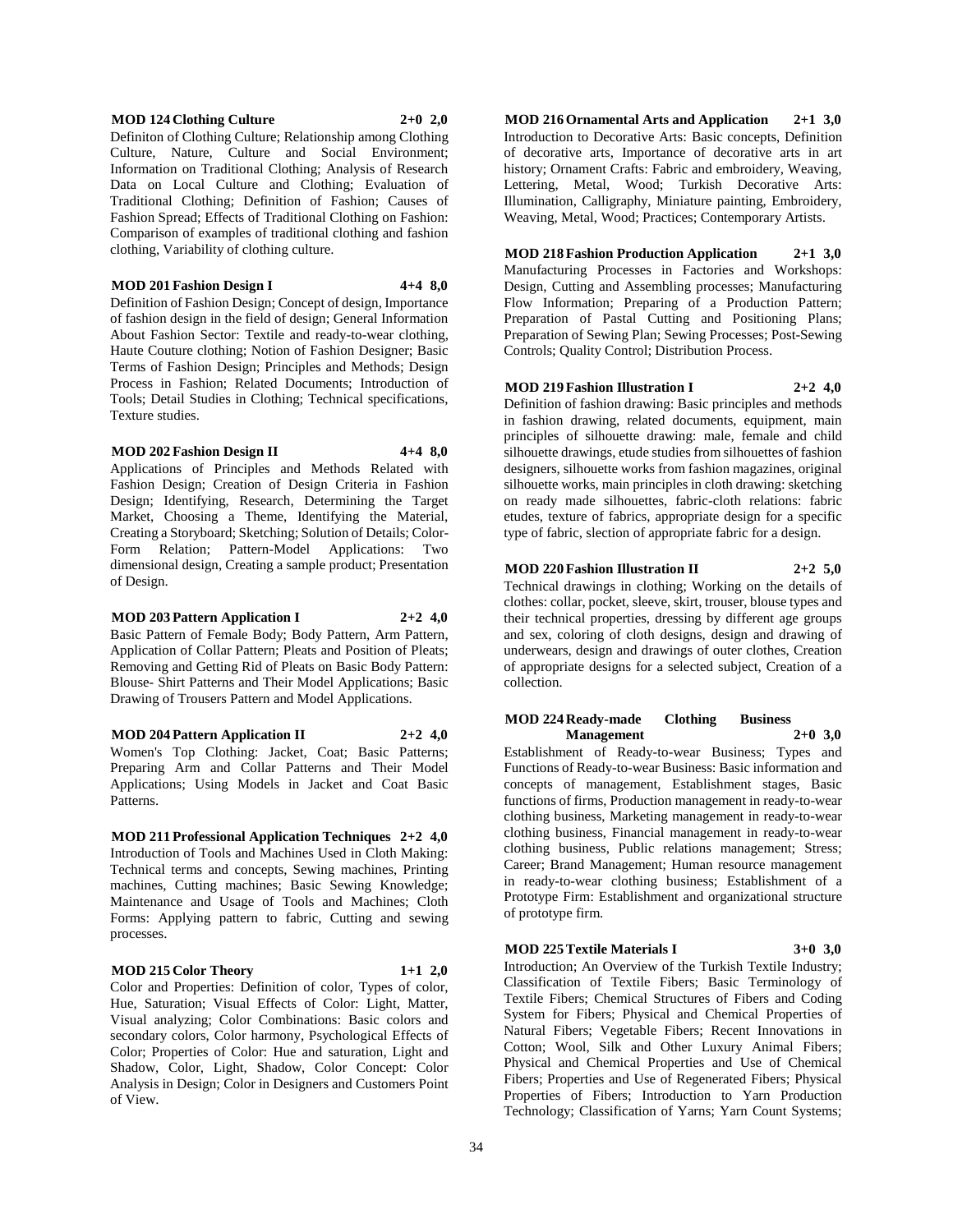Basic Features of Spinning Systems; Sewing Threads; Quality Criteria for Yarns.

## **MOD 226 Textile Materials II 3+0 3,0**

Introduction; Classification of Fabrics; General Principles of Knitting Technology and Related Terminology: Comparison of weft and warp knitting, Primary weft knitted structures, Coloured stitch designs in weft knitting, Circular fabric knitting, Flat knitting, Weft knitting machines, and basic weft knitted structures; Introduction to Weaving and Woven Fabric Types: Components of woven fabrics: weft and warp, Preparation for weaving, Basic weaves: plain, twill and satin, General characteristics of weaves, Woven fabric quality, Production of nonwoven structures; General Overview of Technical Textiles.

#### **MOD 227 Introduction to Computer Aided Design I 3+2 5,0**

Basic Principles of Computer Aided Design and Application Methods: Adobe Illustrator and Photoshop, Design elements and their analyses in digital environments; Digitalizing Designs, Creating Vector Drawings with Basic Clothing Methods; Drawing Sketches and Composition; Relationship Between Design and Color and Design and Texture; Thematic Collages.

#### **MOD 228 Introduction to Computer Aided Design II 3+2 5,0**

What is Fashion-CAD: Image basics, Tools, Icons, Palettes, Color modes; Creating a Pattern; Model Drawing; Fabric Selection; Color Inspection; Re-Coloring; Details: Processing, printing, pattern, label; Three Dimensional Visualization of Clothes and Fabrics; Project Applications: Determining the design criteria, Assessment with critiques and juries in studio format.

#### **MOD 303 Fashion Design III 4+4 8,0**

Design for Different Age Groups: Men, Women and Children; Determination of Design Criteria: Definition, Research, Target audience, Theme selection, Choice of materials, Creating a storyboard; Sketchbook Works; Detail Solutions; Color-Form Relations; Mold-Model Applications; Two-Dimensional Design; Producing Sample Products; Project: Determination of design criteria, Criticism in the studio, Seminars and Evaluation by committees.

#### **MOD 304 Fashion Design IV 4+4 8,0**

Styling in Fashion Design: Market analysis, Identification of target audience, Creating Style Alternatives, Experiments in Style; Synthesis of Trends in a Specific Style; Styling in Ready-to-Wear Clothing; Styling in Custom-Fitted Clothing; Order Fashion Styling Practices; Project: Determination of design criteria, Criticism in the studio, Seminars and Evaluation by committees.

**MOD 305 Pattern Application III 2+2 4,0** Patterns for Men's Clothing: Jackets, Pants, Coats, Overcoats; Use of Arm and Collar Patterns; Patterns for Children's Clothing: Patterns for girls, Patterns for boys, Practices with patterns.

**MOD 306 Pattern Application IV 2+2 4,0** Clothing Types and Their Properties: Properties of patterns for clothes; Relationship of Patterns and Models; Rating in Patterns; Body Marking Applications; Preparation of a Cutting Plan; Exercises.

## **MOD 307 Fashion History I 2+0 3,0**

Introduction to Fashion History: Ancient history, Mesopotamia; Egypt, Grece and Rome; Middle Ages: Romanesque period, Gothic period; New Age: Renaissance, Baroque, Rococo period; Present Age: 15th Century; Age of Industrialization: Popularity of Fashion in Society: Fashion in aristocracy and palaces, Monotonous clothing style, Bourgeois clothing style, Traditional-local clothing styles.

**MOD 308 Fashion History II 2+0 3,0**

20th Century Art Movements and Fashion: Development of design concept, Fashion, Culture, Art interactions; Art Movements and Effects on Fashion Design; Fashion Theories; Pioneers of Fashion Design and Their Works; Development of Fashion Design Concept in Turkey; Turkish Fashion Designers.

**MOD 309 Computer Aided Pattern Design 3+2 5,0** Computer-Aided Programs Used in the Garment Industry; Introduction to assist systems such as Assist, Gerber etc.: Keyboard shortcut keys, Digit operation panel auxiliary functions, Main function of creation, Sub-functions such as line, circle, circle arc, Main functions of delete, fastener, clamp, copy, move, symmetry, dial and switch; Design File Creation; Divide, offset main functions, Main functions of extraction and correction, Main functions of seam allowance and interlinings, Sub-functions of line, corner; Main Function of Pattern; Main function of Grading; Creation of Style Files; Cloth Spreading.

## **MOD 310 Fashion Photography 2+2 4,0**

Studio Photography: Photo studio, Shooting equipment, Arrangement of a studio for specific purposes; Artificial Light Sources: Tungsten-halogen illuminators, Cameras flash, Exposure metering; Color Negative Films and Printing Procedures: Negative processing, Processing of transparency films; Image Editing; Shooting for a Magazine and Catalogue; Model Selection; Basic Makeup Information; Marketing of Fashion Photography.

#### **MOD 311 Occupational English 2+0 3,0**

Introduction: Fiber structures and fiber properties; Classification of fibers; Cotton and other natural fibers: Classification of chemical fibers, Basic chemical terms in producing of chemical fibers; Yarns and spinning systems; Textile fabrics and production methods; Knitting and weaving technologies; Textile finishing, fabric dying and printing technologies; Apparel technology and related terms; Reading and discussion of selected articles.

**MOD 312 Ready to Wear Production Methods 2+2 4,0** Definition of Ready-to-Wear Clothing; Production Process of; Methods Used in Ready-to-Wear Clothing Production; Preparations for Sewing: Research, Design, Sample product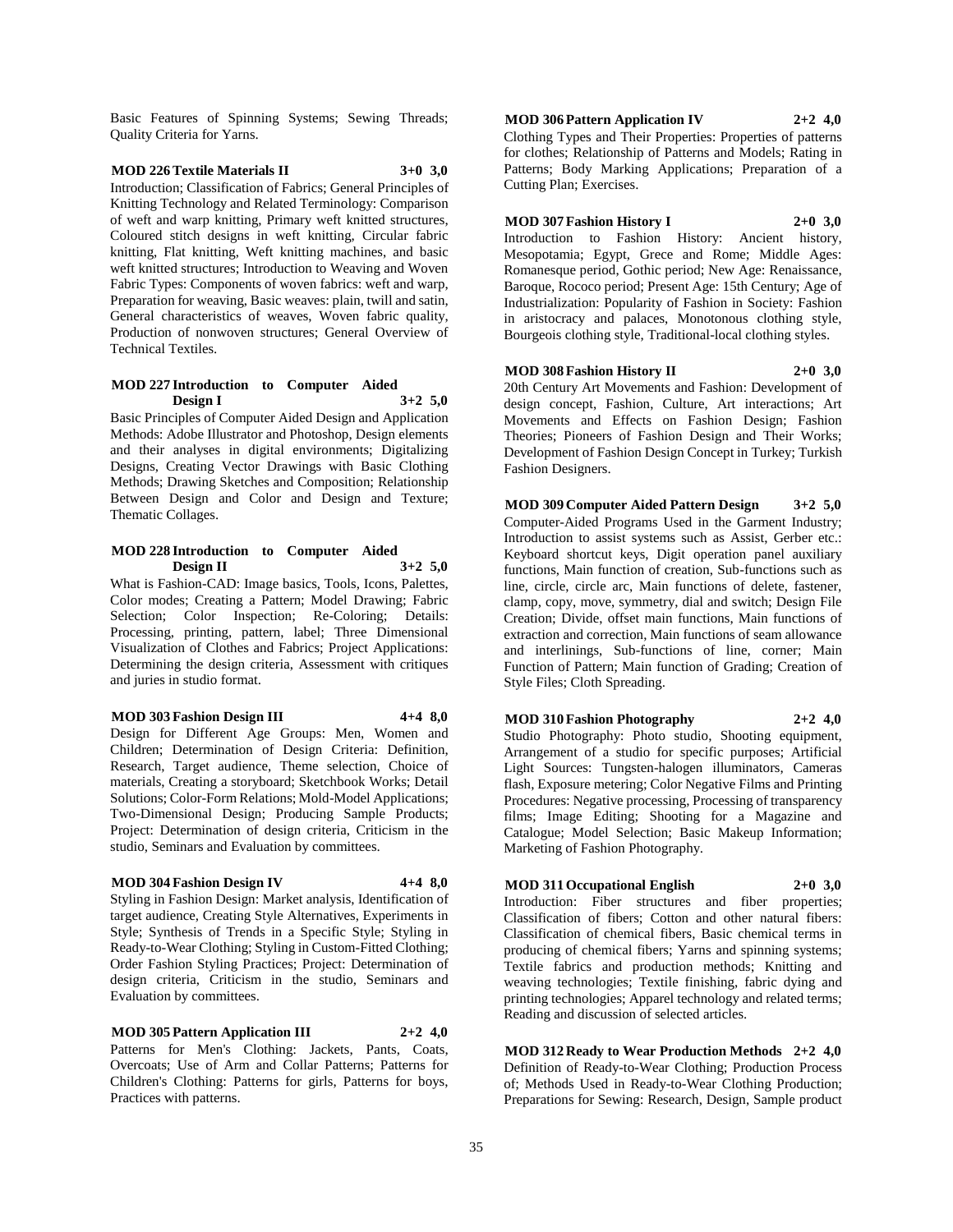preparation, Cost calculations; Exhibition Halls and Exhibition; Sewing Procedures: Marking the body, Cut grading plan, Control of the fabric, Cutting, Sewing plan, Merging; Procedures after Sewing: Quality control, Storage, Packaging, Sales processes.

**MOD 313 Original Practise in Composition 3+0 4,0** Concepts of Shape, Form, Color, Texture, Proportion and Ratio; Form and Shape Arrangements; Examining the Relationship between Shapes and Forms to Obtain Compositions with Correct Aesthetic Values; Creativity and Composition Exercises with Use of Variants in Composition.

#### **MOD 314 Made to Order Clothing Production Methods 2+2 4,0**

Definition of Custom Clothing; Production Process of Ready-to-Wear Clothing; Methods Used in Ready-to-Wear Clothing Production; Preparations for Sewing: Customer selection, Choice of appropriate models, Time and cost calculations, Size measuring; Sewing Procedures: Pattern making and control, Model application, Merging; Procedures after Sewing: General controls, Presentation and Sales.

#### **MOD 316 Effective Speech and Criticizing Thinking 1+1 2,0**

Information Related to Voice and Breath: Breathing techniques, Effective use of voice and breath, Exercises; Effective Speaking: Speed, Intonation, Pronunciation, Exercises; Correct Use of Turkish: Correct and comprehensible use of letters, syllables and words, Exercises; Critical Thinking: Definition of critical thinking, Theoretical approaches, Exercises.

### **MOD 317 Surface Design 3+0 4,0**

Relationship between Surface and Form; Composition Rules, Turning Natural and Artificial Objects into Design Elements and Their Reinterpretation by Collage Method; Regulation of the Surface; Making a Composition by Geometric Elements and Elementary Systems and Application of These Compositions on Fabric Surfaces; Use of the Surface and Form Relationship in Clothing Design; Turning Concepts and Objects into a Visual Language in Fashion Design; Exercises with Basic Design Elements.

## **MOD 318 Screen Printing 2+2 4,0**

Screen Printing: Definition and historical development, Tools used; Silkscreen Artists and Their Works; Single and Multi-color Printing Exercises; Presentation of Works Produced: Numbering, Signature, Evaluation, Use of passepartout.

#### **MOD 319 Pattern Design 2+2 3,0**

Concepts of Motif and Pattern: Analysis of concepts such as symmetry, asymmetry, and isometry in the context of pattern design; Analysis of Geometric Forms such as Circle, Ellipse and Regular Polygon with Respect to Planar Pattern Design; wallpaper Analyses; Analysis of Nicaean Tiles of the 15th and 16th Centuries in the Ottoman Era with Respect to Pattern Design; Evaluation of Results from the Perspective of Contemporary Pattern Design Approaches; Applications.

## **MOD 320 Interactive Pattern Design 2+2 3,0**

Concepts of Motif and Pattern; Analysis of Basic Concepts Through Examples with Participants; Analysis of Connection (Ulama) Patterns Through Examples with Participants; Analysis of Nicaean Tiles of the 15th and 16th Centuries in the Ottoman Era with Respect to Pattern Design; Evaluation of Results from the Perspective of Contemporary Pattern Design Approaches; Alternative Applications.

## **MOD 321 Textile Finishing 2+2 4,0**

Introduction to Textile Finishing: Importance of textile finishing, Classification of finishing methods; Mechanical and Chemical Textile Finishing Methods; Pretreatment of Fabrics: Desizing, Scouring, Bleaching, Mercerising and Washing; Dyeing methods: Exhaust and pad dyeing; Classification of Textile Dyes; Wool Dying, Cotton Dying and PES Dying; Printing Methods and Machines: Roller printing, Screen printing, Rotary screen printing, Digital printing and Transfer printing; Functional Finishing of Textile Materials; Coating and Laminating of Textile Materials; Mechanical Finishing of Textiles.

#### **MOD 323 CAD/CAM Applications ın Fashion and Textile Design 3+2 5,0**

Preparation of Patterns to Design Clothes via Computer Programs; Modeling and Realization of New Ideas and Visions on Cloth Design; Examination and Resizing of Clothes on Two Dimensional Plane on Mannequins; Preparation of New Clothing Designs and Re-interpretation; Modeling Clothing Design: Making printed and woven fabric designs on pattern on designed cloth; Reporting; Relationship between color and function, Variant, Preparing screen, Basics of weaving and applications on weaving; Creating the Relation of Surface, Texture, Form between Cloth and Textile Design.

**MOD 324 Fabric Design 2+2 5,0**

Preparations for Fabric Design; Analysis of Natural and Synthetic Materials; Design Based on Main Techniques Used in Textile Design; Materials and Techniques Used in Design; Application of designs on fabrics through appropriate techniques.

**MOD 325 Patterning Techniques on Fabrics 2+2 3,0** Examination of Different Fibrous Fabrics: Fiber, Weaving, Knitting; Creating Techniques of Pattern: Line, Motif, Hoarding; Pattern Reporting: Half, Full, Arrangement of style; Making Original Pattern Techniques on Clothing Designs: Method of hand print, Tie-dying (batik); Catalogue Format: Preparation of report by filing, Assessment in the classroom, Preparation of a personal report.

## **MOD 326 Printing Design 2+2 4,0**

Textile Printing Design: Textile printing techniques, Printing design for industrial textile products; Pattern drawings applicable to textile printing from natural objects; Making design in relative to semi and full raport orders in repetitive print; Multi coloured applications, colour separation processes, print preparing according to the technique repetitive printing applications on the fabric.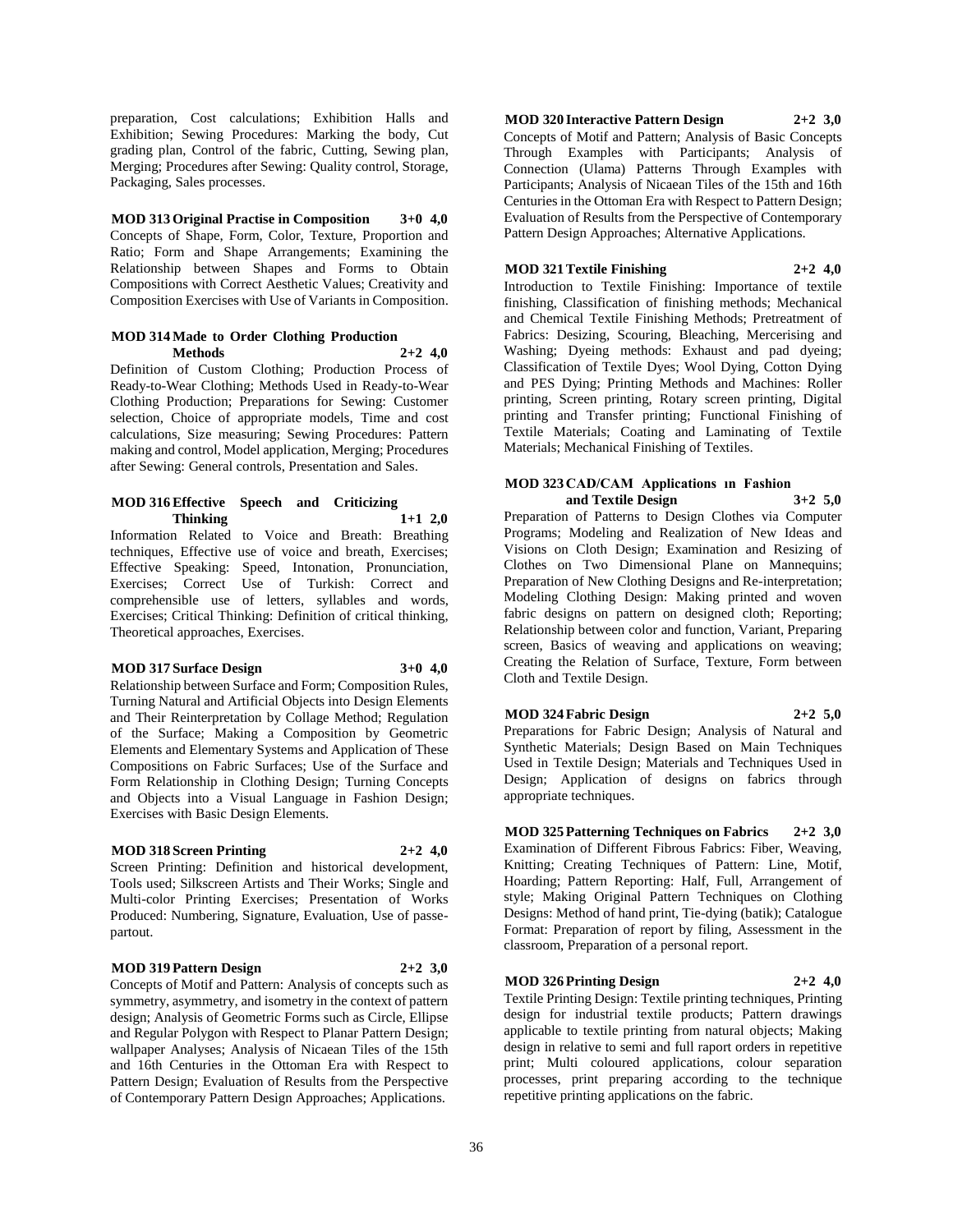**MOD 327 Interaction Between Light and Color 2+2 3,0** Classification and Examination of Light Sources: Daylight, Electric lights, Neon lights, etc.; Experiments with Light Effects on Product and Interpretation of These Experiments: Shadow, Alteration, Lightness-darkness, Testing coherence of light and color on fabrics: Illusions, Tonality, Colors; Catalogue Format: Preparation of report by filing, Assessment in the classroom, Preparation of a personal report.

**MOD 329 Home Textile Design 2+2 3,0** Introduction to Home Textile Products: Manufacturing processes and Design; Design of Textile Products for Bedrooms: Bed mattresses, Bed covers, Pillow covers and Sheets; Linen Textiles for Living Room Upholstery: Curtains, Carpets, Wall coverings, Lighting equipment textiles; Bathroom and Kitchen Textile Product Designs: Towels, Napkins, Tablecloth, etc.; Classroom Assessments: Discussion of student designs.

#### **MOD 335 Clothing Ornamentation Techniques 3+0 4,0**

Techniques of Garment Decoration; Definition and Types of Decoration; Appropriate Decoration for a Model; Definition and Types of Accessories; Decoration by Sewing; Decoration by Embroidery; Sewing Techniques for Fancy Fabrics, e.g. Tulle, Lace, Velvet, Satin and Chiffon.

**MOD 339 History of Clothing in Anatolia 2+0 3,0** Introduction to History of Clothing in Anatolia; Natural environment and the first humans in Anatolia, Clothing in Prehistory Time, Apparel in Neolithic Age, Apparel in the Bronze Age, The Hittite Empire, Neo-Hittite period, Clothing at other regions of Anatolia; Urartu period, Phrygia; Western Anatolia in ancient times, wearing apparel of Hellenistic Period, Roman Period, Byzantine Empire?s Clothing, History of Clothing in the Ottoman Empire.

#### **MOD 402 Portfolio Design 2+2 4,5**

Preparations for Personal Presentation: Research and preparation for presentation, Studying about the target that the portfolio will be presented to; Presentation Techniques: Electronic portfolio, Bag portfolio; Presentation Preparations; Preparing the Portfolio: Determining the content, Form and technical preparations; Presentation: CV design and duplication, Presentation of works.

#### **MOD 403 Accessory Design 2+2 5,0**

Definition of Accessory Design: Its place and importance in fashion design, Sources; Design Methods; Color Relations; Choosing; Materials; Formal Convenience in Accessory Design; Material Knowledge: Choosing the correct material for design, Design and applications suitable for material.

## **MOD 404 Shop Window Design 2+2 4,5**

Definition of Shop Window Design: Its place and importance in fashion design, Subjects, Sources; Basic Principles and Methods in Shop Window Design; Color-Form-Space Relations in Shop Window Design: Defining and identifying needs, Choosing Materials, Space organization.

#### **MOD 405 Fashion Design V 4+4 9,0**

Collection Preparation: Market analyses, Distribution research, Synthesis of trends, Main idea, Material choosing; Detail Solutions: Form-color relations, Pattern-model preparation, Two dimensional design; Choosing Accessories; Applying Design to Material: Pattern, Cutting, Sewing process; General Controls; Design Presentation; Project Applications: Determining design criteria, Assessments with critiques and juries in studio format.

**MOD 406 Fashion Show Project 4+4 9,0**

Project Selection and Research: Scheduling the design procedures according to project extents; Creating (For Person and for Group) the Production Cost Table of Application; Design and Production; Preparing Space-Stand for Show; Choosing the Model and Fitting; Choosing the Music and Choreography; Show for the Jury, Audiences and Assessments.

#### **MOD 407 Batik 2+2 4,5** Definition and History of Batik; Tools Used Batik Techniques and Applications: Tied batik, Waxed batik, Print batik; Usage of Batik Techniques: Artistic works, Designs

for usage and applications, Trials.

**MOD 409 Advanced Pattern and Draping 2+2 4,5** Draping Method: Research and Application Studies About the Usage of Draping Method; Visual Expressions of Design: Creating design on a manikin, Fixing details, Storing and duplication methods; Use of Different Materials and Draping Works; Applying Design to Draping Method.

**MOD 410 Costume Design for Performing Arts 2+2 4,5** Historical Development of Costume Design in Performing Arts; Designing Suitable Costume for Performing Arts: Research, Preparation, Choosing a performance, Identifying roles and personalities, Determining scenes, Choosing Color-Form-Material, Preparing costume sketches, Choosing accessories, Presentation of design in different techniques.

## **MOD 411 Experimental Design 3+2 6,0**

Definition of experimental design: Technical and material information, searching unusual materials for cloth production; preliminary studies in experimental design: try of used materials, sketch and detail studies, decision of appropriate models and materials, practice in experimental design, illustration studies, preparation of patterns with 1/1 ratio, cutting and combining operations project implementations: determination of design criteria, critics in studio arrangement, evaluation by seminars and juries.

## **MOD 412 Jewellery Design 2+2 4,0**

Knowledge of Materials and Equipment: Use of Tools and Machines by Hand; Classification of Valuable, Semi Valuable and Synthetic Stones; Definition of Metals and Their Alloys; Techniques in Treating Metals; Techniques in Treating Stones; Presentation of Connectors and Adhesives; 3D Designs; Sketch Studies; Preparing Models; Forming Samples; Cleaning and Polishing; Application Studies.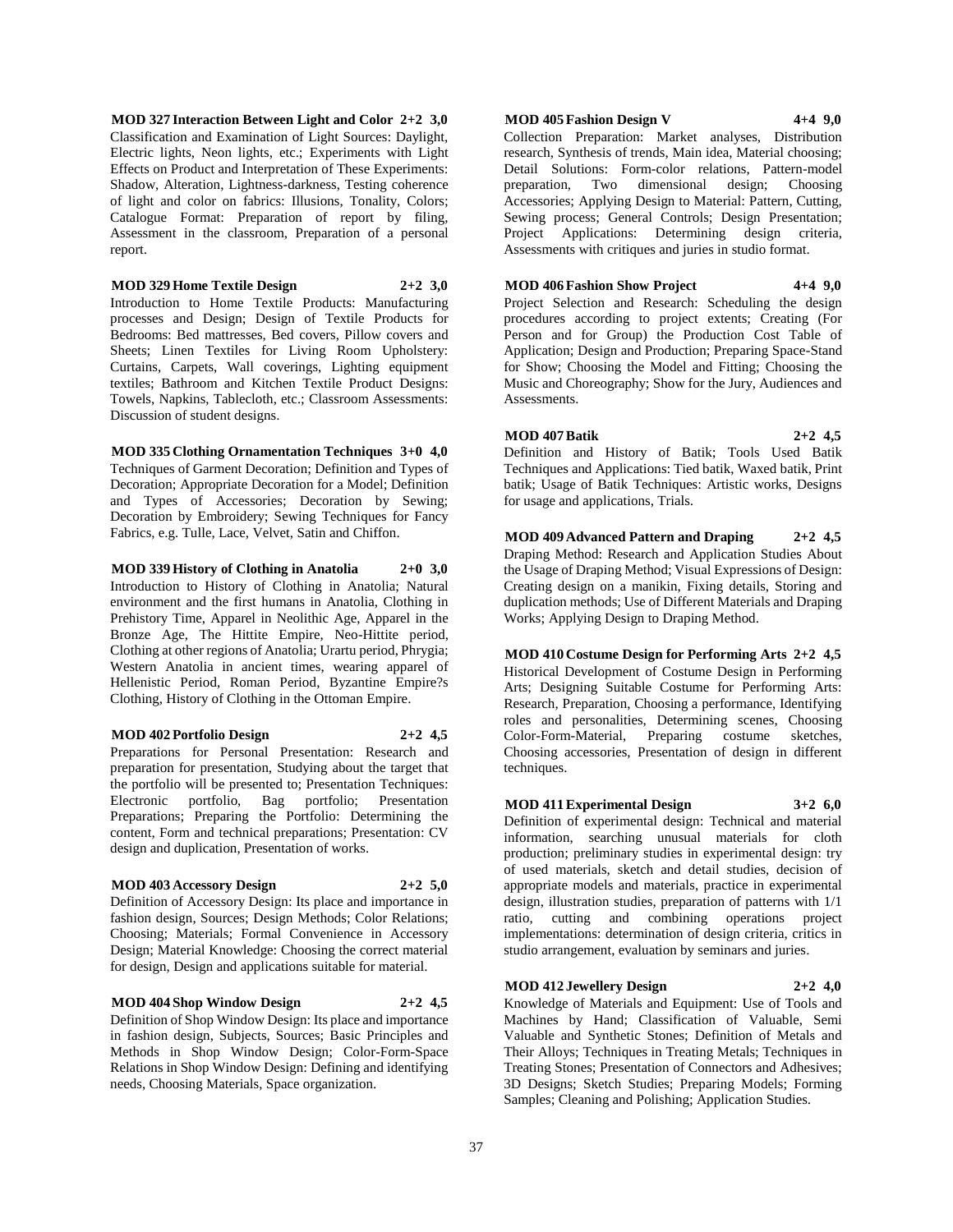#### **MOD 415 Chemical and Physical Testing of Textiles 2+2 4,5**

Introduction; The importance of chemical and physical testing; Evaluation of textile testing standards and methods; Classification and analysis of textile fibers and yarns; Physical testing of the fabrics; Structural and dimensional testing of the fabrics; Testing of mechanical properties of fabrics; Fastness tests; Testing of garment properties; Testing of garment accessories; Types and analysis of sewing threads; Ecotextiles and EcoTex 100 standards;

**MOD 416 Basic Textile Technics 2+0 3,0** Main characteristics of textile structures; Technical information about weaving, knitting and textile printing; Use of these techniques in design process; Different types of fabrics; Clasification of fabrics by their manufacturing processes.

**MOD 417 Environmental Fiber Art 2+2 4,0** Expression of Fiber Art and Environmental Fiber Art; Environmental Analysis and Perception of Natural Texture; Relationship Between Environment and Art-Design; Elements of Fiber Art Design: Material information, Relationship between fibers and nature; Evaluation of Project Proposals: Experimental Study in the Natural Environment: Fiber art application techniques, Application of fiber art.

**MOD 421 Footwear Design I 2+2 4,0**

Introduction to Footwear Design: Anatomy of foot, Patterns and pattern drawing techniques for ladies shoes, Govafast/pattern drawing techniques, Pattern application of gova, Sandal sizes and drawing techniques, Design and construction of boots, High boot design; Collection Development, Theme Building, Model Development, Coloring and Presentation in Footwear Design; Mass Production Techniques and 2D-3D CAD/CAM Applications; Theme Selection for the Final Project: Sketching, Modelling, Coloring and Presentation, Prototyping, Package design.

#### **MOD 422 Footwear Design II 2+2 4,0**

Theoretical Background on the History of Footwear; Footwear Styles; Basic Concepts in Footwear Design: Materials and techniques, Footwear industry, Production technologies and CAD applications in footwear design; Seminars; Field Trips; Workshops; Exercises Developing Basic Skills in Footwear Design.

**MOD 424 Effects of Dye and Pattern on Fabrics 2+1 3,0** Analysis of Fabrics: Determination of technical specifications; Types and Chemical Structures of Textile Dyes: Prediction, Detection, Research, Knowledge transfer; Dyeing Techniques: Painting, Dipping, Flat brush, Gradient, Catalog format; Relationship Between Dye and Pattern; Pattern Arrangements; Filing; Classroom Assessment; Preparation of Personal Reports.

#### **MOD 426 Fabric and Colour 1+1 2,0**

Fabric Analysis: Determination of technical properties such as warp, weft, density, count, and raw material type; Types and Chemical Structures of Dyes; Dyeing Techniques: Observation of dye effects on natural and blended fabrics, Obtaining color shades and Combining color shades; Demonstration of Data on Charts; Presentation of Experimental Works as a Catalogue; Preparation of an Evaluation Report on the Relationship among Fabric, Dye and Color.

**MOD 453 Style Consultancy 2+0 3,0** Methods and techniques for creating personal style; Meaning and the effects of colors; Determining personal color tones; Harmony of skin, eye and hair color, Seasonal color analysis; Basic shapes of faces; Body types; ;Vertical and horizontal body types, Appropriate clothing techniques; Styles of clothing according to personal life styles, character and professional identity.

**MÜH 302 Interdisciplinary Applications 1+2 4,5** The Notion of Interdisciplinary Study; Topic Selection; Conduction of an Extensive Literature Survey about the Topic; Discussion of the Topics Among Students from Different Disciplines; Conclusion of the Study by Overseeing Up-to-Date Economical and Social Criteria and Following Ethical Standards; Preparation of a Poster Presentation Incorporating the Steps and Results of the Study; Presentation of the Study Before a Jury or an Audience.

**MÜH 302 Interdisciplinary Applications 1+2 4,5** The Notion of Interdisciplinary Study; Topic Selection; Conduction of an Extensive Literature Survey about the Topic; Discussion of the Topics Among Students from Different Disciplines; Conclusion of the Study by Overseeing Up-to-Date Economical and Social Criteria and Following Ethical Standards; Preparation of a Poster Presentation Incorporating the Steps and Results of the Study; Presentation of the Study Before a Jury or an Audience.

**MÜH 404 Innovation Management 3+0 3,0**

Innovation Concept: History and Evolution of Knowledge, World of Innovation, Defining Innovation Models; Innovation and Creativity: Creativity Concept, Fostering Creativity in Organizations, Factors Fostering Creativity, Creativity to Innovation, Tools for Creativity; Innovation in Information Age: Innovation Process, Innovation Types, Barriers to Innovation, Recent Innovation Trends, Analyzing Innovation, Conditions of Information Age, Innovative Thinking, Breakthrough Innovation Process, Innovative Idea Generation, Encouraging Innovation in the Organization, Building an Innovative Organization, Measures of Innovation: Recent Measures of Innovation, Process Based Measures of Innovation; Institutionalizing Innovation: Innovation in Service, Protecting the Innovation, Commercializing the Innovation, Managing Campus-Based Innovations, Managing Innovative Activities.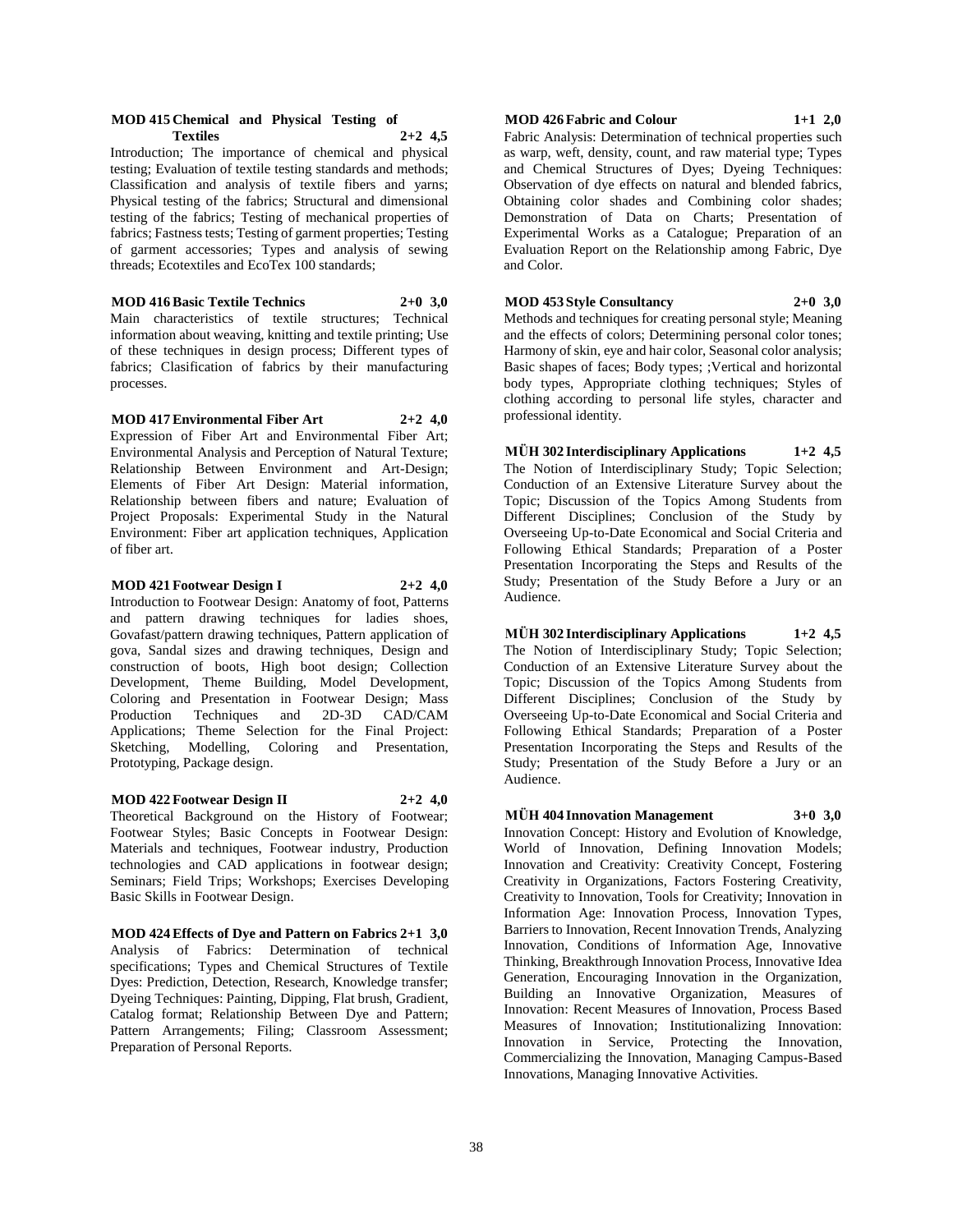#### **MÜZ 151 Short History of Music 2+0 3,0**

Mile Stones in the History of Music; Music of the Antique Period; Music of Far East; Music of Anatolia; Music of the Middle Ages: Gregorian Chants; Music of Renaissance: Bach and Handel; Music of the Classical Age; Pianoforte in the Classical Age; Romantic Age; Nationalist Movement; Contemporary Music; Nationalism and Universality.

#### **MÜZ 157 Traditional Turkish Art Music 2+0 2,0**

Description of Traditional Art Music: Basic concepts, Characteristics, Types, Notes, Instruments; The Mode System of Traditional Turkish Art Music; The Rhythmic Pattern of Traditional Turkish Art Music; Samples from Different Modes; Samples from Different Rhythmic Patterns.

#### **PPT 104 Perspective 2+1 3,0**

Definition of perspective; Parallel, Bended, Cavalier, Militer Perspectives; Bended Perspective Exercises: Axonometric, Isometric, Diametric, Trimetric perspectives, Description of conic perspective: Vanishing point, Picture plane, Horizon line, Types of conic perspective, Two pointed perspective, Perspectives of bended roofs, Principles of Shadowing and Shadowing Exercises.

## **PPT 112 Perspective 1+2 4,0**

The method of transferring a three dimensional image person can see to a two dimensional paper. Transferring the designed three dimensional objects with scaled and strong explanation drawing method ( color, texture, collage etc.) to the spectators. General Perspective Principles: Schema, Visual scala; Axonometric Perspective: Three dimensional animation; Elements: Point, Line, Surface, Texture, Color etc; Expressions: Picture plane, Position point, View angle, Horizon line, Perspective point; Simple Perspective Rules: Measurement, Proportion and perspective types and application; Single Perspective Point: Application; Double perspective point: Application, Object drawings, Different interior residences perspectives, External residences perspectives; Color Perspective: Line, Texture, Color, Surface and far-near expression; Reflection: Reflection on mirror and reflection angles; Shadow: Finding out the shadows formed by the light that comes from different angles at the objects; Free

### **PSİ 102 Psychology 3+0 3,5**

What is Psychology?: Theoretical developments, Major Sub-Disciplines and methodology; Growth and Development; Motivation and Defense Mechanisms; Attention and Perception; Learning: Behavioral and cognitive approaches; Verbal Learning and Memory; Language and communication; Personality; Abnormal Behavior: Causes, Types and treatment.

#### **PSİ 303 Art Psychology 2+0 3,0**

Art And Psychology: Similarities and differences; Defining Art Psychology; Different Approaches: Elements of Art Psychology And Relations Between These Elements; Psychological Matters In Art; Understanding And Examining Work of Art: Perception, Affinity, Talent, Aesthetic taste, Intuition; Effect of Psychological Elements

on Artistic Creativity: Creator-Creativity; Why Does Artists Create? Process of Creation; Perceiving the Audience And Psychological Factors.

**PZL 401 Marketing 2+0 3,0**

Marketing Concept and Understanding of Modern Marketing; Environmental Conditions in Marketing; Marketing Information System; Consumption and Purchasing Behavior in Industrial Markets; Market Division and Choice of Market; Product: Product concept, Classification of products, Product groups, New product concept, New product development alternatives, Product life curve, Product properties; Distribution Channel and Physical Distribution; Effort to Increase Price and Sale; International Marketing.

## **RSM 152 Painting 2+0 4,0**

Painting Techniques: Pastel, Watercolor, Collage, Wash and brush, Mixed media, Oil, Acrylic; Basics of painting; Materials: Paper, Brush, Paint, Usage; Elements of Design: Composition, Rhythm, Color, Form, Movement, Line, Perspective; Color Theory: Balance, Unity, Studies; Study of Classic and Contemporary Works of Art; Contemporary and Original Work by Individuals and Groups.

## **RSM 205 Free Hand Drawing 2+0 3,0**

Free Hand Drawing: Purpose, Tools, Importance; Free Hand Drawing Techniques: Scales, Proportions, Composition; Shading; Shading in Architectural Designs; Shape, Texture, Relief Techniques; Free Hand Perspective Drawing Techniques; Coloring Techniques in Architectural Designs.

## **RUS 255 Russian I 3+0 4,0**

Russian Alphabet; Transcriptions of Sounds in Russian; Russian Ortography; Phonetic Perception of Sounds; Consonants and Vowels; Intonation and Stress; Nouns: Proper and Common Nouns; Masculine, Feminine and Neutral Nouns; Russian Names for Men and Women; The Use of Number with Nouns; Greeting Structures; Asking for Directions; Introducing Oneself; Asking and Telling the Time; Patterns Used in Shopping; Patterns Used in Telephone Conversations.

#### **RUS 256 Russian II 3+0 4,0**

Plural Nouns; Construction of Plural Nouns: Plural-only and Singular-only Nouns; Adjectives: Types of adjectives, Forms of Adjectives; Numbers: Different Types of Numbers; Verbs: Types of verbs; Infinitives; Tenses: Present Continuous Tense, Past Tense, Future Tenses; Action Verbs.

#### **SAN 101 Basic Design I 3+6 8,0**

Plastic Arts, Basic elements formed with visual language, Principles and light: Light and shade on natural objects, light and shade on artificial objects, Pencil drawing essays, Model with charcoal; Dot: Definition of Dot, possibilities, characters and arranging dot, Tidy rhythm, Untidy rhythm; Stripe: Definition of Stripe, possibilities, Natural stripe varieties, Artificial stripe varieties, Stripe investigations with pencil, ink and paint; Tissues: Definition of tissue, Contemporary Tissues, Tissue on surface, Tissue on three dimension.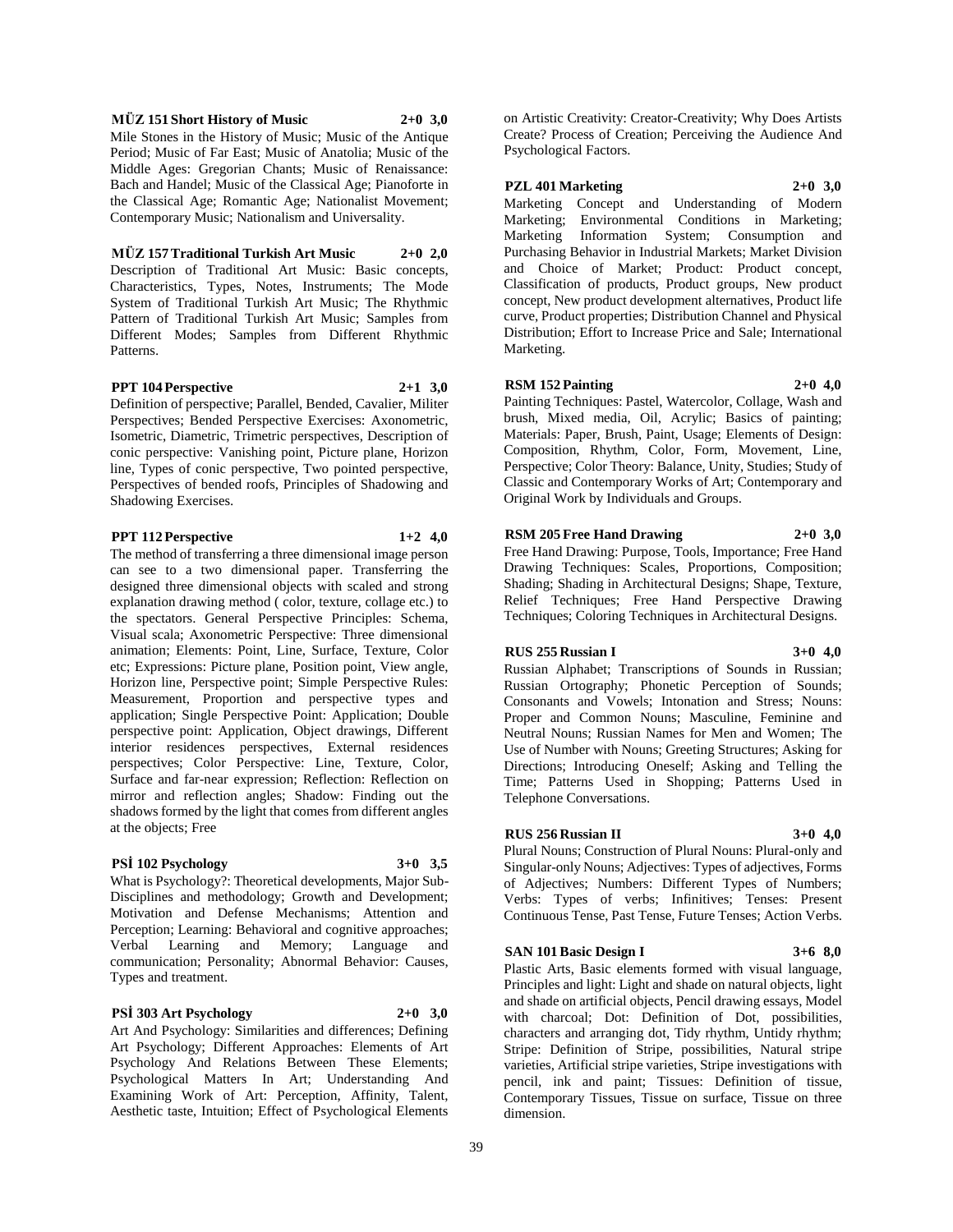#### **SAN 102 Basic Design II 3+6 8,0**

Color: Definition of color, Types of Color; Color Spectrum; Color Psychology; Color and Form; Color and Function; Color Contrasts: Complementary contrast; Simultaneous contrast, Simple contrast, Hot-Cold contrast, Quantity contrast; Dark-light contrast, Quality contrast; Structure: Definition, Mobile element, Form repetition; Superficial Structure; Three Dimensional Structure; Form Production; Principles of Design: Composition, Similarity, Balance, Directions, Dense-Sparse, Light-Dark, Big-Small, Empty-Full, Contrast, Organic- Inorganic, Review.

#### **SAN 113 Art Concepts 2+0 3,0**

Art and Concepts related to art. Art, Artist, Spectator, Art Work; Art: Definition of art, Classification, Looking at art in historical process, Examining theory and concepts related to art. Artist: Artist's place in society, connection with society, Creative activity and creative process. Spectator: Connection with artwork, social and psychological factors which influence this relation; Art Work: Necessary qualifications for a product to be an artwork, the items which compose of the artwork.

#### **SAN 155 Hall Dances 0+2 2,0**

Basic concepts. The ethics of dance, Dance Nights, Dance Costumes, National International Competitions and rules/grading, Basic Definitions, Classifications of Dances: Social Dances; Salsa, Cha Cha, Samba, Mambo, Jive, Rock'n Roll, Jazz, Merenge; Flamenko, Rumba, Passa -Doble, Argentina tango, Vals, Disco, Quickstep, Foxtrot, Bolero, European Tango: Ballroom Dances; Sportive Dances; Latin American Dances; Samba, Rumba, Jive, Passa-Doble, Cha Cha, Standart Dances; European Tango, Slow vals (English), Viyana vals, Slow foxtrot, Quickstep.

#### **SAN 304 Contemporary Art and It's Interpretation 2+0 3,0**

Art as a Concept: Artist, Buyers, Work of Art; Classification of Art; Contemporary Art; Art- Science; Art Technique and Science; History of Art; Art Psychology; Esthetics; Art Sociology; Art Philosophy; Art Criticism; Methods of Criticism; Techniques of Criticism: Psychological criticism, Esthetical criticism, Sociological criticism; Commenting on Contemporary Art Using Contemporary Approaches.

#### **SNT 155 History of Art 2+0 2,0**

History of Civilization and Evolution of Art: Prehistory to Present; Concepts and Terminology in Art with Samples; Interrelation among Art-Religion and Society; Effects of Religion on Artistic Development; Reflections and Interpretations of Judaism, Christianity and Islam on Art; Renaissance: Emergence, Effects, Artists, Works of Art; Architecture and Plastic Arts; Art in the 19th and 20th Centuries: Relevanceof the main historical events of the period.

#### **SNT 203 History of Art 3+0 3,0**

History of Civilization and Evolution of Art: From prehistoric ages to present; Concepts and Terminology in Art with Samples; Interrelations among Art, Religion and Society; Effects of Religion on Artistic Development;

Reflections and Interpretations of Judaism, Christianity and Islam on Art; Renaissance: Emergence, Effects, Artists, Works of art; Architecture and Plastic Arts; Art in the 19th and 20th Centuries.

#### **SNT 251 History of Art I 2+0 3,0**

Concepts of Art and Artist: Effects of Art of Social-Political-Cultural changes since Ancient Period to the end of Middle Ages; Development of Form and Style Peculiarities according to periods; Concepts of beauty-Aesthetics and concrete samples of Ancient Period; Comparative Criticism of Art Thoughts and Philosophies of East-West; Criticism of the Relation with Religion and Art on the samples of Concrete buildings; Introducing Basic Source books.

#### **SNT 252 History of Art II 2+0 3,0**

Effects and Role of Art in Social-Political-Cultural Turning-Points since Middle ages until Today; Criticizing concepts of Fine Arts and Architecture; Terminology; Coming to light of the Artist Identity and Its Concrete Samples; Social and Political Reflections of 19th and 20th centuries to Art and Its Samples; 20th Century Turkish Art Environment; Development of Fine Arts and Architecture, Artists and Their Works.

## **SNT 340 History of European Art 2+0 2,0**

Culture and Art History in Europe Post Roman Period: Social and cultural Makeup of Europe in the Middle Ages; Painting; Carolingian Sculpture and Architecture; Romanesque and Gothic Period; Religious, Social, Political and Cultural Factors Influencing Renaissance; Painting, Sculpture and Architecture in Renaissance; Mannerism; Baroque; Neoclassicism; Art Nouveau; Impressionism; Symbolism; Orientalism; Social and Cultural Medium in the Twentieth Century; Expressionism; Fauvism; Cubism; Futurism; Surrealism and Dada; Social and Cultural Medium post 1945.

**SNT 351 History of Turkish Art 2+0 3,0** Pre-Islamic Turkish Art and Culture; Survey of Hun,

Gokturk and Uighur Arts; Effects of Decorative Arts of Great Seljuk, Memluk and Zengi on Anatolia; Anatolian Seljuk Art: Stone, Wooden, Enamel, Brick ornaments; Works Art in Principalities and Early Ottoman Period; Architecture of Classical Ottoman Period; Turkish Baroque Style; Empire Style; Turkish Handcrafts: Carpet, Enamel, Ceramic, Metal, Wood and Cloth Examples; Designs and Techniques; Evolution of Turkish Painting: Western painters and Turkish artists; Turkish Architecture in Republican Period; I. and II. National Architectural Era, Sculpture and Other Forms of Art.

### **SOS 155 Folkdance 2+0 2,0**

Dance in Primitive Cultures; Dance in Earlier Civilizations; Dance in the Middle Age and Renaissance; Dance in the 18th and 19th Centuries; Dances of the 20th Century; Ballet; Turkish Dances; Emergence of Folkdance; Anatolian Folkdance: Classification, Accompanying instruments; Methods and Techniques of Collecting Folkdance; Problems in Collecting Folkdance; Teaching of Folkdance; Adapting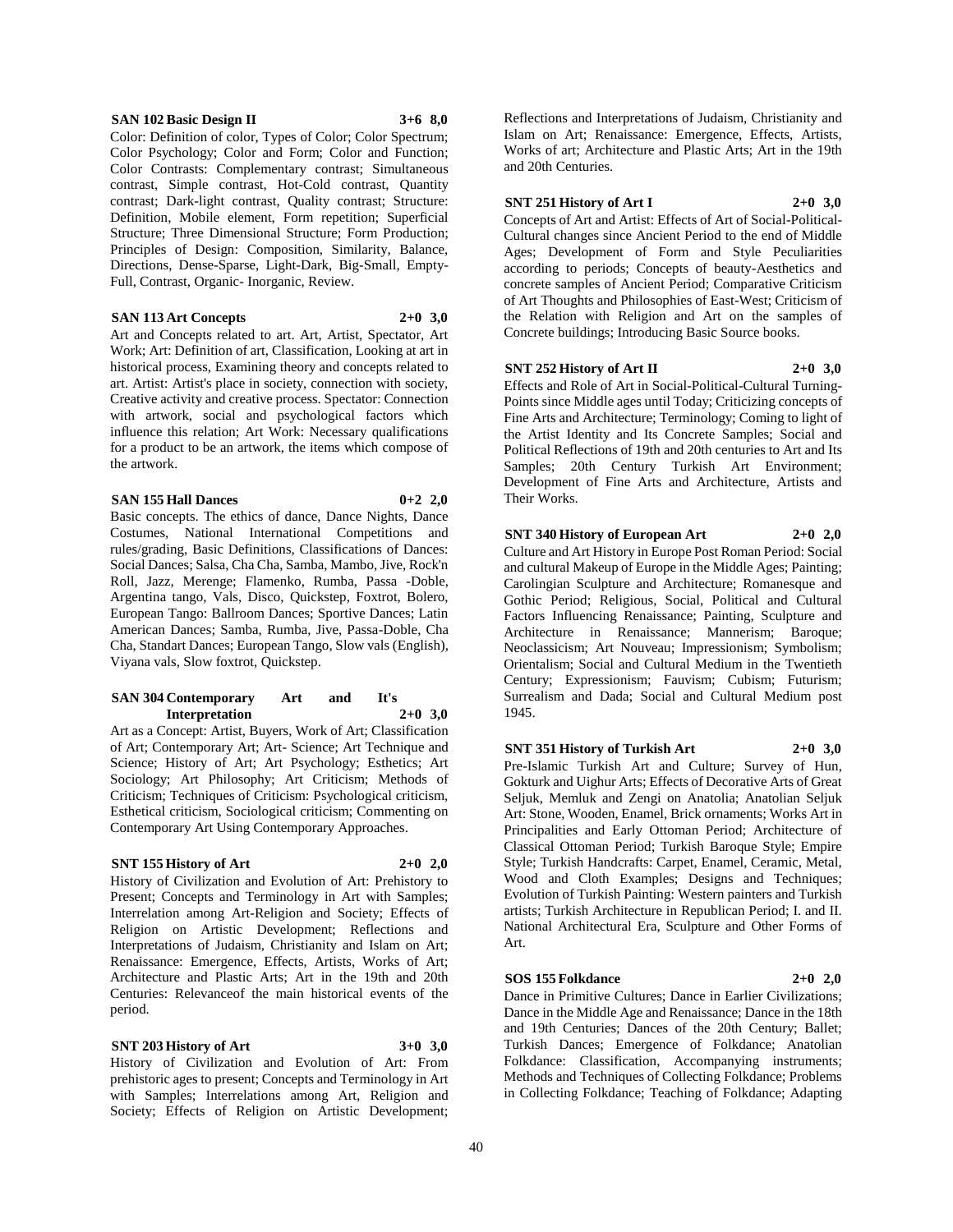Folkdance for Stage: Stage, Stage aesthetics and Choreography, Orientation and choreography.

**SOS 226 Man and Sociology 3+0 3,0** Definition of Sociology; Development of Sociology; Methods and Methodology in Social Sciences: Research procedures, Scientific method and sociology, Validity and reliability, Ethics of social research; Culture and Society; Family and Gender Issues; Environmental Issues and Society: Media and Communications: Stages of Industrialization; Industrial Revolution and Its Consequences; Urban Life and Urbanization: Urban problems in Turkey; Social Inequalities; Social Stratification.

#### **SOS 309 Anthropology 2+0 3,0**

Definition of Anthropology; Subdisciplines of Anthropology; Methods of Physical Anthropology and Paloeoanthropology; Human Evolution: Evolution Theory of Darwin, Stages of Human Evolution, Environmental Effects on Biological end Cultural Evolution; Theories of Social Anthropology: Evolutionary School, Diffusionist School, Functionalist School, Structuralist School; The Concept and Theory of Culture: Cultural Processes; Relations of Production; Lineage, Family and Kinship Systems; Religion: Worship, Magic, Taboo, Rituals, Mythology, Totem.

**SOS 352 Sociology of Art 2+0 3,0**

Concepts of Art and Society; Works of Art and Society; The Relationship Between the Artist and Society; Social History of Art and its Current Reflections; Social Factors affecting Artists and Art; Institutions of Art; New Technologies and Economic Factors affecting Art; Production and Consumption of Works of Art in the Art Market; Popular Culture and Art; Art in Modern Society; The Contemporary Approaches in Art and its Critique.

**ŞPL 301 Legal Aspects of Reconstruction 2+0 3,0** Administrative Structure of Turkey: Centralised administration, Decentralised administration; Limitations of Authority in City Planning and the Reconstruction Law: Basic principles of city planning, Allotment and unification, Principles of construction, Provisions of penalty: Regulations based on reconstruction law, Regulations on the elaboration of existing maps, Regulations on elaborating and changing city plans, Regulations on land subdivision, Typical reconstruction regulation of municipalities, Regulation on parking areas, Regulation on reconstruction amnesty.

**ŞPL 304 Environmental Aestethics 3+0 3,0** The Concept of Aesthetics from Past to Present in Architecture; Aesthetics in Culture, Religion, Arts and Philosophy; Environment, Architecture and Aesthetics; Aesthetics in Architectural Formation; Daily Life and the Concept of Aesthetics; Aesthetics as a Value and Evaluation Criteria in Architecture; Architectural Aesthetics and Environmental Stress; Experimental Analysis of the Concept of Aesthetics in Architecture.

**ŞPL 306 City Planning and Modernity 3+0 3,0** Historical creation of modernity: Weber's development history, Religious modernity; Habermas and Modernity Project: Philosophical discourses of Habermas and modernity, Habermas and rationality; Modernization Activities in Turkey: Modernization tendencies in the Reform era, the Republic era and the Single-party era, Modernization after 1960's, The Period after 1980's; City Planning Approaches in Industrialized West; Haussman`s applications, Fair city actions, Camillo Site, Garden city, Berlage, Tony Garnier, Practical city; City Planning and Development Actions as a Modernization Project in Turkey: The Reform era, The Period between 1923-1950, The Period between 1950-1980, The Period after 1980.

**ŞPL 308 Geographical Information Systems 2+2 3,0** Basic Cartography: General information on maps, Projection systems, Computer aided cartography; General concepts of geographical information systems, Uses of these systems; The concept of topology, Analysis and interpretation of geographical information systems, Digital land model: The concept of digital land model, techniques of digital land modeling, 3D analysis, Inclination analysis, visibility analysis.

**ŞPL 310 Remote Sensing 2+2 3,0** Fundamentals, Topology, Point, Line, Polygon, Data, Database system; Geographical Information Systems; Remote Sensing; Network Analysis; Spatial Analysis; 3D Analysis; Application in Architecture; Case Studies.

**ŞPL 312 Environment and Urban Design 2+2 3,0** The Concepts of Environment and Environmental Design, City as a Design Area, Evaluation of Urban Design in Planning and Architectural Processes; Esthetics Design Criteria Affected by Urban Design, The Concept of City Image and Elements of City Image.

**ŞPL 313 Urban Design Criteria 2+2 5,0**

Urban Design: Definition, Enclosure and Concepts; Evolution of Urban Design; Basic Criteria and Elements of the Urban Design; Urban Design Criteria; Urban Structure, Character, Continuity and Change, Quality of the Civic Space, Accessibility, Legibility, Adaptability, Diversity; Urban Design Organization; Principles for the Formation of Spatial Fiction; Principles for Design of Pedestrian Zones.

**ŞPL 314 Urban Design Studio 2+2 5,0**

Analysis of Natural and Man-Made Conditions to Solve

Design Problems; Definition of Relationship Between Social, Economic, Cultural Characteristics and Physical Environment of an Urban Space, Solution of Problems Related to Space Formation; Land-Use, Transportation System, Building Ordinance i.e. by Using Obtained Data; Presentation of Proposals Related to Urban Design Techniques and Models.

## **ŞPL 401 City Planning I 2+2 4,5**

Urbanization Process: Definition of urbanization, Causes of urbanization, Problems of urbanization, Urbanization policy;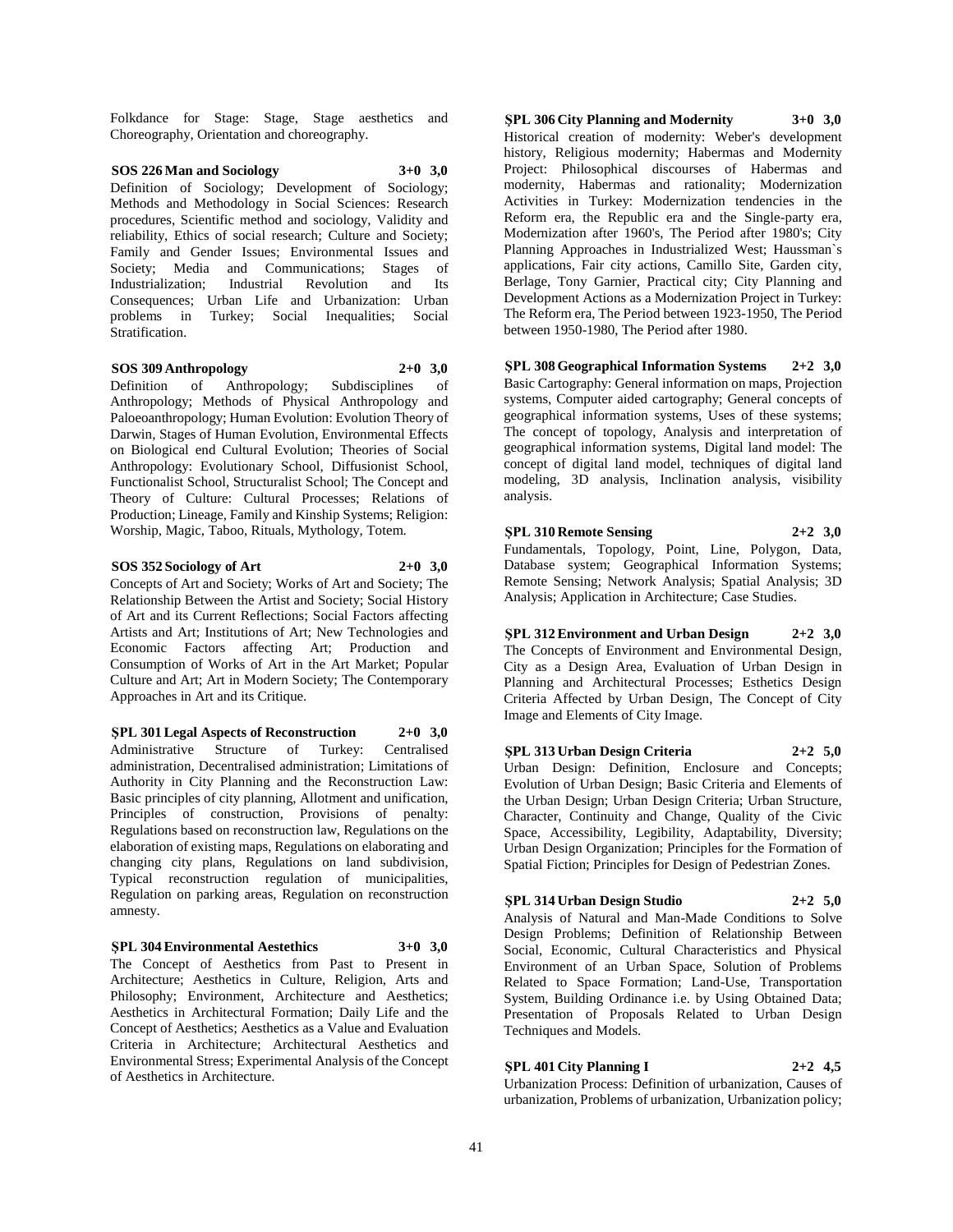Spatial Forms of Urbanization: Monocentric models, Polycentric models; Theories of City; Evolution of Cities; City Planning: Hierarchy of planning; Theories of City Planning; City Planning Processes; Planning Processes in Turkey: Steps of City planning, Analysis, Elaboration of the plan, Approval and implementation of the plan, Zoning, Land subdivision control.

#### **ŞPL 402 City Planning II 2+2 5,5**

Elements of City Image: Paths, Edges, Districts, Nodes, Landmarks; Space Organization: Spatial enclosure, Level and types of enclosure, Contrast spaces, Road systems and parking areas, Pedestrian movements; Planning Processes of Residential Areas; Factors Affecting Housing Design: Social, demographic and economic, natural and human-made factors, Aesthetic factors; Location of Residential Areas: Residential areas in planned and unplanned areas, Evaluation criteria for alternative housing areas, Methods for location of housing areas; Design Processes of Residential Areas: Problem formulation, Analysis, Synthesis; Design Principles of Central and Administrative Areas.

**ŞPL 403 Legal Aspects of Construction 2+0 3,0** Existing Maps; Types and Hierarchy of Plans; Development Plans, Regional Plans, Metropolitan Area Plans, Environment Organization Plan, City Plans: Land use plans, Detail plans; Procedures of Elaborating and Implementing City Plans, Changing City Plans, Expropriation: Process of Making an Expropriation Decision, Notifying the Owners; Organisation of land and land subdivision control.

**ŞPL 404 Disabled and Urban Space 4+0 4,5** Built Environment, Users and Mobility Equipment; Accessibility; Barrier-free Design, Design for All or Universal Design; Accessibility and Usability in a Built Environment; International Norms and Standards for Accessibility; Urban Accessibility and Transportation Services; Barrier-free Design for Public Buildings and Spaces; Disabled People and Legal Conditions; Practises and Problems of Accessibility.

**ŞPL 406 Administrative Aspects of Planning 3+0 3,0** Relationship between Urbanization and Administration; Local Government: Structure and performance of a local government; Local Government as a Part of Central Government; Administrative Problems of Metropolitan Areas: Causes requiring metropolitan organization, Environment-friendly approaches in city planning, Problems of planning, Administration and implementation, Policentric organisation to make a decision, City planning and local governments.

**ŞPL 407 City Administration and Environment 3+0 3,0** Urban Management; Perception of City; Human and Environment; Globalization; Urban Culture and Identity; Environment and Participation; Industrialization and Urban Transformation; Effects of Urbanization to Environment and Ecological System; Urbanization and Environmental Problems; The Planning and Application Problems of Urban Technical and Social Services; Urban Planning and Administrative Organization; Importance of Public

Participation in Urban Planning; Restructuring of Local Governments; Historical Development of Local Governments; Legal and Administrative Regulations.

#### **ŞPL 408 New Town Policy 3+0 3,0**

The Concept of New Towns: Definition of a new town, Size and population of new towns, Typology of new towns; New Towns in National Development: Goals, principles and strategies; Instruments of New Town Development: Means of planning new towns, Implementation of new town development, Financing of new town development; Examples of New Towns: British new towns, French new towns, Evaluation of new communities in the USA., Planning and building new towns in other developed countries, Planning rapid urban growth in developing countries, Application of new town policy in developing countries.

## **ŞPL 409 Contemporary Approaches to Urban Design 3+0 3,0**

Evaluation of Contemporary Urban Design Theories, Approaches in 1950s and 1960s; New Urbanism Movement, Modern, Late Modern And Post Modern Approaches to Urban Space; Complexity and Diversity: Morphological approaches, Metabolists approaches, Debate on methodological approaches, Participatory approaches; Sense of Space and its Meaning: Relph, Norberg- Schults Lowenthal.

**ŞPL 411 Urban Conservation and Renewal 3+0 3,0** Introduction: Definition, Scope and Aim; Urban Sustainability; Urban Conservation; Principles of Urban Conservation; Urban Renewal; Development and Change in Urban Patterns; Types of Urban Renewal; Patterns of Urban Renewal; Problems of Application in Urban Renewal Areas; Example of Urban Renewal in Historical Sites; Rehabilitation in Historic Sites.

**ŞPL 413 Urban Space and Life 3+0 3,0** The Concept of Urbanisation; Citizenship Rights; Definition of Urban Spaces; Types and Uses of Urban Spaces; Outer Space Design; Housing, Working and Leisure Time Areas; Types of Activities; Planning Criteris; User Density; Types of Users; Different Types of Activities by Social Status of Users and by Their Expectations.

#### **TAR 165 Atatürk's Principles and History of Turkish Revolution I 2+0 2,0**

Reform efforts of Ottoman State, General glance to the stagnation period, Reform searching in Turkey, Tanzimat Ferman and its bringing, The Era of Constitutional Monarchy in Turkey, Policy making during the era of first Constitutional Monarchy, Europe and Turkey, 1838-1914, Europe from imperialism to World War I, Turkey from Mudros to Lausanne, Carrying out of Eastern Question, Turkish Grand National Assembly and Political construction 1920-1923, Economic developments from Ottomans to Republic, The Proclamation of New Turkish State, from Lausanne to Republic.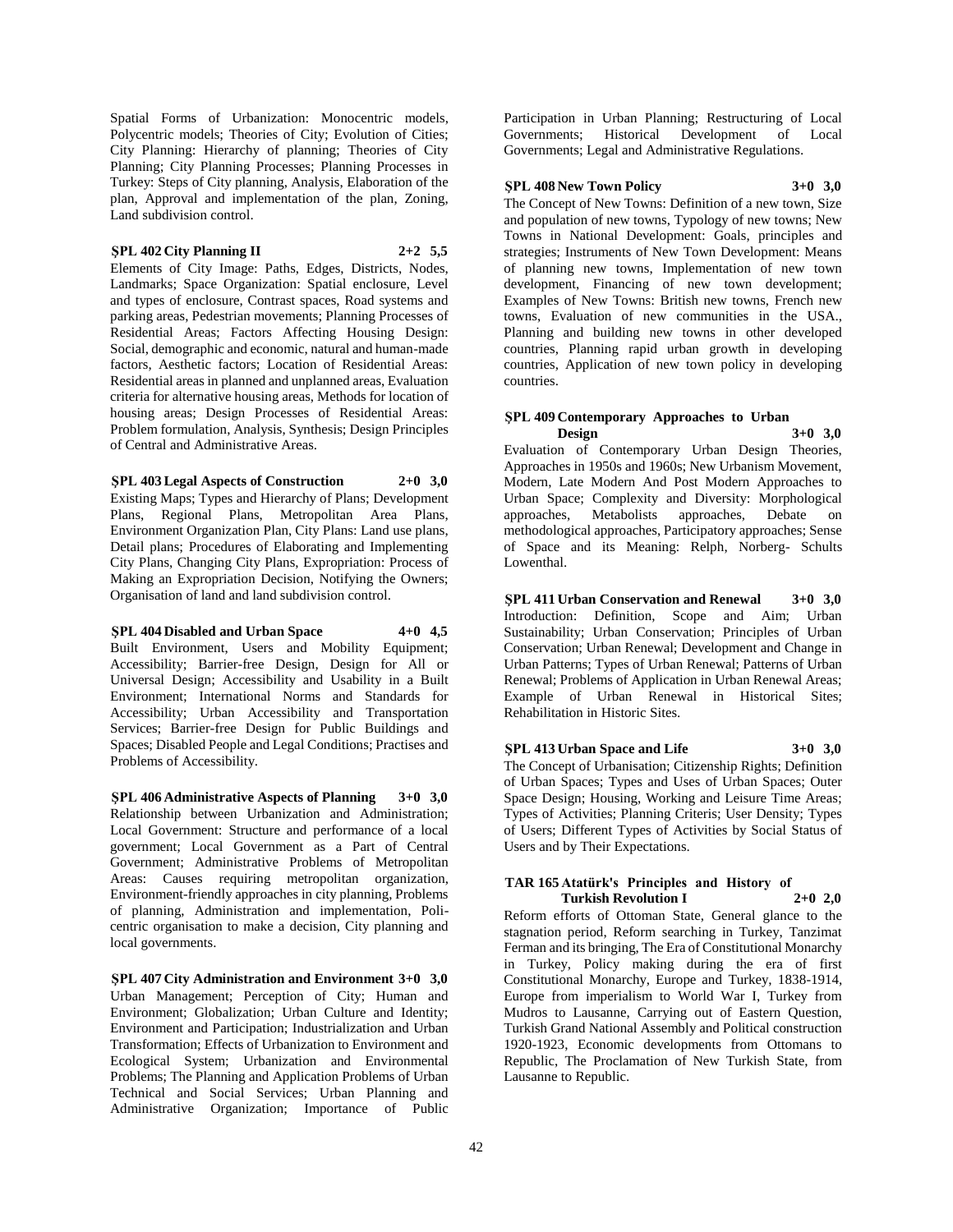#### **TAR 166 Atatürk's Principles and History of Turkish Revolution II 2+0 2,0**

The Restructuring Period; The Emergence of the fundamental policies in the Republic of Turkey (1923-1938 Period); Atatürk's Principles, and Studies on Language, History and Culture in the period of Atatürk; Turkish Foreign Policy and Application Principles in the period of Atatürk; Economic Developments from 1938 to 2002; 1938-2002 Period in Turkish Foreign Policy; Turkey after Atatürk's period; Social, Cultural and Artistic Changes and Developments from 1938 to Present.

#### **TAR 307 History of Civilization 2+0 3,0**

Civilisation and Civilised Society; Cultural Processes, Cultural Interactions and Changes; Relation between Culture and Environment; Biological Human Evolution; Cultural Evolution: Palaeolithic Age, Invention of Fire, Development of Language, Tool Making, Birth of Art, Development of Magic and Religious Belief; Transition from Hunter-Gathering to Sedentary Life Style; Neolithic Revolution: Beginning of Agriculture; Formation of First Villages; Transition from Primitive Society to Civilised Society: Formation of Urban States, Invention of Writing, Rise of Class Society, Development of Religious Belief and Temples.

## **THU 201 Community Services 0+2 2,0**

The course aims to integrate the students with the community and enable them to utilize the knowledge they have accumulated in their courses. The students participate in different community projects such as helping young students at their study periods or after school study sessions , aiding the elderly in nursing homes, helping disabled individuals with various tasks, helping Social Services and aiding children with their education etc. The students also try to work in projects which raise environmental awareness.

#### **THU 203 Community Services 0+2 3,0**

Various Community Projects: Helping young students during their study periods or after school study sessions, Aiding the elderly in nursing homes, helping disabled individuals with various tasks, helping social services and aiding children with their education etc., take part in the projects which raise environmental awareness, Integrating with the community and enabling use of knowledge accumulated in the courses.

#### **TİP 301 Typography 2+1 4,5**

Definition of Typography And Importance In Design; Classification of Lettering Fonts And Basic Problems In Classification; Proper Use of Typography As An Element of Design; Choosing Suitable Fonts; Typing With Suitable Line Length; Formatting and Tracking of Letters; Creating Images With Letters And Using Typographic Elements In Industrial Design.

**TİY 121 Introduction to Theatre 2+0 3,0** Fundamentals of Theatre; Historical Developments of Theatre; Important Periods in World Theatre; Study of Contemporary Interpretations: Plays and Actors; Application of Basic Acting Techniques; Critiquing; Evaluation; Improvisation.

#### **TİY 153 Drama 2+0 3,0**

Drama as a method of creativity: Techniques and Applications; Harmony and Confidence; Expressing Thoughts through Gestures; Improving Verbal and Nonverbal Communication; Improving Relations in Society; Group Works and Staging.

**TİY 308 Republic Era Turkish Theatre 2+0 3,0** Republic Era Turkish Theatre: Political, Social, Cultural Art Life; Theatre Concepts; Western Theatre; Theatre Perception; Effects of Western Theatre on Turkish Theatre; Dramatic Types; Acting Methods, Directing, Playwriting, Dramatic Styles; Theatre Buildings; Directing Techniques; Analyzing Developments of Theatre; Theatre Education; State Theatres; Private Theatre Companies.

#### **TRS 107 Technical Drawing 3+3 6,0**

A common language is formed, through considering customs that is applied in the industry, at the technical drawing discipline where the knowledge on technical drawing is given to the interior design students who need these knowledge in their presentations. In this sense, introducing the tools, that are used for drawing technical drawings, scales, lines and its techniques, geometric drawings, sections, views, measurements and intersections are based respectively.

## **TÜR 120 Turkish Sign Language 3+0 3,0**

Overview of Sign Language: Characteristics of sign language; History of Sign Language in the World: Emergence of language and sign language, Verbal education and approaches to sign language; History of Turkish Sign Language: Early period, Ottoman period, Period of the Republic of Turkey; Introduction to Turkish Sign Language: Finger alphabet, Pronouns, Introducing oneself and family, Greetings, Meeting, Relationship words; Showing Basic Words: Adjectives: Adjectives of quality, Adjectives of quantity; Verbs: Present tense, Past tense, Future tense, Time adverbs, Antonyms; Healthy Living: Expression of healthrelated problems, Sports terms, Expressing requirements; In a Bank: Expressions required to carry out basic procedures in a bank; Vacation: Basic words about vacation.

#### **TÜR 125 Turkish Language I 2+0 2,0**

Language: Characteristics of language, Relationship between language and thought and language and emotion, Theories about the origin of languages, Language types, The position of Turkish Language among world languages; Relationship Between Language and Culture; Historical Progress of the Turkish Language; Alphabets Used for Writing in Turkish; Turkish Language Studies; Turkish Language Reform; Phonetics; Morphology and Syntax; The Interaction of Turkish Language with Other Languages; Wealth of Turkish Language; Problems Facing Turkish Language; Derivation of Terms and Words; Disorders of Oral and Written Expression.